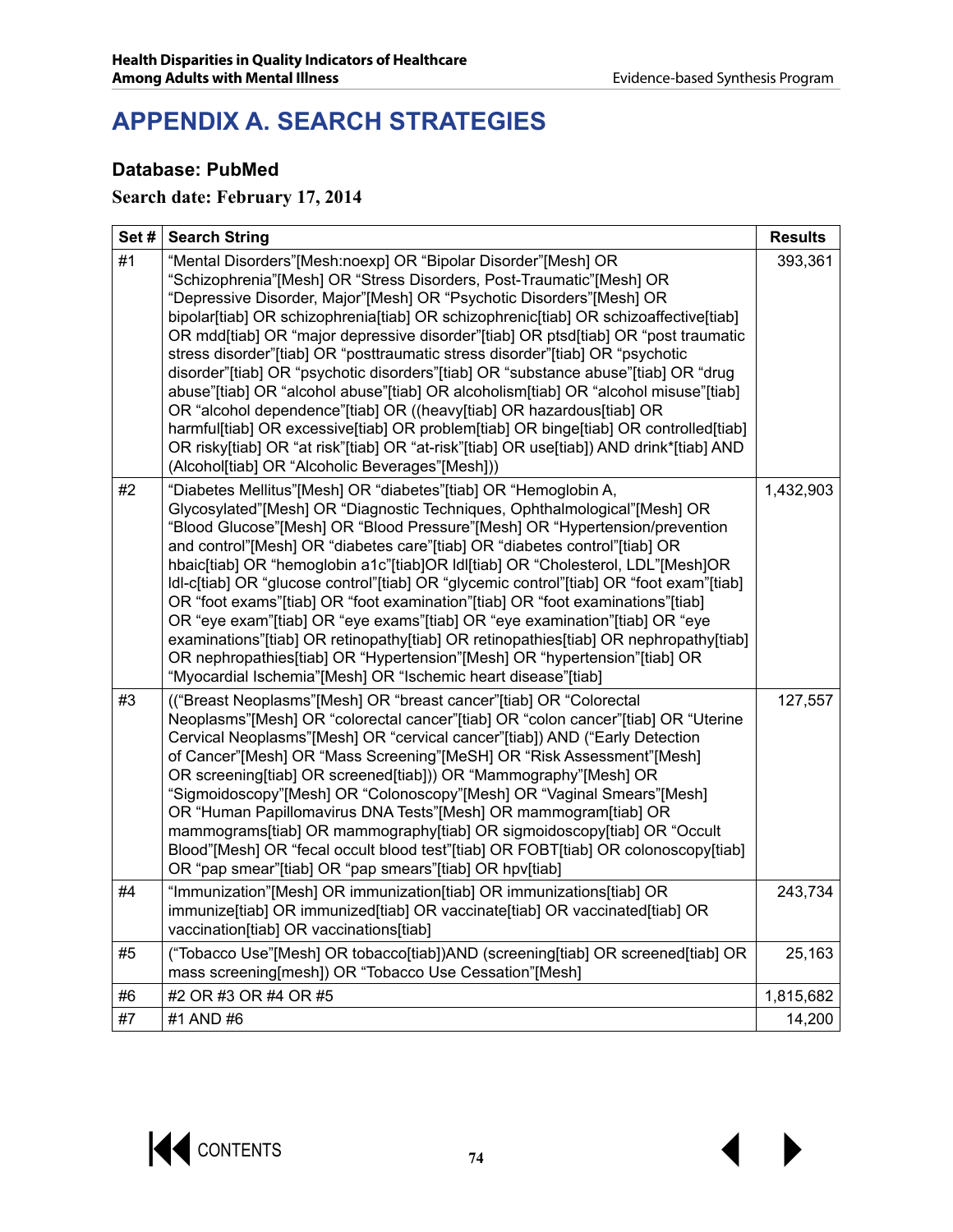| Set# | <b>Search String</b>                                                                                                                                                                                                                                                                                                                                                                                                                                                                                                                                                                                                                                                                                                                                                                                                                                                                                                      | <b>Results</b> |
|------|---------------------------------------------------------------------------------------------------------------------------------------------------------------------------------------------------------------------------------------------------------------------------------------------------------------------------------------------------------------------------------------------------------------------------------------------------------------------------------------------------------------------------------------------------------------------------------------------------------------------------------------------------------------------------------------------------------------------------------------------------------------------------------------------------------------------------------------------------------------------------------------------------------------------------|----------------|
| #8   | "delivery of health care"[MeSH Terms:noexp] OR "healthcare disparities"[MeSH<br>Terms] OR "health behavior"[MeSH Terms] OR "health knowledge, attitudes,<br>practice"[MeSH Terms] OR "health services accessibility"[MeSH Terms] OR<br>"Health Status" [MeSH] OR "health services needs and demand" [MeSH] OR<br>"patient acceptance of health care"[MeSH Terms] OR "patient selection"[MeSH<br>Terms] OR "quality of health care"[MeSH:noexp] OR "Outcome and Process<br>Assessment (Health Care)"[Mesh] OR "Quality Indicators, Health Care"[Mesh] OR<br>"Quality Assurance, Health Care"[Mesh] OR "socioeconomic factors"[MeSH] OR<br>socioeconomic factor[TIAB] OR socioeconomic factors[TIAB] OR disparity[tiab]<br>OR disparities[tiab] OR inequity[tiab] OR inequities[tiab] OR inequitable[tiab] OR<br>inequality[tiab] OR inequalities[tiab]OR undertreat[tiab] OR undertreated[tiab] OR<br>undertreatment[tiab] | 1,673,781      |
| #9   | #7 AND #8                                                                                                                                                                                                                                                                                                                                                                                                                                                                                                                                                                                                                                                                                                                                                                                                                                                                                                                 | 2,480          |
| #10  | #9 NOT (animals[mh] NOT humans[mh]) NOT (Editorial[ptyp] OR Letter[ptyp] OR<br>Case Reports[ptyp] OR Comment[ptyp])                                                                                                                                                                                                                                                                                                                                                                                                                                                                                                                                                                                                                                                                                                                                                                                                       | 2,294          |
| #11  | #10, Limits: 1994 – present, English                                                                                                                                                                                                                                                                                                                                                                                                                                                                                                                                                                                                                                                                                                                                                                                                                                                                                      | 1,923          |

### **Database: Embase**

### **Search date: February 19, 2014**

| Set# | <b>Search String</b>                                                                                                                                                                                                                                                                                                                                                                                                                                                                                                                                                                                                                                                                                                                                                                                                                                                                                 | <b>Results</b> |
|------|------------------------------------------------------------------------------------------------------------------------------------------------------------------------------------------------------------------------------------------------------------------------------------------------------------------------------------------------------------------------------------------------------------------------------------------------------------------------------------------------------------------------------------------------------------------------------------------------------------------------------------------------------------------------------------------------------------------------------------------------------------------------------------------------------------------------------------------------------------------------------------------------------|----------------|
| #1   | 'mental disease'/de OR 'bipolar disorder'/exp OR 'posttraumatic stress disorder'/<br>exp OR 'major depression'/exp OR 'psychosis'/exp OR bipolar:ab, ti OR<br>schizophrenia:ab,ti OR schizophrenic:ab,ti OR schizoaffective:ab,ti OR mdd:ab,ti<br>OR 'major depressive disorder': ab, ti OR ptsd: ab, ti OR 'post traumatic stress<br>disorder':ab,ti OR 'posttraumatic stress disorder':ab,ti OR 'psychotic disorder':ab,ti<br>OR 'psychotic disorders':ab,ti OR 'substance abuse':ab,ti OR 'drug abuse':ab,ti<br>OR 'alcohol abuse':ab,ti OR alcoholism:ab,ti OR 'alcohol misuse':ab,ti OR 'alcohol<br>dependence':ab,ti OR ((heavy:ab,ti OR hazardous:ab,ti OR harmful:ab,ti OR<br>excessive:ab,ti OR problem:ab,ti OR binge:ab,ti OR controlled:ab,ti OR risky:ab,ti<br>OR 'at risk':ab,ti OR 'at-risk':ab,ti OR use:ab,ti) AND drink*:ab,ti AND (Alcohol:ab,ti<br>OR 'alcoholic beverage'/exp)) | 576,664        |
| #2   | 'diabetes mellitus'/exp OR 'diabetes':ab,ti OR 'hemoglobin A1c'/exp OR 'eye<br>examination'/exp OR 'glucose blood level'/exp OR 'blood glucose monitoring'/<br>exp OR 'blood pressure'/exp OR 'blood pressure monitoring'/exp OR 'diabetes<br>care':ab,ti OR 'diabetes control':ab,ti OR hbaic:ab,ti OR 'hemoglobin a1c':ab,ti<br>OR Idl:ab,ti OR 'low density lipoprotein cholesterol'/exp OR Idl-c:ab,ti OR 'glucose<br>control':ab,ti OR 'glycemic control':ab,ti OR 'foot exam':ab,ti OR 'foot exams':ab,ti<br>OR 'foot examination':ab,ti OR 'foot examinations':ab,ti OR 'eye exam':ab,ti OR<br>'eye exams':ab,ti OR 'eye examination':ab,ti OR 'eye examinations':ab,ti OR<br>retinopathy:ab,ti OR retinopathies:ab,ti OR nephropathy:ab,ti OR nephropathies:ab,ti<br>OR 'hypertension'/exp OR 'hypertension':ab,ti OR 'heart muscle ischemia'/exp OR<br>'Ischemic heart disease':ab,ti       | 1,655,117      |

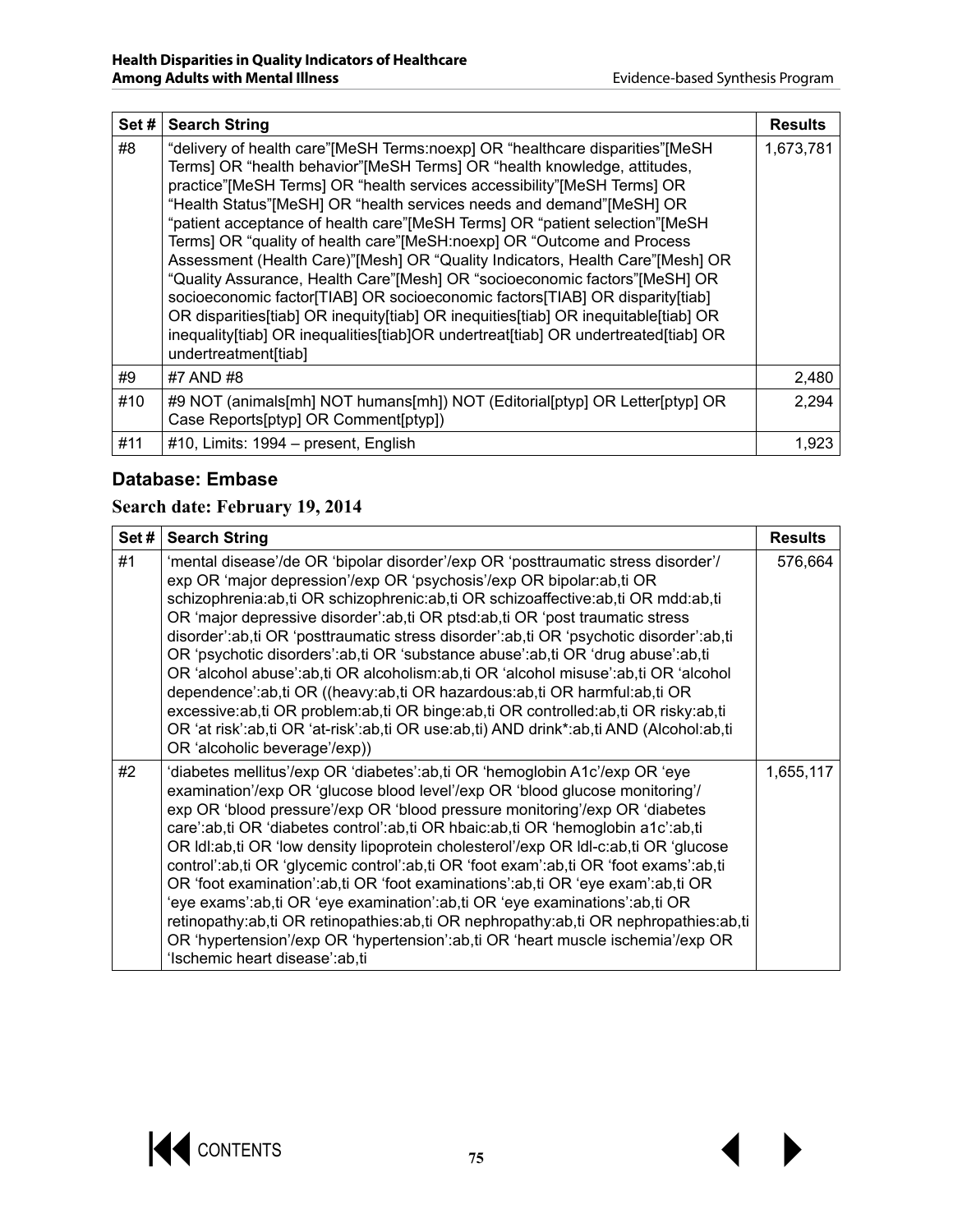| Set# | <b>Search String</b>                                                                                                                                                                                                                                                                                                                                                                                                                                                                                                                                                                                                                                                                                     | <b>Results</b> |
|------|----------------------------------------------------------------------------------------------------------------------------------------------------------------------------------------------------------------------------------------------------------------------------------------------------------------------------------------------------------------------------------------------------------------------------------------------------------------------------------------------------------------------------------------------------------------------------------------------------------------------------------------------------------------------------------------------------------|----------------|
| #3   | (('breast cancer'/exp OR 'breast cancer':ab,ti OR 'colon tumor'/exp OR 'colorectal<br>cancer':ab,ti OR 'colon cancer':ab,ti OR 'uterine cervix cancer'/exp OR 'cervical<br>cancer':ab,ti) AND ('early diagnosis'/exp OR 'mass screening'/exp OR 'risk<br>assessment'/exp OR screening:ab,ti OR screened:ab,ti)) OR 'mammography'/exp<br>OR 'sigmoidoscopy'/exp OR 'colonoscopy'/exp OR 'Papanicolaou test'/exp OR<br>'Human papillomavirus DNA test'/exp OR mammogram:ab,ti OR mammograms:ab,ti<br>OR mammography:ab,ti OR sigmoidoscopy:ab,ti OR 'occult blood'/exp OR 'fecal<br>occult blood test':ab,ti OR FOBT:ab,ti OR colonoscopy:ab,ti OR 'pap smear':ab,ti OR<br>'pap smears':ab,ti OR hpv:ab,ti | 183,910        |
| #4   | 'immunization'/exp OR immunization:ab,ti OR immunizations:ab,ti OR immunize:ab,ti<br>OR immunized:ab,ti OR vaccinate:ab,ti OR vaccinated:ab,ti OR vaccination:ab,ti OR<br>vaccinations:ab,ti                                                                                                                                                                                                                                                                                                                                                                                                                                                                                                             | 311,311        |
| #5   | (('tobacco use'/exp OR tobacco:ab,ti) AND (screening:ab,ti OR screened:ab,ti OR<br>'screening'/exp)) OR 'smoking cessation'/exp                                                                                                                                                                                                                                                                                                                                                                                                                                                                                                                                                                          | 48,342         |
| #6   | #2 OR #3 OR #4 OR #5                                                                                                                                                                                                                                                                                                                                                                                                                                                                                                                                                                                                                                                                                     | 2,168,928      |
| #7   | #1 AND #6                                                                                                                                                                                                                                                                                                                                                                                                                                                                                                                                                                                                                                                                                                | 34,010         |
| #8   | 'health care delivery'/de OR 'health status'/exp OR 'health behavior'/exp OR 'patient<br>abandonment'/exp OR 'health service'/de OR 'patient attitude'/exp OR 'patient<br>selection'/exp OR 'health care quality'/de OR 'clinical indicator'/exp OR 'outcome<br>assessment'/exp OR 'socioeconomics'/exp OR 'socioeconomic factor':ab,ti OR<br>'socioeconomic factors':ab,ti OR disparity:ab,ti OR disparities:ab,ti OR inequity:ab,ti<br>OR inequities:ab,ti OR inequitable:ab,ti OR inequality:ab,ti OR inequalities:ab,ti OR<br>undertreat:ab,ti OR undertreated:ab,ti OR undertreatment:ab,ti                                                                                                         | 1,323,993      |
| #9   | #7 AND #8                                                                                                                                                                                                                                                                                                                                                                                                                                                                                                                                                                                                                                                                                                | 7,479          |
| #10  | #9 AND [humans]/lim AND [english]/lim NOT ('case report'/exp OR 'case study'/exp<br>OR 'editorial'/exp OR 'letter'/exp OR 'note'/exp)                                                                                                                                                                                                                                                                                                                                                                                                                                                                                                                                                                    | 5,932          |
| #11  | #10 AND [embase]/lim NOT [medline]/lim                                                                                                                                                                                                                                                                                                                                                                                                                                                                                                                                                                                                                                                                   | 1,642          |
| #11  | #10, Limits: $1994 - present$                                                                                                                                                                                                                                                                                                                                                                                                                                                                                                                                                                                                                                                                            | 1,635          |

### **Database: PsycINFO**

#### **Search date: February 21, 2014**

| Set#           | <b>Search String</b>                                                                                                                                                                                                                                                                                                                                                                                                                                                    | <b>Results</b> |
|----------------|-------------------------------------------------------------------------------------------------------------------------------------------------------------------------------------------------------------------------------------------------------------------------------------------------------------------------------------------------------------------------------------------------------------------------------------------------------------------------|----------------|
| S <sub>1</sub> | MM "Mental Disorders" OR DE "Affective Disorders" OR DE "Bipolar Disorder"<br>OR DE "Schizophrenia" OR DE "Schizoaffective Disorder" OR DE "Posttraumatic<br>Stress Disorder" OR DE "Major Depression" OR DE "Psychosis" OR bipolar OR<br>schizophrenia OR schizophrenic OR schizoaffective OR mdd OR "major depressive<br>disorder" OR ptsd OR "post traumatic stress disorder" OR "posttraumatic stress<br>disorder" OR "psychotic disorder" OR "psychotic disorders" | 286,723        |
| S <sub>2</sub> | DE "Drug Abuse" OR DE "Drug Dependency" OR DE "Inhalant Abuse" OR DE<br>"Polydrug Abuse" OR DE "Drug Addiction" OR DE "Heroin Addiction" OR DE<br>"Alcoholism" OR DE "Alcoholic Psychosis" OR DE "Alcoholic Beverages" OR DE<br>"Alcohol Drinking Patterns" OR DE "Alcohol Abuse" OR DE "Alcohol Intoxication" OR<br>DE "Social Drinking" OR "substance abuse" OR "drug abuse" OR "alcohol abuse"<br>OR alcoholism OR "alcohol misuse" OR "alcohol dependence"          | 137,933        |
| S <sub>3</sub> | <b>S1 OR S2</b>                                                                                                                                                                                                                                                                                                                                                                                                                                                         | 406.813        |

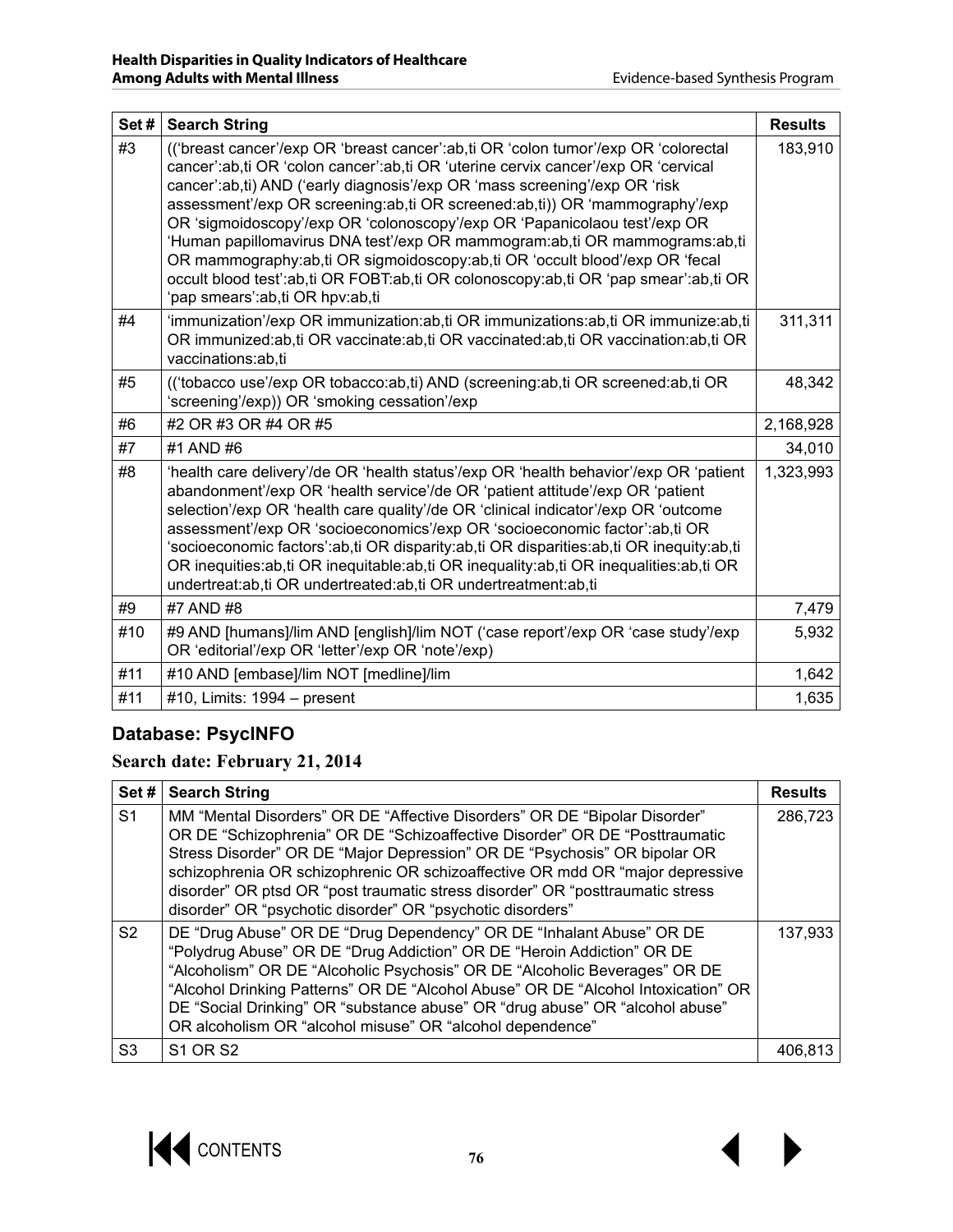| Set #           | <b>Search String</b>                                                                                                                                                                                                                                                                                                                                                                                                                                                                                                                                                                                                                 | <b>Results</b> |
|-----------------|--------------------------------------------------------------------------------------------------------------------------------------------------------------------------------------------------------------------------------------------------------------------------------------------------------------------------------------------------------------------------------------------------------------------------------------------------------------------------------------------------------------------------------------------------------------------------------------------------------------------------------------|----------------|
| S <sub>4</sub>  | DE "Diabetes" OR DE "Diabetes Insipidus" OR DE "Diabetes Mellitus" OR diabetes<br>OR DE "Glucose" OR DE "Blood Sugar" OR DE "Blood Pressure" OR DE "Diastolic<br>Pressure" OR DE "Systolic Pressure" OR "diabetes care" OR "diabetes control"<br>OR hbaic OR "hemoglobin a1c" OR "glucose control" OR "glycemic control" OR<br>"foot exam" OR "foot exams" OR "foot examination" OR "foot examinations" OR<br>"eye exam" OR "eye exams" OR "eye examination" OR "eye examinations" OR<br>retinopathy OR retinopathies OR nephropathy OR nephropathies                                                                                | 27,949         |
| S <sub>5</sub>  | S3 AND S4                                                                                                                                                                                                                                                                                                                                                                                                                                                                                                                                                                                                                            | 3,936          |
| S <sub>6</sub>  | DE "Cardiovascular Disorders" OR "Hypertension" OR "Myocardial Ischemia" OR<br>"Ischemic heart disease" OR Idl OR DE "Cholesterol" OR Idl-c                                                                                                                                                                                                                                                                                                                                                                                                                                                                                          | 19,873         |
| S7              | S3 AND S6                                                                                                                                                                                                                                                                                                                                                                                                                                                                                                                                                                                                                            | 3,177          |
| S <sub>8</sub>  | DE "Cancer Screening" OR DE "Mammography" OR mammogram OR<br>mammograms OR mammography OR Colonoscopy OR Sigmoidoscopy OR FOBT<br>OR "fecal occult blood test" OR "Vaginal Smears" OR "pap smear" OR "pap smears"<br>OR hpv                                                                                                                                                                                                                                                                                                                                                                                                          | 4,631          |
| S9              | S3 AND S8                                                                                                                                                                                                                                                                                                                                                                                                                                                                                                                                                                                                                            | 112            |
| S <sub>10</sub> | DE "Immunization" immunization OR immunizations OR immunize OR immunized<br>OR vaccinate OR vaccinated OR vaccination OR vaccinations                                                                                                                                                                                                                                                                                                                                                                                                                                                                                                | 4,580          |
| S <sub>11</sub> | <b>S3 AND S10</b>                                                                                                                                                                                                                                                                                                                                                                                                                                                                                                                                                                                                                    | 265            |
| S <sub>12</sub> | ((DE "Nicotine" OR DE "Tobacco Smoking" OR DE "Smokeless Tobacco" OR<br>cigarettes OR smoking) AND (DE "Screening" OR screening OR screened)) OR DE<br>"Smoking Cessation"                                                                                                                                                                                                                                                                                                                                                                                                                                                           | 9,781          |
| S <sub>13</sub> | <b>S3 AND S12</b>                                                                                                                                                                                                                                                                                                                                                                                                                                                                                                                                                                                                                    | 2,662          |
| S <sub>14</sub> | S5 OR S7 OR S9 OR S11 OR S13                                                                                                                                                                                                                                                                                                                                                                                                                                                                                                                                                                                                         | 9,216          |
| S <sub>15</sub> | DE "Health Disparities" OR DE "Health Care Delivery" OR DE "Health Care Seeking<br>Behavior" OR DE "Health Care Utilization" OR DE "Health Service Needs" OR DE<br>"Quality of Care" OR DE "Treatment Barriers" OR DE "Health Behavior" OR DE<br>"Health Knowledge" OR DE "Health Literacy" OR DE "Health Care Services" OR<br>DE "Continuum of Care" OR DE "Mental Health Services" OR DE "Primary Health<br>Care" OR "socioeconomic factor" OR "socioeconomic factors" OR disparity OR<br>disparities OR inequity OR inequities OR inequitable OR inequality OR inequalities<br>OR undertreat OR undertreated OR "under treatment" | 137,042        |
| S <sub>16</sub> | <b>S14 AND S15</b>                                                                                                                                                                                                                                                                                                                                                                                                                                                                                                                                                                                                                   | 490            |
|                 | Limiters - Publication Year: 1994-2014; English; Language: English; Age Groups:<br>Adulthood (18 yrs & older); Population Group: Human; Exclude Dissertations<br>Search modes - Find all my search terms                                                                                                                                                                                                                                                                                                                                                                                                                             |                |

### **Database: The Cochrane Library**

**Search date: February 21, 2014**

| Set# | <b>Search String</b>                                                        | <b>Results</b> |
|------|-----------------------------------------------------------------------------|----------------|
| #1   | mental disease:ti,ab, kw (Word variations have been searched)               | 592            |
| #2   | mental illness:ti,ab, kw (Word variations have been searched)               | 952            |
| #3   | bipolar affective disorder: ti, ab, kw (Word variations have been searched) | 83             |
| #4   | schizophrenia:ti,ab, kw (Word variations have been searched)                | 8,445          |
| #5   | schizophrenic disorder: ti, ab, kw (Word variations have been searched)     | 75             |

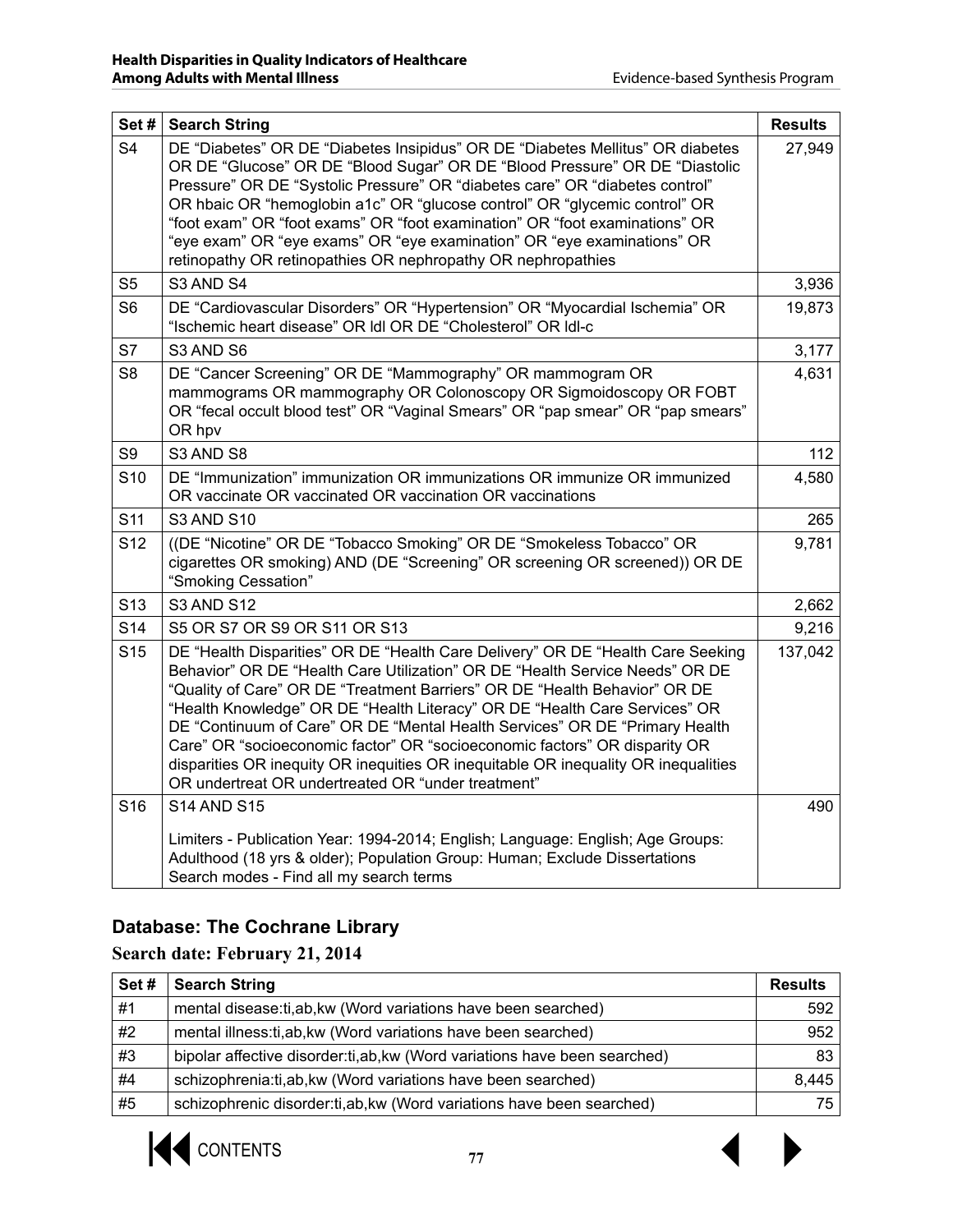| Set# | <b>Search String</b>                                                                                                                                                                                                                                                                                                                                                                                                                                                                                                                                                                                                                                                                                                                                                                | <b>Results</b> |
|------|-------------------------------------------------------------------------------------------------------------------------------------------------------------------------------------------------------------------------------------------------------------------------------------------------------------------------------------------------------------------------------------------------------------------------------------------------------------------------------------------------------------------------------------------------------------------------------------------------------------------------------------------------------------------------------------------------------------------------------------------------------------------------------------|----------------|
| #6   | schizoaffective:ti,ab, kw (Word variations have been searched)                                                                                                                                                                                                                                                                                                                                                                                                                                                                                                                                                                                                                                                                                                                      | 727            |
| #7   | major depressive disorder:ti, ab, kw (Word variations have been searched)                                                                                                                                                                                                                                                                                                                                                                                                                                                                                                                                                                                                                                                                                                           | 2,496          |
| #8   | post traumatic stress disorder:ti, ab, kw (Word variations have been searched)                                                                                                                                                                                                                                                                                                                                                                                                                                                                                                                                                                                                                                                                                                      | 373            |
| #9   | psychotic disorder: ti, ab, kw (Word variations have been searched)                                                                                                                                                                                                                                                                                                                                                                                                                                                                                                                                                                                                                                                                                                                 | 1,534          |
| #10  | [mh "Mental Disorders" [mj]] or [mh "Bipolar Disorder"] or [mh Schizophrenia] or [mh<br>"Stress Disorders, Post-Traumatic"] or [mh "Depressive Disorder, Major"] or [mh<br>"Psychotic Disorders"]                                                                                                                                                                                                                                                                                                                                                                                                                                                                                                                                                                                   | 10,344         |
| #11  | {or #1-#10} in Cochrane Reviews (Reviews only)                                                                                                                                                                                                                                                                                                                                                                                                                                                                                                                                                                                                                                                                                                                                      | 247            |
| #12  | [mh "health knowledge, attitudes, practice"] or [mh "health services accessibility"]<br>or [mh "Health Status"] or [mh "health services needs and demand"] or [mh "patient<br>acceptance of health care"] or [mh "patient selection"] or [mh "quality of health<br>care" [mi]] or [mh "Outcome and Process Assessment (Health Care)"] or [mh<br>"Quality Indicators, Health Care"] or [mh "Quality Assurance, Health Care"] or [mh<br>"socioeconomic factors"] or "socioeconomic factor" or "socioeconomic factors"<br>or disparity or disparities or inequity or inequities or inequitable or inequality<br>or inequalities or undertreat or undertreated or "under treatment" or "health<br>status":ti,ab, kw or "health services research":ti,ab, kw or "primary care":ti,ab, kw | 129,822        |
| #13  | #11 and #12                                                                                                                                                                                                                                                                                                                                                                                                                                                                                                                                                                                                                                                                                                                                                                         | 39             |
| #14  | [mh "Diabetes Mellitus"] or diabetes or [mh "Hemoglobin A, Glycosylated"] or [mh<br>"Diagnostic Techniques, Ophthalmological"] or [mh "Blood Glucose"] or [mh "Blood<br>Pressure"] or "diabetes care" or "diabetes control" or hbaic or "hemoglobin a1c"<br>or Idl or [mh "Cholesterol, LDL"] or Idl-c or "glucose control" or "glycemic control"<br>or "foot exam" or "foot exams" or "foot examination" or "foot examinations" or "eye<br>exam" or "eye exams" or "eye examination" or "eye examinations" or retinopathy<br>or retinopathies or nephropathy or nephropathies or [mh Hypertension] or<br>"hypertension" or [mh "Myocardial Ischemia"] or "Ischemic heart disease"                                                                                                  | 104,682        |
| #15  | [mh "Breast Neoplasms"] or "breast cancer" or [mh "Colorectal Neoplasms"] or<br>"colorectal cancer" or "colon cancer" or [mh "Uterine Cervical Neoplasms"] or<br>"cervical cancer" or [mh "Early Detection of Cancer"] or [mh Mammography] or [mh<br>Sigmoidoscopy] or [mh Colonoscopy] or [mh "Vaginal Smears"] or [mh "Human<br>Papillomavirus DNA Tests"] or mammogram or mammograms or mammography<br>or sigmoidoscopy or [mh "Occult Blood"] or "fecal occult blood test" or FOBT or<br>colonoscopy or "pap smear" or "pap smears" or hpv                                                                                                                                                                                                                                      | 27,880         |
| #16  | [mh Immunization] or immunization or immunizations or immunize or immunized or<br>vaccinate or vaccinated or vaccination or vaccinations                                                                                                                                                                                                                                                                                                                                                                                                                                                                                                                                                                                                                                            | 9,917          |
| #17  | [mh "Tobacco Use"] or tobacco or [mh "Tobacco Use Cessation"] or cigarette or<br>cigarettes or smoking or nicotine                                                                                                                                                                                                                                                                                                                                                                                                                                                                                                                                                                                                                                                                  | 17,248         |
| #18  | #13 and {or #14-#17} from 1994 to 2014                                                                                                                                                                                                                                                                                                                                                                                                                                                                                                                                                                                                                                                                                                                                              | 22             |

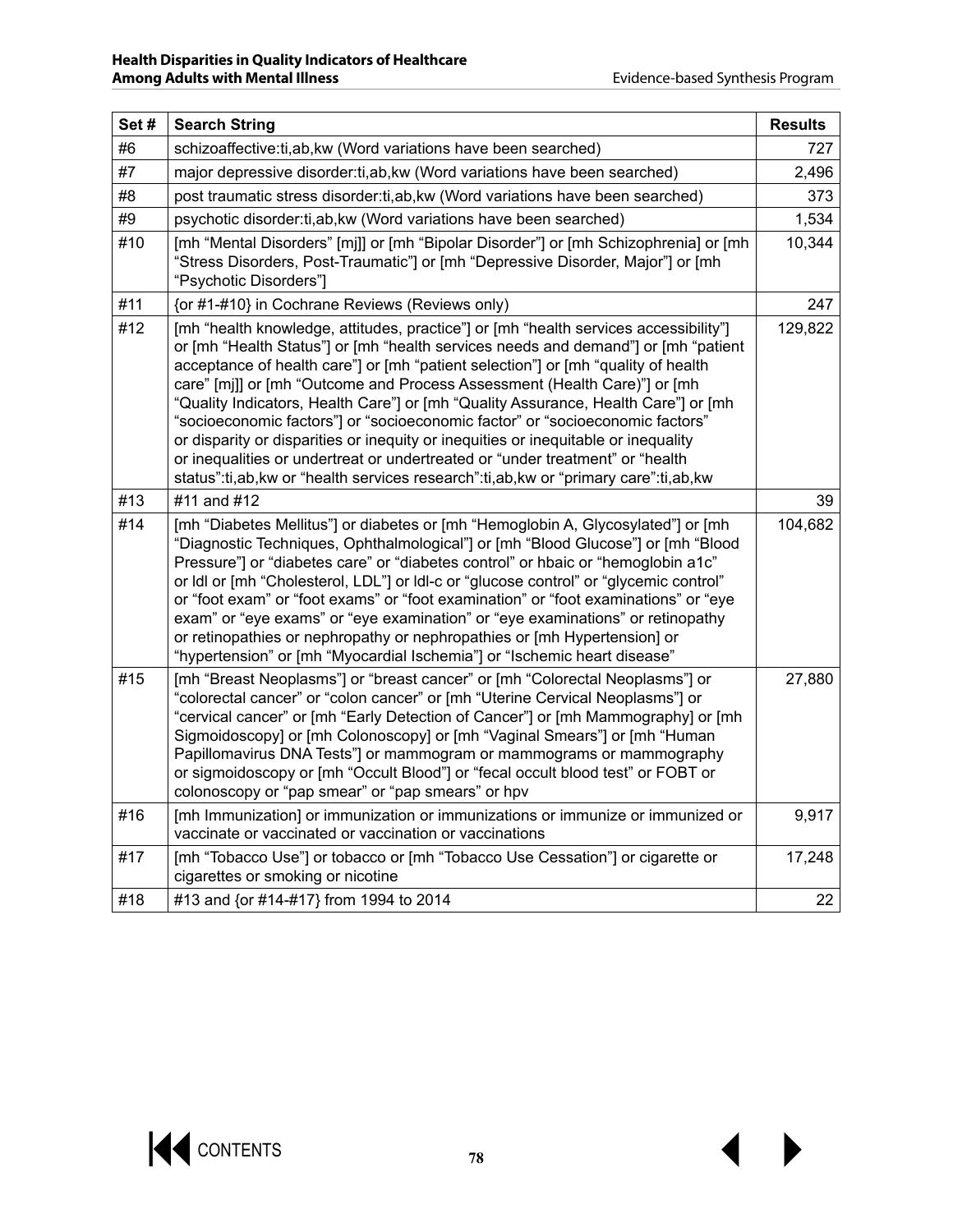## **APPENDIX B. NEWCASTLE-OTTAWA SCALE CODING MANUAL FOR COHORT STUDIES**

The Newcastle-Ottawa Scale quality instrument is scored by awarding a point for each answer that is marked with an asterisk below. Possible total points are 4 points for Selection, 2 points for Comparability, and 3 points for Outcomes.

#### *SELECTION*

#### **1) Representativeness of the Exposed Cohort**

- a. Truly representative of the average patient with mental illness *(eg,* severity of illness, comorbidities) in the community\*
- b. Somewhat representative of the average *(eg,* severity of illness, comorbidities)in the community\*
- c. Selected group of users eg HIV+, pregnant, elderly, significant physical disabilities
- d. No description of the derivation of the cohort

#### **2) Selection of the Non-Exposed Cohort**

- a. Drawn from the same community as the exposed cohort\*
- b. Drawn from a different source
- c. No description of the derivation of the non-exposed cohort

#### **3) Ascertainment of Exposure**

- a. Secure record *(eg,* medical records)\*
- b. Structured interview \*
- c. Written self-report
- d. No description

#### **4) Demonstration that Outcome of Interest Was Not Present at Start of Study**

- a. Yes\*
- b. No

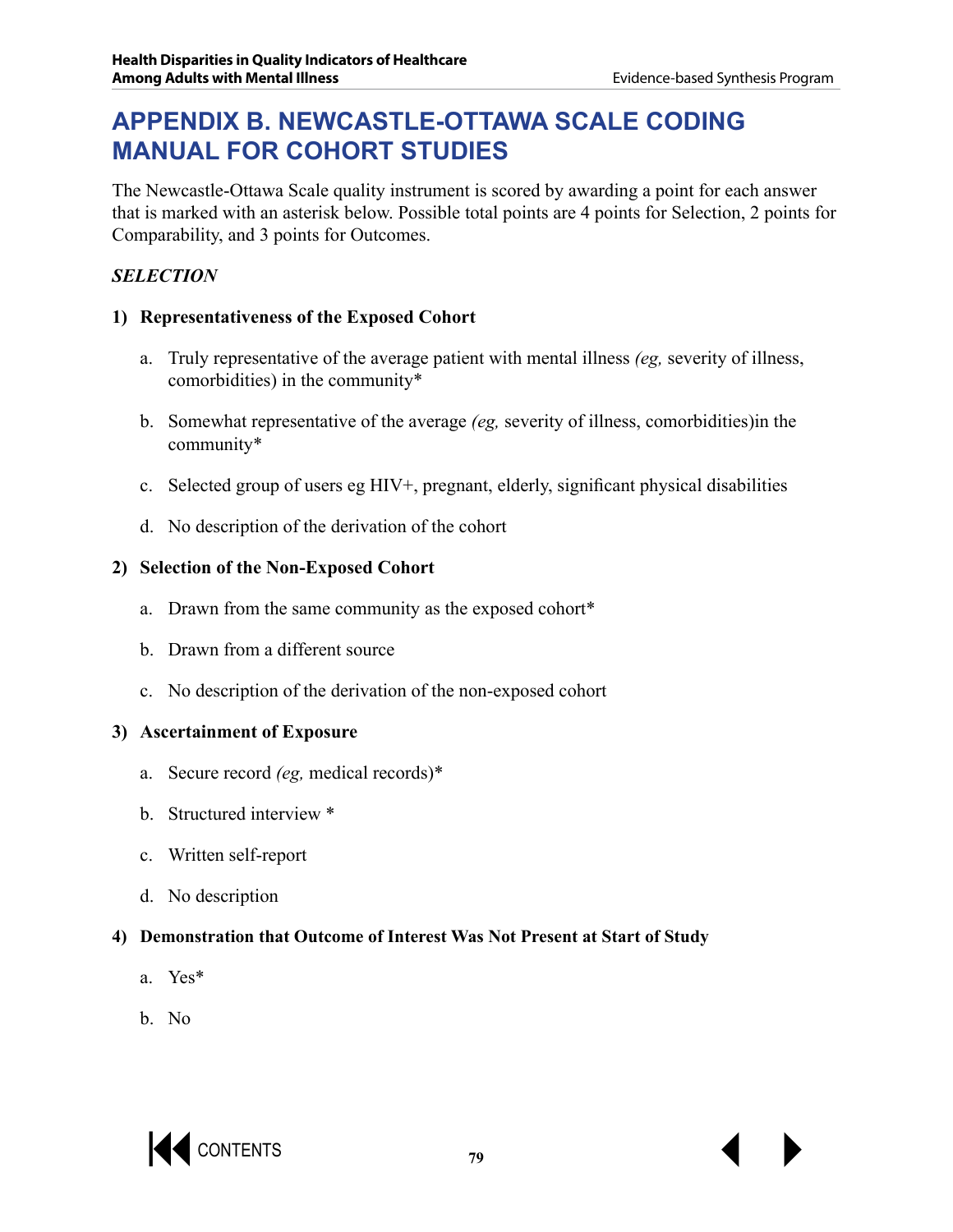#### *COMPARABILITY*

#### **1) Comparability of Cohorts on the Basis of the Design or Analysis**

- a. Study controls for SES (or some reasonable proxy of SES), age, race, gender\*
- b. Study controls for any additional factor\* (this criteria could be modified to indicate specific control for a second important factor)
- c. Inadequate degree of control

#### *OUTCOME*

#### **1) Assessment of Outcome**

- a. Independent or blind assessment stated in the paper, or confirmation of the outcome by reference to secure records (x-rays, medical records, etc)\*
- b. Record linkage *(eg,* identified through ICD codes on database records)\*
- c. Self-report *(ie,* no reference to original medical records or x-rays to confirm the outcome)
- d. No description

#### **2) Was Follow-up Long Enough for Outcomes to Occur?**

- a. Yes (select an adequate follow up period for outcome of interest)\*
- b. No

#### **3) Adequacy of Follow-up of Cohorts**

- a. Complete follow-up—all subjects accounted for\*
- b. Subjects lost to follow-up unlikely to introduce bias—small number lost (LESS than 20% follow-up, or description provided of those lost)\*
- c. Follow-up rate MORE than 20% and no description of those lost
- d. No statement

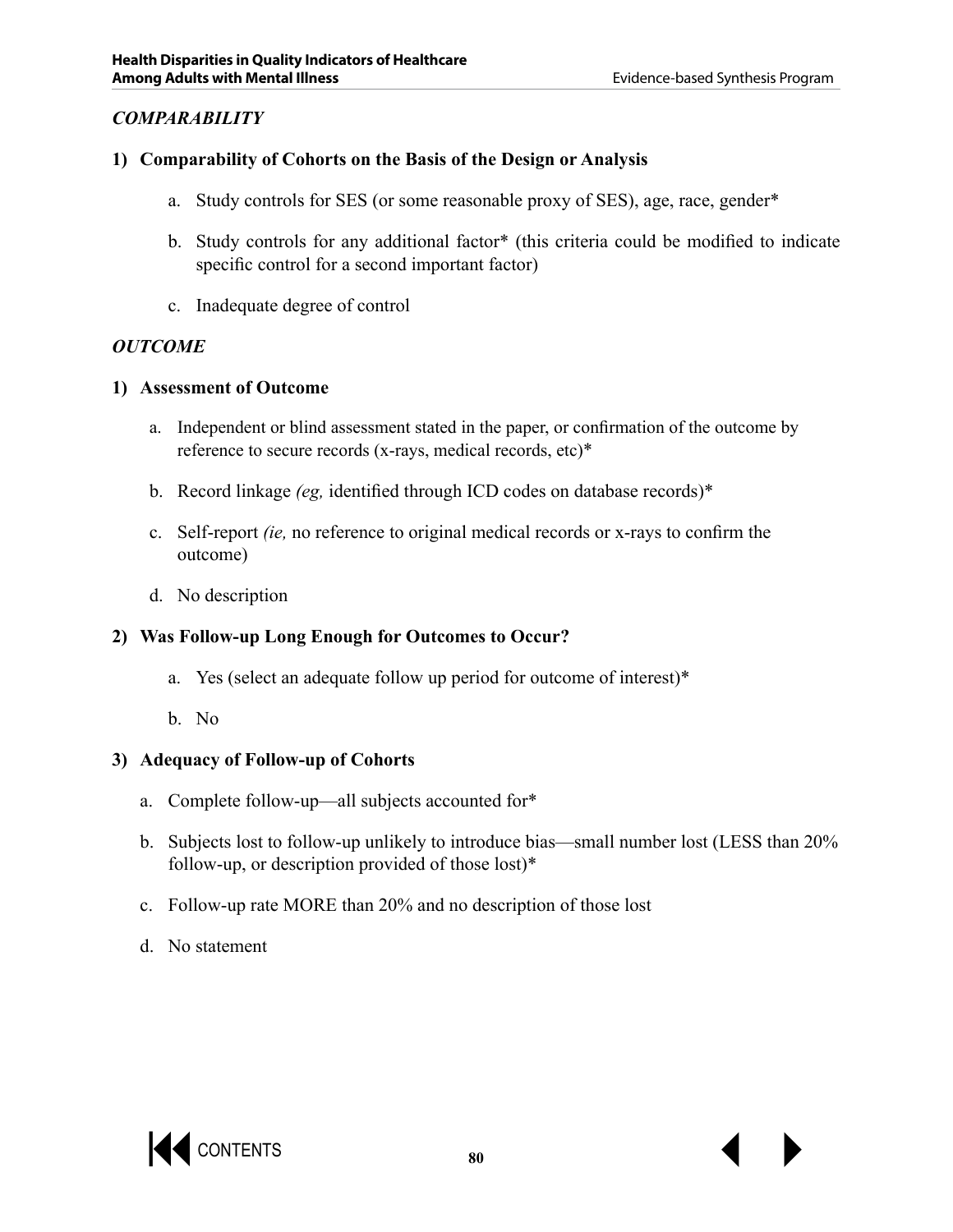### **APPENDIX C. PEER REVIEW COMMENTS/AUTHOR RESPONSES**

| <b>Reviewer</b>                                                                       | <b>Comment</b>                                                                          | <b>Response</b> |
|---------------------------------------------------------------------------------------|-----------------------------------------------------------------------------------------|-----------------|
| Question 1: Are the objectives, scope, and methods for this review clearly described? |                                                                                         |                 |
| $\mathbf{1}$                                                                          | Yes. No comments.                                                                       | Thank you.      |
| $\overline{2}$                                                                        | Yes. No comments.                                                                       | Thank you.      |
| 3                                                                                     | Yes. No comments.                                                                       | Thank you.      |
| 4                                                                                     | Yes. No comments.                                                                       | Thank you.      |
| 5                                                                                     | Yes. No comments.                                                                       | Thank you.      |
| 6                                                                                     | Yes. No comments.                                                                       | Thank you.      |
| $\overline{7}$                                                                        | Yes. No comments                                                                        | Thank you.      |
| Question 2: Is there any indication of bias in our synthesis of the evidence?         |                                                                                         |                 |
| 1                                                                                     | No. No comments.                                                                        | Thank you.      |
| $\overline{2}$                                                                        | No. No comments.                                                                        | Thank you.      |
| 3                                                                                     | No. No comments.                                                                        | Thank you.      |
| 4                                                                                     | No. No comments.                                                                        | Thank you.      |
| 5                                                                                     | No. No comments.                                                                        | Thank you.      |
| 6                                                                                     | No. No comments.                                                                        | Thank you.      |
| $\overline{7}$                                                                        | No. No comments.                                                                        | Thank you.      |
|                                                                                       | Question 3: Are there any published or unpublished studies that we may have overlooked? |                 |
| 1                                                                                     | No. No comments.                                                                        | Thank you.      |
| $\overline{2}$                                                                        | No. No comments.                                                                        | Thank you.      |
| 3                                                                                     | No. No comments.                                                                        | Thank you.      |
| 4                                                                                     | No. No comments.                                                                        | Thank you.      |
| 5                                                                                     | No. No comments.                                                                        | Thank you.      |
| 6                                                                                     | No. No comments.                                                                        | Thank you.      |
| $\overline{7}$                                                                        | No. No comments.                                                                        | Thank you.      |

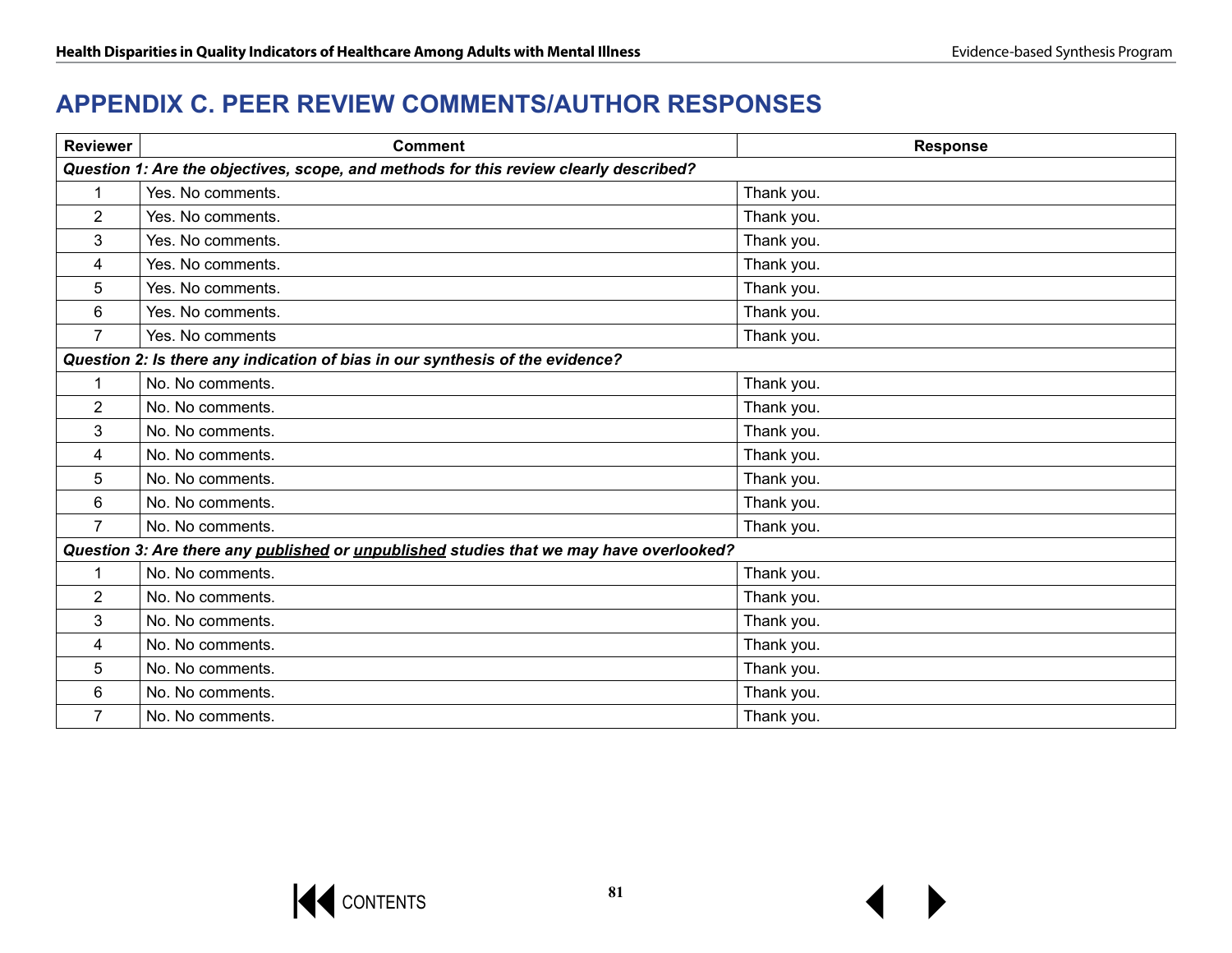| <b>Reviewer</b>                                                                                                                                      | <b>Comment</b>                                                                                                                                                                                                                                                                                                                                                                                                                                                                                                                                                                                                                                                                                                                                                                                                                                                     | <b>Response</b>                                                                                                                                   |
|------------------------------------------------------------------------------------------------------------------------------------------------------|--------------------------------------------------------------------------------------------------------------------------------------------------------------------------------------------------------------------------------------------------------------------------------------------------------------------------------------------------------------------------------------------------------------------------------------------------------------------------------------------------------------------------------------------------------------------------------------------------------------------------------------------------------------------------------------------------------------------------------------------------------------------------------------------------------------------------------------------------------------------|---------------------------------------------------------------------------------------------------------------------------------------------------|
| Question 4: Additional suggestions or comments can be provided below. If applicable, please indicate the page and line numbers from the draft report |                                                                                                                                                                                                                                                                                                                                                                                                                                                                                                                                                                                                                                                                                                                                                                                                                                                                    |                                                                                                                                                   |
| 1                                                                                                                                                    | Overall this is a good report, highlighting the need for more studies in this area. I<br>do have two suggestions for improving the report:<br>1) In several places in the report (I will use the Summary section as an example)<br>the section introduction indicates that there are health disparities for people<br>with mental illness (page 73, lines 10-12). Yet, this is not consistent with the<br>report findings (page 74, lines 11-14 and page 74, lines 21-22). Both of these<br>statements note mixed results.<br>2) On page 40, line 29, the authors note that "Smokers with psychiatric disorders<br>were "slightly" but significantly more likely to be referred to tobacco cessation<br>programs The term slightly should be deleted given that it is not used<br>consistently in the report when the OR is a difference of 0.1 above or below 1.0 | Thank you.<br>1) We have addressed the inconsistences in language<br>in the final report.<br>We have deleted "slightly" from this sentence.<br>2) |
| $\overline{2}$                                                                                                                                       | This is an excellent report, clear and without bias. The design is excellent, focusing<br>on evidence-based performance measures for chronic disease management and<br>preventive care for individuals with mental illness.                                                                                                                                                                                                                                                                                                                                                                                                                                                                                                                                                                                                                                        | Thank you. We have addressed these editorial issues in the<br>final report.                                                                       |
|                                                                                                                                                      | The only suggestions I have involve minor editorial issues. These would be probably<br>discovered at some point, but I'm including them just in case. I noticed a number of<br>these in the Executive Summary, and stopped noting them - the errors seem to be<br>replicated in the main text of the report.                                                                                                                                                                                                                                                                                                                                                                                                                                                                                                                                                       |                                                                                                                                                   |
|                                                                                                                                                      | P. 3 line 16 should mental diagnosis be diagnoses?                                                                                                                                                                                                                                                                                                                                                                                                                                                                                                                                                                                                                                                                                                                                                                                                                 |                                                                                                                                                   |
|                                                                                                                                                      | Line 33 is there a word missing - should it be: focus ON key differences?                                                                                                                                                                                                                                                                                                                                                                                                                                                                                                                                                                                                                                                                                                                                                                                          |                                                                                                                                                   |
|                                                                                                                                                      | Line 42 should read "After applyING eligibility criteria"                                                                                                                                                                                                                                                                                                                                                                                                                                                                                                                                                                                                                                                                                                                                                                                                          |                                                                                                                                                   |
| $\overline{2}$                                                                                                                                       | P 4 line 41 should be "patients with psychiatric"                                                                                                                                                                                                                                                                                                                                                                                                                                                                                                                                                                                                                                                                                                                                                                                                                  | We have addressed these editorial issues in the final report.                                                                                     |
|                                                                                                                                                      | Line 51 extra "in" at end of line                                                                                                                                                                                                                                                                                                                                                                                                                                                                                                                                                                                                                                                                                                                                                                                                                                  |                                                                                                                                                   |
|                                                                                                                                                      | Line 55 is 'outcomes' supposed to be after 'pharmacotherapies'? I think it would<br>work without that word.                                                                                                                                                                                                                                                                                                                                                                                                                                                                                                                                                                                                                                                                                                                                                        |                                                                                                                                                   |
| $\overline{2}$                                                                                                                                       | P 5 line 36 'patient' should be patients                                                                                                                                                                                                                                                                                                                                                                                                                                                                                                                                                                                                                                                                                                                                                                                                                           | We have addressed these editorial issues in the final report.                                                                                     |
|                                                                                                                                                      | Line 58 fragment: 'All studies with VA health care users.' Huh?                                                                                                                                                                                                                                                                                                                                                                                                                                                                                                                                                                                                                                                                                                                                                                                                    |                                                                                                                                                   |
| $\overline{2}$                                                                                                                                       | P 6 line 42 patient should be patients                                                                                                                                                                                                                                                                                                                                                                                                                                                                                                                                                                                                                                                                                                                                                                                                                             | We have addressed these editorial issues in the final report.                                                                                     |
|                                                                                                                                                      | P 7 line 36 finding should be findings                                                                                                                                                                                                                                                                                                                                                                                                                                                                                                                                                                                                                                                                                                                                                                                                                             |                                                                                                                                                   |
|                                                                                                                                                      | P 13 Table 1 line 14 include should be included                                                                                                                                                                                                                                                                                                                                                                                                                                                                                                                                                                                                                                                                                                                                                                                                                    |                                                                                                                                                   |
|                                                                                                                                                      | p. 16 line 53 - should be diagnoses instead of diagnosis                                                                                                                                                                                                                                                                                                                                                                                                                                                                                                                                                                                                                                                                                                                                                                                                           |                                                                                                                                                   |
|                                                                                                                                                      | and so on.                                                                                                                                                                                                                                                                                                                                                                                                                                                                                                                                                                                                                                                                                                                                                                                                                                                         |                                                                                                                                                   |

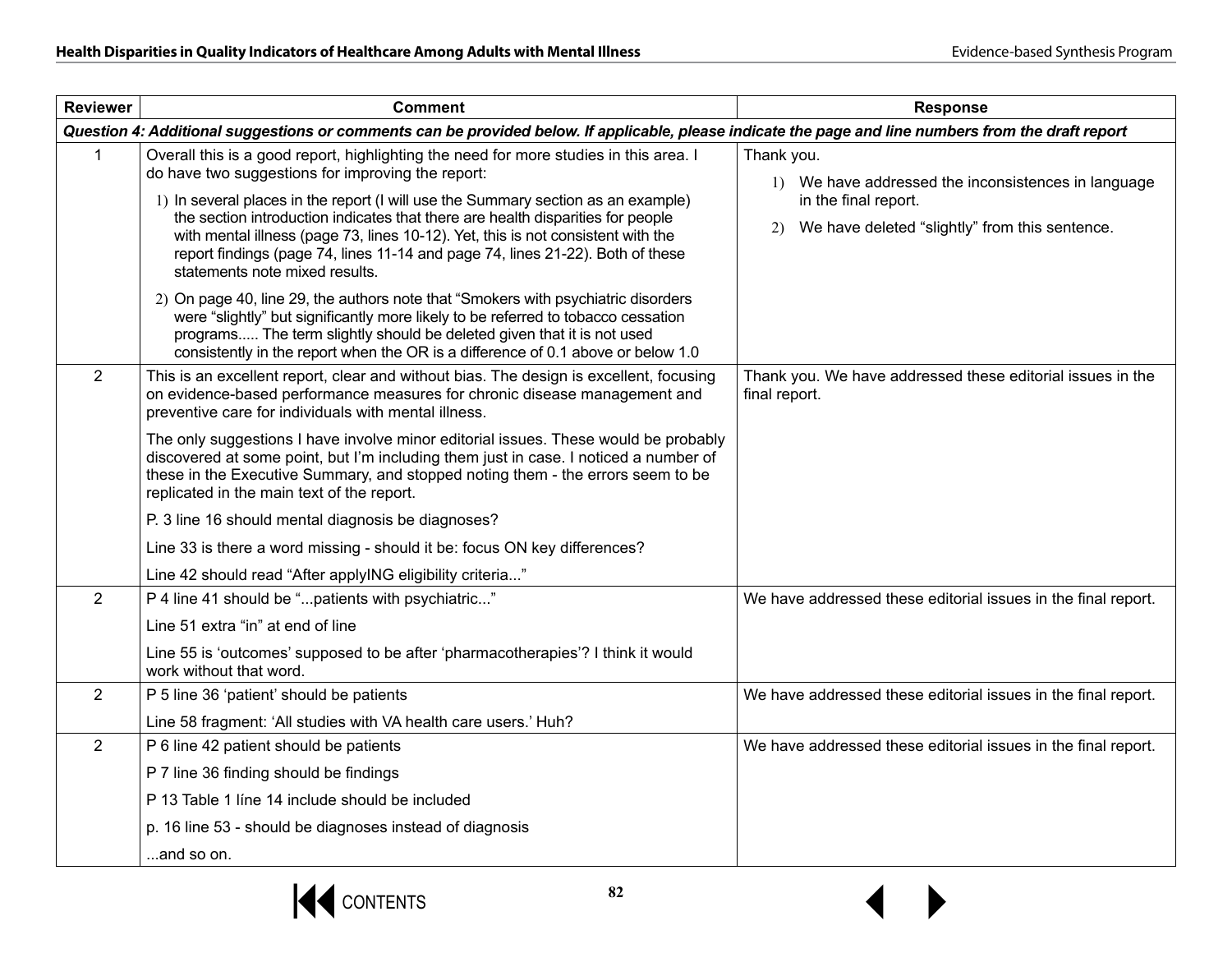| <b>Reviewer</b> | <b>Comment</b>                                                                                                                                                                                                                                                                                                                                                                                                                                                                                                                                                                                                                                                                                                                                                                                                                     | <b>Response</b>                                                                                                                                                                                                                                                                                                                                                                                        |
|-----------------|------------------------------------------------------------------------------------------------------------------------------------------------------------------------------------------------------------------------------------------------------------------------------------------------------------------------------------------------------------------------------------------------------------------------------------------------------------------------------------------------------------------------------------------------------------------------------------------------------------------------------------------------------------------------------------------------------------------------------------------------------------------------------------------------------------------------------------|--------------------------------------------------------------------------------------------------------------------------------------------------------------------------------------------------------------------------------------------------------------------------------------------------------------------------------------------------------------------------------------------------------|
| 3               | In this clearly written, comprehensive, and methodologically sound evidence-<br>based synthesis, authors examine data related to disparities in quality of care<br>for common medical illnesses among those with mental health disorders.<br>Individuals suffering from mental illness frequently carry concurrent chronic<br>medical diagnoses. In such individuals, the clinical and economic effects of these<br>comorbid medical conditions tend to be more pronounced. In light of the relatively<br>high prevalence of both chronic medical conditions and mental health illnesses in<br>the VA population, quantifying disparities in quality of care and understanding the<br>mechanism of such disparities is a topic of great importance to the health of the<br>Veteran population.                                     | Thank you.                                                                                                                                                                                                                                                                                                                                                                                             |
| 3               | The authors performed a systematic review of studies examining performance on<br>process and outcome measures of quality for common preventive services and<br>chronic medical conditions among individuals with and without mental illness.<br>They also identified studies examining predictors of these disparities. Across 25<br>identified studies, they found relatively weak support for disparities in quality of<br>care, though studies conducted in VA were more likely to show a negative effect<br>of mental illness on quality indicators. Few studies were available to examine<br>predictors of variation in quality of care. Overall, the literature was deemed to be<br>of low methodological quality.                                                                                                           | Thank you.                                                                                                                                                                                                                                                                                                                                                                                             |
| 3               | The work is timely, with clearly stated objectives, a well-defined scope, and<br>appropriate methods. The review is comprehensive, and the data are clearly<br>presented. I detect no evidence of bias. It is notable that VA studies were<br>qualitatively more likely to report disparities than non-VA studies. One wonders<br>if this might be due to differences in the severity of mental illness in VA versus<br>non-VA population. Additionally, as the authors allude to in their discussion of<br>policy implications (p. 75, line 56), the quality measures that were examined<br>differ considerably in whether they assess simple processes of care (e.g., check<br>hemoglobin A1C) versus relatively complex outcomes (completion of a screening<br>colonoscopy). I have only minor comments for your consideration. | Thank you.                                                                                                                                                                                                                                                                                                                                                                                             |
| 3               | Methods:<br>1) Page 2, line 31 (and p. 12, line 35): The search strategy only included articles<br>published between 1994-2014. Why were older articles not included? I suspect<br>this has to do with the limited use of performance measures prior to the mid-<br>1990s, but it would be valuable to clarify the reason here.<br>2) Why was the work limited to articles published in English?                                                                                                                                                                                                                                                                                                                                                                                                                                   | 1) We have clarified our rationale for restricting the search<br>to articles published from 1994 onward (which does have<br>to do with the limited use of performance measures before<br>the mid-1990s). It is noteworthy that we did not identify any<br>eligible studies published prior to 2002.<br>2) We limited the scope to U.S.-based studies to increase<br>the applicability of the findings. |



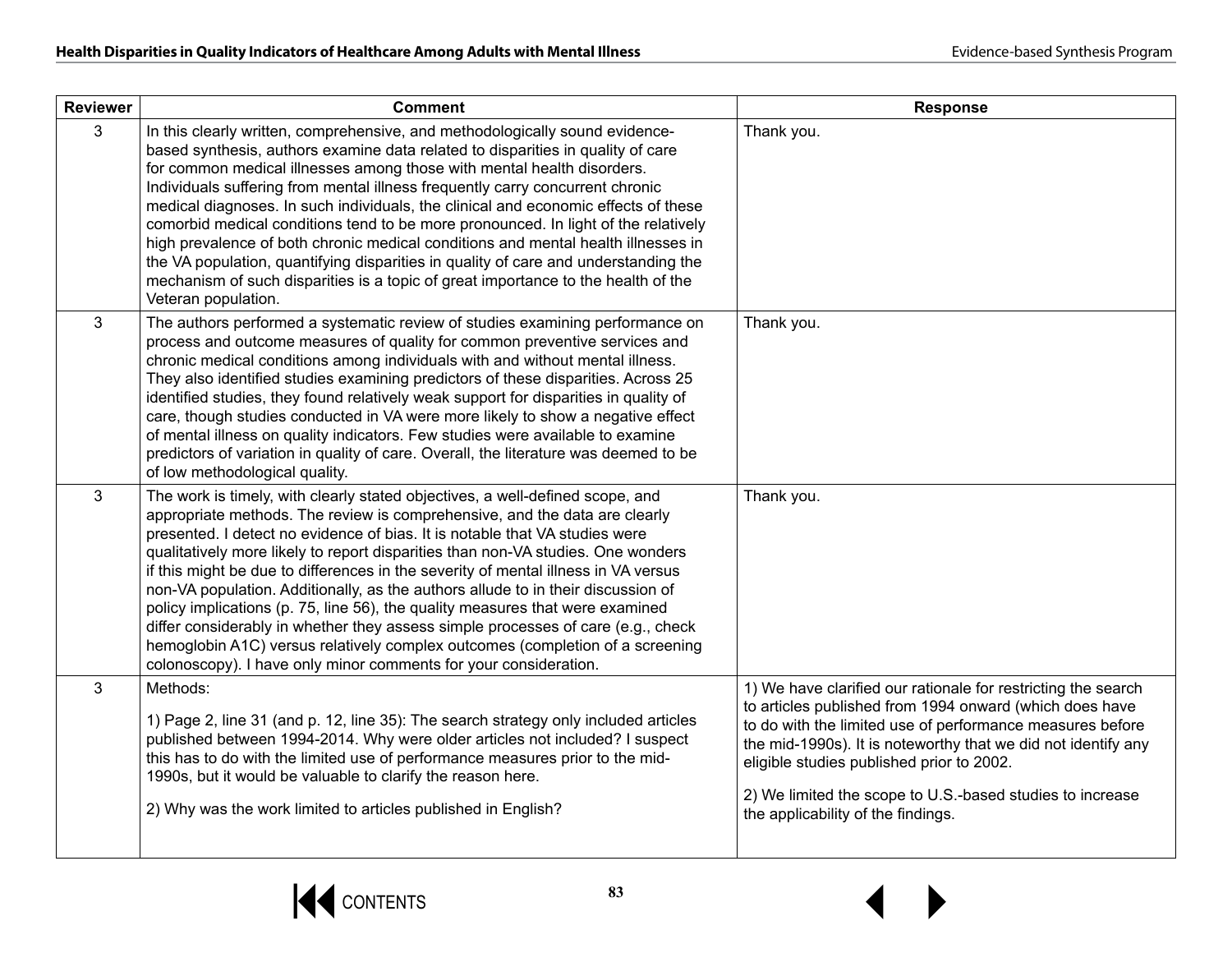| <b>Reviewer</b> | <b>Comment</b>                                                                                                                                                                                                                                                                                                                                                                                                                                                                                                                                                                                                                                                                                                                                                                                                                                                                                                                            | <b>Response</b>                                                                                                                                                                                                                                                                                                                                                            |
|-----------------|-------------------------------------------------------------------------------------------------------------------------------------------------------------------------------------------------------------------------------------------------------------------------------------------------------------------------------------------------------------------------------------------------------------------------------------------------------------------------------------------------------------------------------------------------------------------------------------------------------------------------------------------------------------------------------------------------------------------------------------------------------------------------------------------------------------------------------------------------------------------------------------------------------------------------------------------|----------------------------------------------------------------------------------------------------------------------------------------------------------------------------------------------------------------------------------------------------------------------------------------------------------------------------------------------------------------------------|
| 3               | Results:                                                                                                                                                                                                                                                                                                                                                                                                                                                                                                                                                                                                                                                                                                                                                                                                                                                                                                                                  |                                                                                                                                                                                                                                                                                                                                                                            |
|                 | 3) The authors do not present results according to performance measure type<br>(process, intermediate outcome, outcome, etc). If data in individual studies are<br>available for such an analysis, it could shed light on the relative role of patient-<br>versus provider-level factors in contributing to disparities. For instance, are<br>disparities less apparent for process measures (such as prescription of anti-<br>hypertensives, which is largely under the control of the provider) than for linked<br>outcome measures (blood pressure control, which depends on the patient filling<br>the prescription and regularly taking the medication)? The authors do allude to<br>this on pp. 76 (line 56) when discussing how the complexity of care can affect<br>performance on quality measures. The data on diabetes management also<br>present these data, though it is not framed in terms of the type of quality measure. | 3) We had too few studies to conduct such an analysis. We<br>have, however, organized the (newly added) Summary of<br>Findings tables (Appendix F in the final report) by type of<br>outcome.                                                                                                                                                                              |
| $\overline{4}$  | The review itself was fine. My comments are addressed to the summary of clinical<br>and policy implications which I found to be rather generic.<br>Perhaps this starts with the analytic framework (p12) which mentions some<br>modifying factors but in only a very superficial way. In short, there is little attention<br>to context at any of the multiple levels in the process. For example, the reviewed<br>studies were conducted in an environment of changing performance measures,<br>whether HEDIS or VA.                                                                                                                                                                                                                                                                                                                                                                                                                     | Thank you for these comments. We agree that these studies<br>were conducted in a changing environment. We limited our<br>search to include those studies most relevant to the current<br>context and did not identify any eligible studies before 2002.<br>As all studies were clustered in the same timeframe, we did<br>not have adequate studies to assess time trends. |
|                 | It would help to have a timeline to put the studies into their own context. In<br>discussing the evidence gaps, it is not clear how additional studies of the type<br>already undertaken will help other than making us more certain about the modesty of<br>the effects. I guess that the main policy implication at this point is that there shouldn't<br>be effort given to this topic. Perhaps this is what they author means when she states<br>on p78 "VA and other healthcare systems should consider their clinical and policy<br>needs when deciding whether to invest in research to address gaps in evidence."<br>I think that there are other research gaps that relate more to outcomes as well as<br>how care is actually given. This might require very different kinds of studies.                                                                                                                                        |                                                                                                                                                                                                                                                                                                                                                                            |
| 5               | It is impressive, and unfortunate, how few papers (N=26) on the subject met<br>criteria for inclusion in this meta-analysis/review article. That is the first major<br>finding of the paper - that much work remains simply to determine if there are<br>health disparities in the populations of interest.                                                                                                                                                                                                                                                                                                                                                                                                                                                                                                                                                                                                                               | Thank you.                                                                                                                                                                                                                                                                                                                                                                 |
| 5               | With the possible, limited, exception of diabetes, the body of literature on health<br>disparities in mentally ill persons (screening, obtaining medical care, access to<br>medical care, etc) is inadequate to make many definitive statements. This is an<br>important contribution of this review article.                                                                                                                                                                                                                                                                                                                                                                                                                                                                                                                                                                                                                             | Thank you.                                                                                                                                                                                                                                                                                                                                                                 |

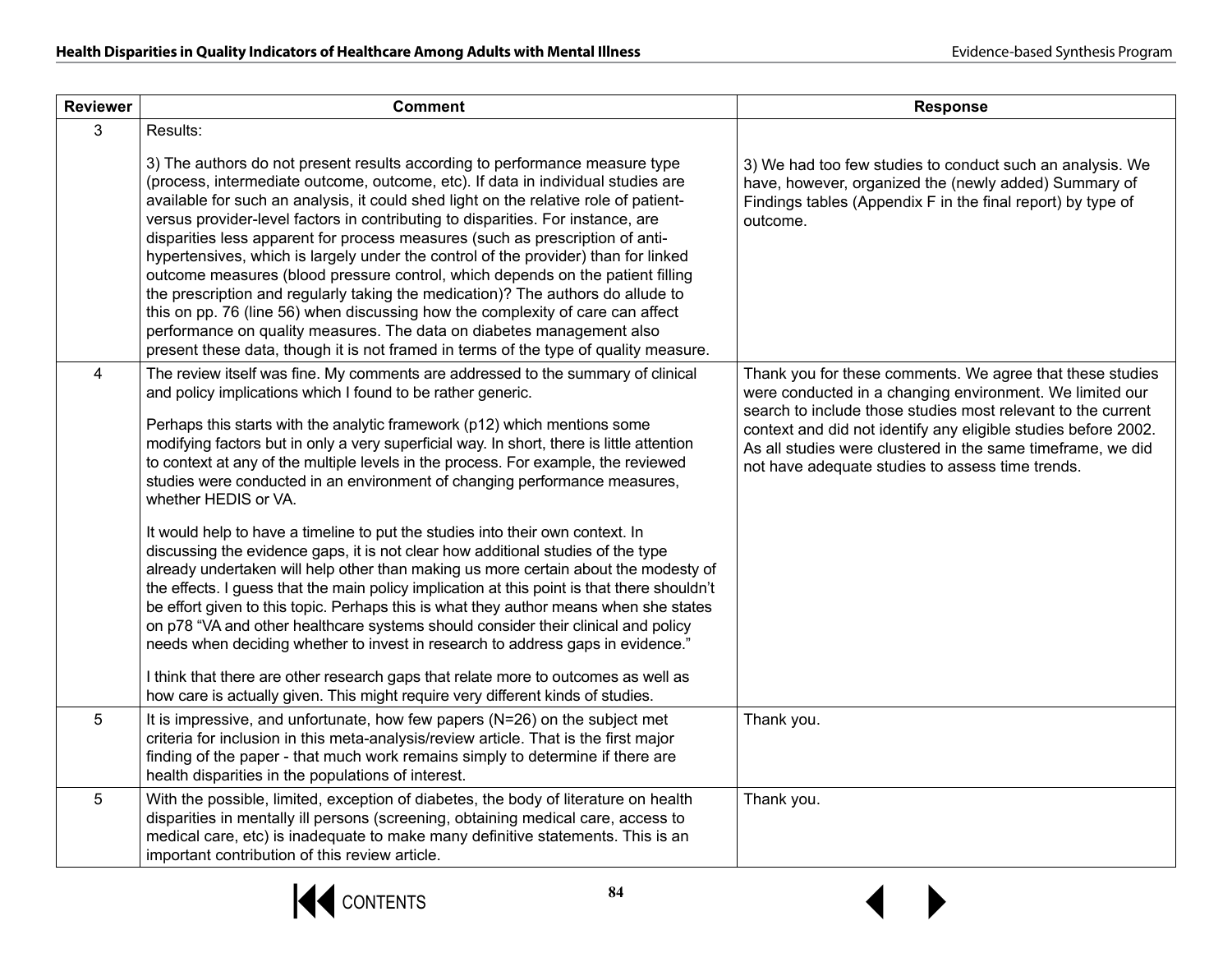| <b>Reviewer</b> | <b>Comment</b>                                                                                                                                                                                                                                                                                                                                                                                                                                                                                                                                                                                                                                                                                                                                                                                                                                                                                       | <b>Response</b>                                                                                                                                                                                                                                                                                                                                                                                                                                                                                                                                                                                                                                                                                                                                                   |
|-----------------|------------------------------------------------------------------------------------------------------------------------------------------------------------------------------------------------------------------------------------------------------------------------------------------------------------------------------------------------------------------------------------------------------------------------------------------------------------------------------------------------------------------------------------------------------------------------------------------------------------------------------------------------------------------------------------------------------------------------------------------------------------------------------------------------------------------------------------------------------------------------------------------------------|-------------------------------------------------------------------------------------------------------------------------------------------------------------------------------------------------------------------------------------------------------------------------------------------------------------------------------------------------------------------------------------------------------------------------------------------------------------------------------------------------------------------------------------------------------------------------------------------------------------------------------------------------------------------------------------------------------------------------------------------------------------------|
| 5               | In the entire set of papers reviewed, only 14 were conducted with Veterans. Again,<br>this speaks volumes about how this area of inquiry has been understudied in VA.                                                                                                                                                                                                                                                                                                                                                                                                                                                                                                                                                                                                                                                                                                                                | Slightly more than half of the studies reviewed in the final<br>report (12/23) were conducted by VA researchers using VA<br>data. We think this is a strength of our review and enhances<br>the applicability of our findings to the VA context.                                                                                                                                                                                                                                                                                                                                                                                                                                                                                                                  |
| 5               | 75% of the selected studies utilized data on broad ranges of mental disorders<br>collapsed into presence/absence data (i.e., mental illness present or absent).<br>Unfortunately, this is not adequate granularity for many of the clinical questions of<br>import. This is not the fault of the ESP review, but rather a problem of researchers<br>looking at mental illnesses as monolithic. Imagine if we did the same for "medical<br>illnesses" and collapsed terminal cancers with mild hypertension and acne<br>rosacea. What sense could we make out of such collapsed data? The same<br>applies for these studies, most of which excluded SMI (a group of diagnoses that<br>have in common severity and persistence of one or more mental illnesses) or<br>collapsed those conditions with depression and other disorders which share little<br>in common with the SMI group of conditions. | We agree that this is a considerable limitation of the<br>literature we identified and have now highlighted this in the<br>Limitations section.                                                                                                                                                                                                                                                                                                                                                                                                                                                                                                                                                                                                                   |
| 5               | This paper demonstrates that even though there were 16 studies on diabetes<br>and mental illnesses, many gaps remain and the results of the analyses may be<br>clinically uninterpretable. For example, VA screens for HbA1c and LDL in those at<br>risk, which includes patients treated with second generation antipsychotics, but<br>what about the medical treatment for, and compliance with, treatment for those<br>schizophrenic patients who screen positive? The literature is not illuminating in<br>this regard, leaving open significant clinical research questions that should be<br>pursued.                                                                                                                                                                                                                                                                                          | Thank you for this observation. While beyond the scope of<br>this review, these are important clinical questions.                                                                                                                                                                                                                                                                                                                                                                                                                                                                                                                                                                                                                                                 |
| 5               | This paper does a fine job of pointing out the substantial weaknesses of the<br>English literature to date on most of the questions posed for the review. An<br>additional limitation that I don't believe I saw listed is that the least "connected"<br>patients with one or more mental illnesses are not enrolled in primary care at VA<br>facilities at all, and a majority of those are believed not to be seen by anyone<br>outside VA for their basic medical care and screenings. The data reported in most<br>of the 26 papers do not take this important issue into account, which may explain<br>some of the conflicting or counterintuitive results.                                                                                                                                                                                                                                     | This is an excellent point, but we are unable to explore it in<br>the current review. We only included studies that recruited<br>patients from non-mental health primary care settings and<br>selected specialty medical care settings. We also limited the<br>review to studies of insured populations. If a study included<br>mixed populations of insured and uninsured individuals, it<br>could still be included if the analysis controlled for insurance<br>status, results were reported separately by insurance<br>status, or ≥80% of the total population had insurance. These<br>eligibility requirements may have excluded some studies;<br>however, we sought to include studies that were of greatest<br>applicability to the VA Health Care System. |

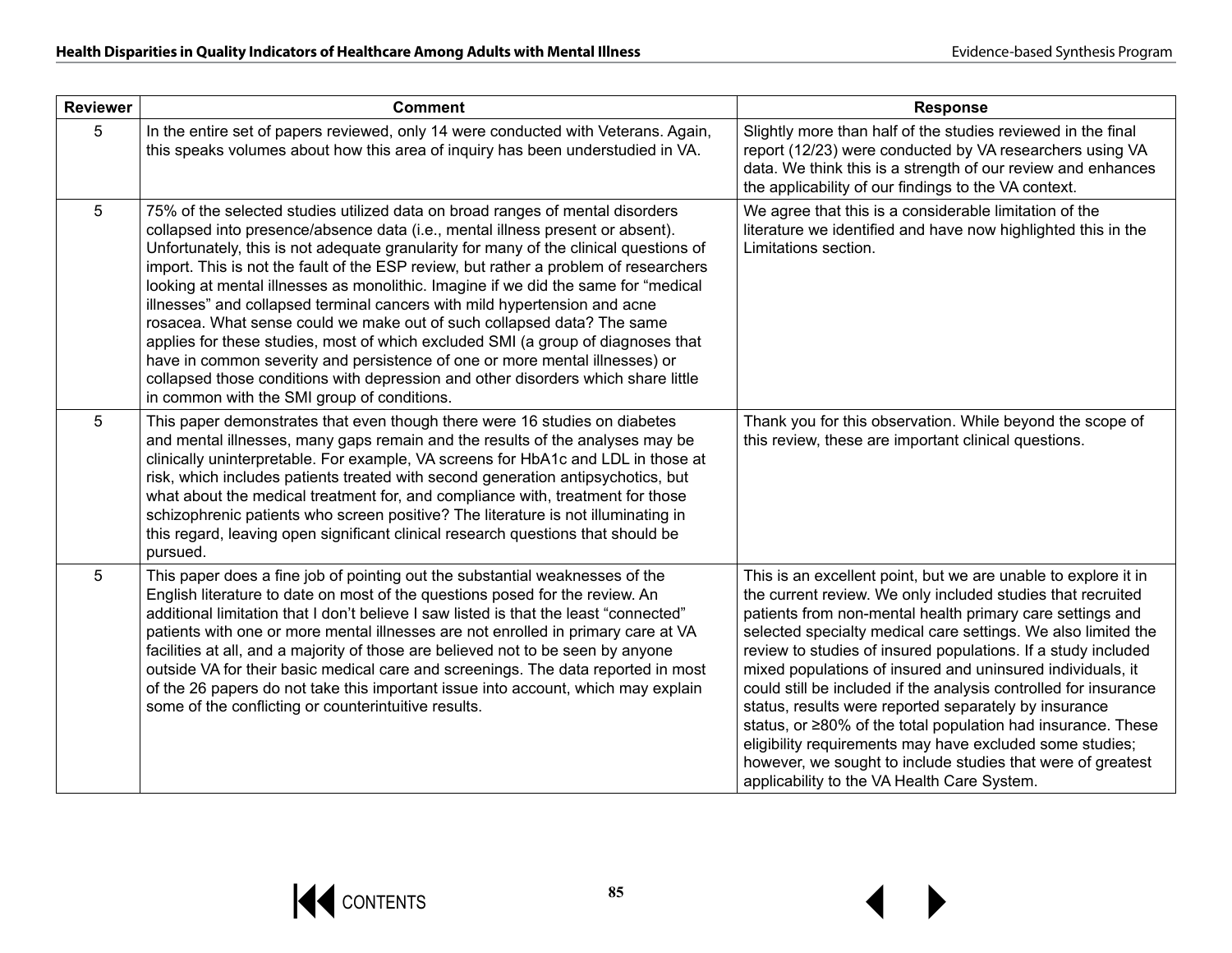| <b>Reviewer</b> | <b>Comment</b>                                                                                                                                                                                                                                                                                                                                                                                                                                                                                                                                                                                                                                                                                                                                                                                                                                                                      | <b>Response</b>                                                      |
|-----------------|-------------------------------------------------------------------------------------------------------------------------------------------------------------------------------------------------------------------------------------------------------------------------------------------------------------------------------------------------------------------------------------------------------------------------------------------------------------------------------------------------------------------------------------------------------------------------------------------------------------------------------------------------------------------------------------------------------------------------------------------------------------------------------------------------------------------------------------------------------------------------------------|----------------------------------------------------------------------|
| 5               | The authors are to be commended for their work on this difficult project and for<br>shedding light on this important and understudied topic. Some believe that the<br>basic step of identifying health disparities in patients with one or more mental<br>illnesses is adequate to move on to "solving" the disparities problem for the 1/3 of<br>patients in VA care who have at least one psychiatric diagnosis. The paragraph on<br>gaps in the research on page 14 dispels this myth. This is coupled with the overall<br>rating of the strength of the evidence (in either direction) as "low." I particularly<br>appreciated the importance of the following statement in the review: "Though<br>several of the included studies were conducted in VA user populations, there<br>are notable gaps in research which the use of VA data may be well positioned to<br>address." | Thank you.                                                           |
| 5               | Typos: Line 36, page 5; line 17, page 8                                                                                                                                                                                                                                                                                                                                                                                                                                                                                                                                                                                                                                                                                                                                                                                                                                             | We have addressed these editorial issues in the final report.        |
| 5               | am pleased to see that the limitation on the data in all papers for sexual<br>orientation and gender identity is specifically mentioned in this review. Our<br>own work in OHE has demonstrated substantial disparities in both medical<br>and psychiatric disorders (listed separately and not collapsed) for transgender<br>Veterans. This is another potential confounder in the studies selected for review.<br>This was part of "key question 2" and the authors appropriately note that various<br>demographic parameters of import to the study of disparities in health care went<br>unaddressed in the literature reviewed.                                                                                                                                                                                                                                                | Thank you.                                                           |
| 5               | This article provides the basis to chart a course for the study of disparities in<br>medical care in Veterans with one or more mental illnesses. It is an excellent<br>synthesis of the overall weak existing literature on this important topic, and it<br>should be the basis for developing projects that have not been done to fill the<br>research gap in this heterogeneous, vulnerable population. A prime example is<br>the lack of information on cancer screening in Veterans with SMI, case examples<br>of which were drivers for the request to do this meta-analysis.                                                                                                                                                                                                                                                                                                  | Thank you.                                                           |
| 5               | The authors note that there were no studies of immunization in the SMI<br>population. The only study that may have included them was from 12 years ago<br>and simply used a composite for all Veterans with any psychiatric diagnosis<br>(excluding SUD), therefore this important area of health inequity has not been<br>addressed for these Veterans.                                                                                                                                                                                                                                                                                                                                                                                                                                                                                                                            | Thank you. We have included this in the section on<br>Research Gaps. |

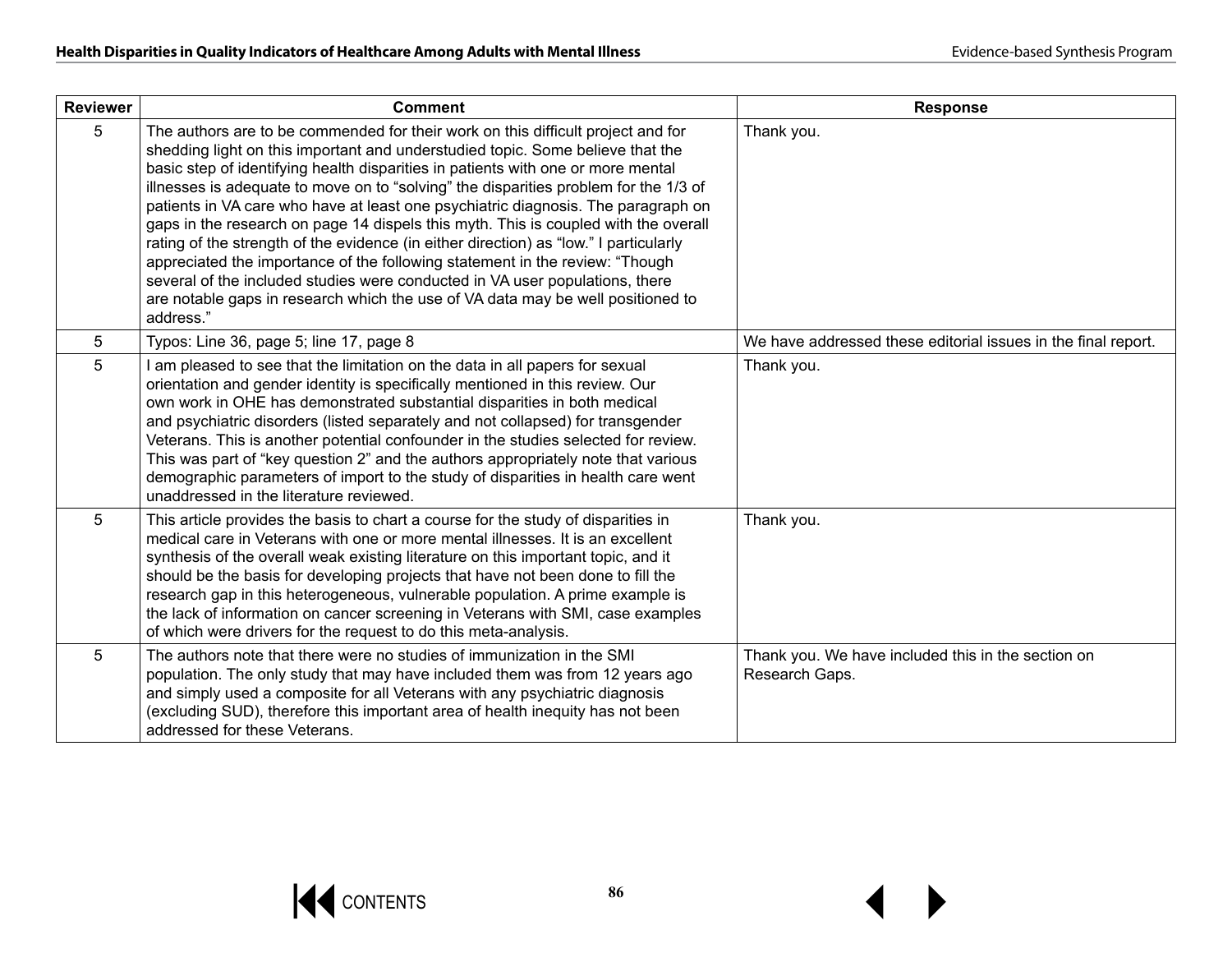| <b>Reviewer</b> | <b>Comment</b>                                                                                                                                                                                                                                                                                                                                                                                                                                                                                                                                                                                                                                                                                                                                                                                                                                                                                                                                                             | <b>Response</b>                                                                                                                                                           |
|-----------------|----------------------------------------------------------------------------------------------------------------------------------------------------------------------------------------------------------------------------------------------------------------------------------------------------------------------------------------------------------------------------------------------------------------------------------------------------------------------------------------------------------------------------------------------------------------------------------------------------------------------------------------------------------------------------------------------------------------------------------------------------------------------------------------------------------------------------------------------------------------------------------------------------------------------------------------------------------------------------|---------------------------------------------------------------------------------------------------------------------------------------------------------------------------|
| 5               | The tobacco screening and referral information is unfortunately very sparse, given<br>the national focus on smoking cessation. There were insufficient homogeneous<br>studies to conduct a meta-analysis. No studies reported outcomes of treatments<br>for any groups, a wide gap in the research on this important topic. With the limited<br>data, it appears that a disparity may exist for those Veterans without mental<br>illnesses in that they may be less likely to be screened, but screening may not<br>result in referral for care as demonstrated in the only other study to examine<br>this issue. Therefore, little can be said about a high profile program that has<br>mandatory screenings and mandatory referral options for VA clinicians conducting<br>such screenings, and nothing can be said about disparate health outcomes of<br>these efforts (e.g., smoking cessation as an outcome) comparing Veterans with<br>and without mental illnesses. | Thank you for this observation.                                                                                                                                           |
| 5               | Typo on page 51, line 8; "for" should be "of"<br>Typo on page 60, line 40; "a" should be "an"<br>Page 62, end of line 32-33, does not seem complete; hard to make sense of the<br>end of the sentence.<br>Typo page 70, line 19                                                                                                                                                                                                                                                                                                                                                                                                                                                                                                                                                                                                                                                                                                                                            | We have addressed these editorial issues in the final report.                                                                                                             |
| 5               | The authors note that studies addressing the key question 2 regarding the<br>interaction or moderation of health status, mental illness, and key subgroups of<br>interest were virtually lacking. Only one study examined disparities in those with<br>mental illness who lived in rural vs urban areas and that one study included only<br>one health measure (HTN). It should be noted that VA has invested considerable<br>funds into rural access for Veterans with and without mental illnesses, including a<br>major telehealth initiative, and no outcomes papers on these issues in Veterans<br>with mental illnesses were available or adequate for review in this analysis.                                                                                                                                                                                                                                                                                      | Thank you for this observation.                                                                                                                                           |
| 5               | The authors appropriately advise caution with respect to the limited and conflicting<br>results of this analysis. There is a good discussion on the potential limitations<br>in the Clinical and Policy Implications. They are correct in assuming that once<br>someone is identified as belonging to the "SMI" category in VA, that many<br>additional opportunities for screening become available for those patients who<br>remain engaged in care; what is missing in the studies across the board are<br>patients with mental illnesses who are not engaged in, or minimally engaged in,<br>primary and medical subspecialty care. These studies can be done in VA, at least<br>for those who have accessed VA care, but for the most part, such studies are<br>absent.                                                                                                                                                                                               | We agree. Please see the response above about limitations<br>in our eligibility criteria to address people who are not able<br>to access primary care for medical issues. |

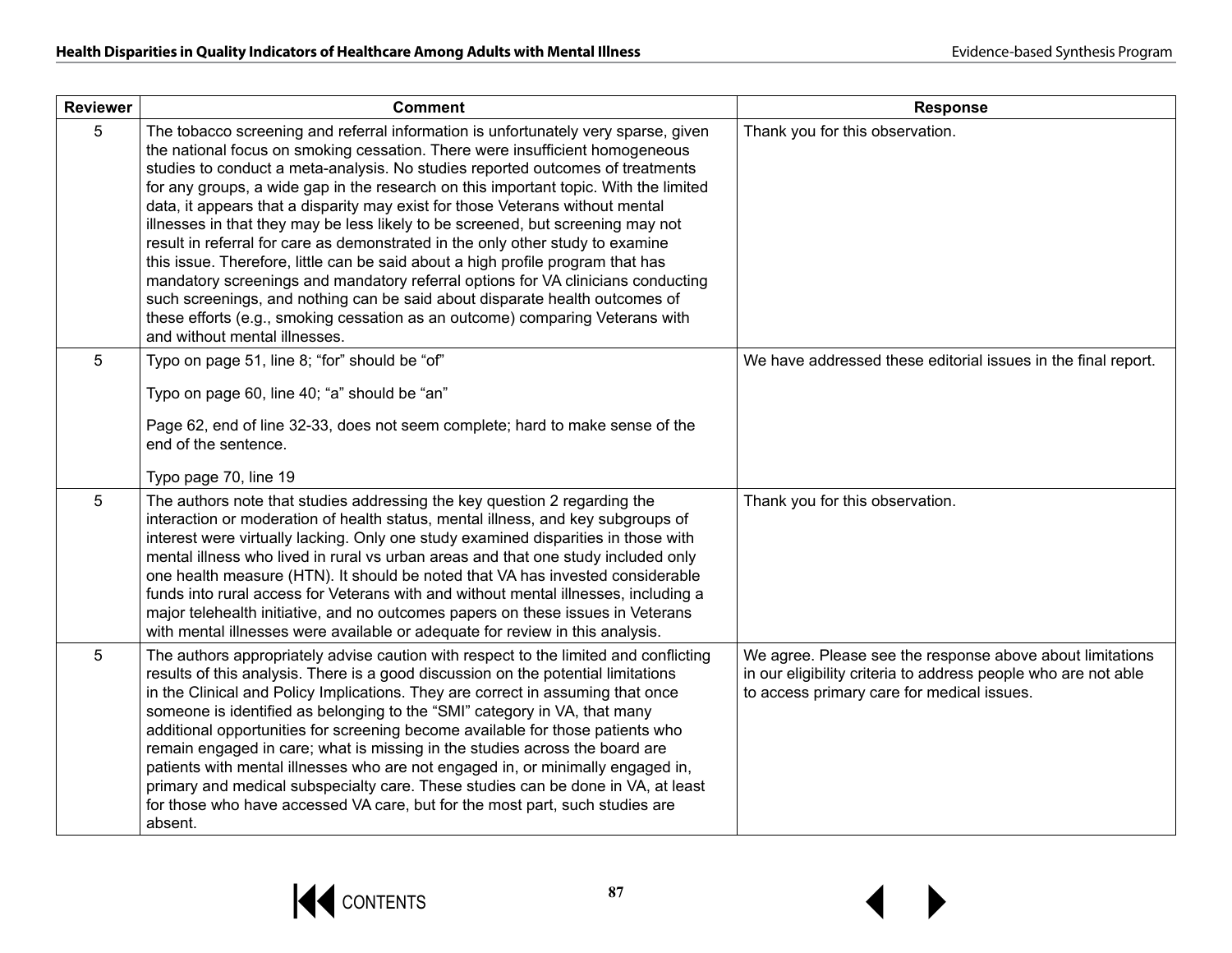| <b>Reviewer</b> | Comment                                                                                                                                                                                                                                                                                                                                                                                                                                                                                                                                                                                                                                                                             | <b>Response</b>                                                                                                                                                                                                                           |
|-----------------|-------------------------------------------------------------------------------------------------------------------------------------------------------------------------------------------------------------------------------------------------------------------------------------------------------------------------------------------------------------------------------------------------------------------------------------------------------------------------------------------------------------------------------------------------------------------------------------------------------------------------------------------------------------------------------------|-------------------------------------------------------------------------------------------------------------------------------------------------------------------------------------------------------------------------------------------|
| 5.              | Typo page 77, line 10.                                                                                                                                                                                                                                                                                                                                                                                                                                                                                                                                                                                                                                                              | We have addressed these editorial issues in the final report.                                                                                                                                                                             |
|                 | Typo page 77, line 38; "induced" should be "included"                                                                                                                                                                                                                                                                                                                                                                                                                                                                                                                                                                                                                               |                                                                                                                                                                                                                                           |
| 5               | Table 9 is an excellent summary of the evidence/research gaps in understanding<br>health disparities in Veterans with mental illnesses. Many of these gaps can be<br>addressed by using existing VA databases to create retrospective cohort studies<br>and cross-sectional studies as suggested in the table.                                                                                                                                                                                                                                                                                                                                                                      | We agree and have suggested the use of VA data to<br>address these pressing gaps in the literature.                                                                                                                                       |
| 6.              | The report is well written and its primary value is to pose further research activity<br>to provide a more accurate reflection of disparities among individuals with mental<br>illness. The problem with this area of research is that there is a broad spectrum<br>of severity of illness in patients with the target conditions of Schizophrenia, BPAD<br>and PTSD. The population is quite heterogeneous and within those diagnoses,<br>disparities may be much more prominent only in the more severe illnesses. This<br>report itself would be improved by making this distinction. It does mention Serious<br>Mental Illness but does not distinguish it from mental illness. | We agree that severity of mental illness is likely an<br>important moderator of effects; however, the existing<br>literature did not provide the necessary granularity in<br>reporting diagnosis or severity to facilitate such analysis. |
|                 | Reviewer 7 did not have any comments for this section.                                                                                                                                                                                                                                                                                                                                                                                                                                                                                                                                                                                                                              | <b>Noted</b>                                                                                                                                                                                                                              |

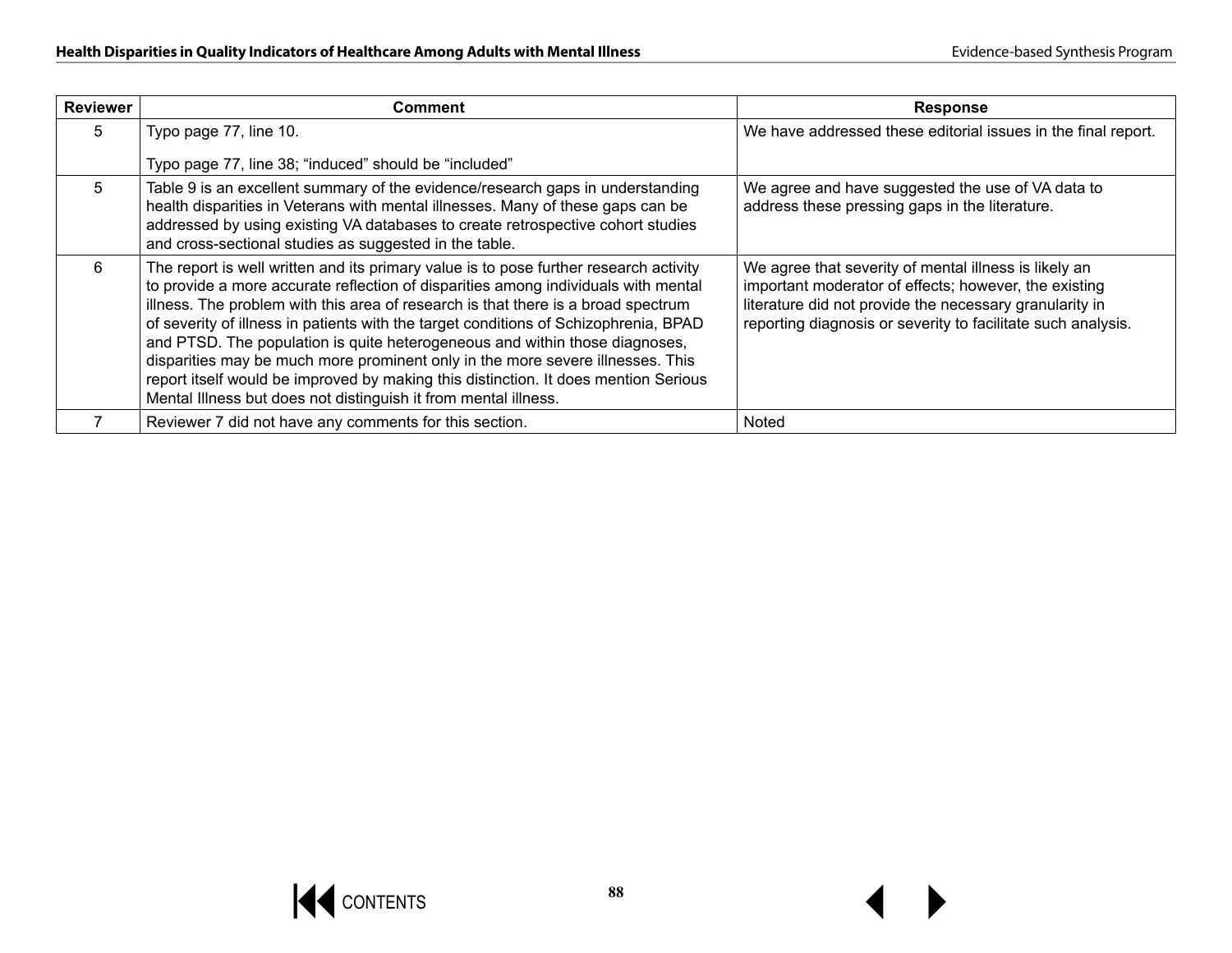## **APPENDIX D. CHARACTERISTICS OF INCLUDED STUDIES**

| Article;<br><b>Study</b><br><b>Design</b>            | <b>Targeted</b><br><b>Preventive</b><br>Service or<br><b>Chronic</b><br><b>Disease</b>  | Geographic<br>Location;<br>Data Source;<br><b>Total N</b>                    | <b>Population:</b><br>Age in Years;<br>% Female;<br>% White                                                                          | <b>Mental Health Diagnoses;</b><br><b>Measurement</b>                                                                                         | <b>Data Sources</b>                                                                                                                               | <b>Outcomes</b>                                                                                                                                                                                                                                                                                                                                                    |
|------------------------------------------------------|-----------------------------------------------------------------------------------------|------------------------------------------------------------------------------|--------------------------------------------------------------------------------------------------------------------------------------|-----------------------------------------------------------------------------------------------------------------------------------------------|---------------------------------------------------------------------------------------------------------------------------------------------------|--------------------------------------------------------------------------------------------------------------------------------------------------------------------------------------------------------------------------------------------------------------------------------------------------------------------------------------------------------------------|
| Desai, 2002 <sup>1</sup><br>Retrospective<br>cohort  | Chronic<br>disease: DM                                                                  | National<br>VA Healthcare<br>System<br>databases<br>$N = 36,528$             | Age (mean [SD]):<br>MI=62.2 (12.0)<br>NMI=65.9 (10.6)<br>% Female:<br>$MI = 18.9$<br>$NMI = 11.1$<br>% White: MI=67.9<br>$NM = 61.2$ | Composite of mental health<br>conditions: psychiatric<br>disorders (excluding SUD<br>and dual diagnosis)<br>ICD-9 codes                       | VA computerized medical<br>records:<br>1999 VA EPRP;<br>Patient encounter files;<br>Patient treatment files<br>(January 1998 to<br>December 1999) | HbA1c testing;<br>Diabetic foot exam;<br>Eye exam                                                                                                                                                                                                                                                                                                                  |
| Dolder, 2005 <sup>2</sup><br>Retrospective<br>cohort | Chronic<br>disease: HTN                                                                 | San Diego, CA<br>VAMC facility-<br>level clinic<br>database<br>$N = 178$     | Age (mean [SD]):<br>$MI=57.1(9.1)$<br>NMI=57.9 (9.0)<br>% Female:<br>$MI=5.6$<br>$NM = 3.4$<br>% White:<br>$MI = 58.4$<br>NMI=53.9   | Composite SMI: psychotic<br>disorders (schizophrenia,<br>schizoaffective disorder,<br>or psychosis not otherwise<br>specified)<br>ICD-9 codes | Chart review of VA<br>healthcare system<br>database, calendar year<br>2001                                                                        | BP at goal                                                                                                                                                                                                                                                                                                                                                         |
| Druss, 2002 <sup>3</sup><br>Cross-<br>sectional      | Preventive<br>services:<br>Cancer<br>screening*<br>Immunization<br>Smoking<br>cessation | National<br>VA Healthcare<br>systems (general<br>and specialty)<br>N=113,495 | Age (mean [SD]):<br>MI=60.8 (12.9)<br>NMI=66 (11.5)<br>% Female:<br>$MI = 20.1$<br>$NM=13.1$<br>% White: MI=67.6<br>NMI=62.1         | Composite of mental health<br>conditions: psychiatric<br>disorders (excluding<br>substance abuse)<br>ICD-9 codes                              | EPRP chart review, 1998-<br>1999;<br>Patient Encounter, OP,<br>and Patient Treatment files                                                        | Cancer screening:<br>Breast cancer screening;<br>Cervical cancer screening;<br>Colorectal cancer screening:<br>FOBT, sigmoidoscopy, or<br>colonoscopy<br>Immunization:<br>Influenza vaccine past year;<br>Pneumococcal vaccine ever<br>Smoking cessation:<br>Proportion screened for<br>tobacco use;<br>Proportion referred<br>for smoking cessation<br>treatments |



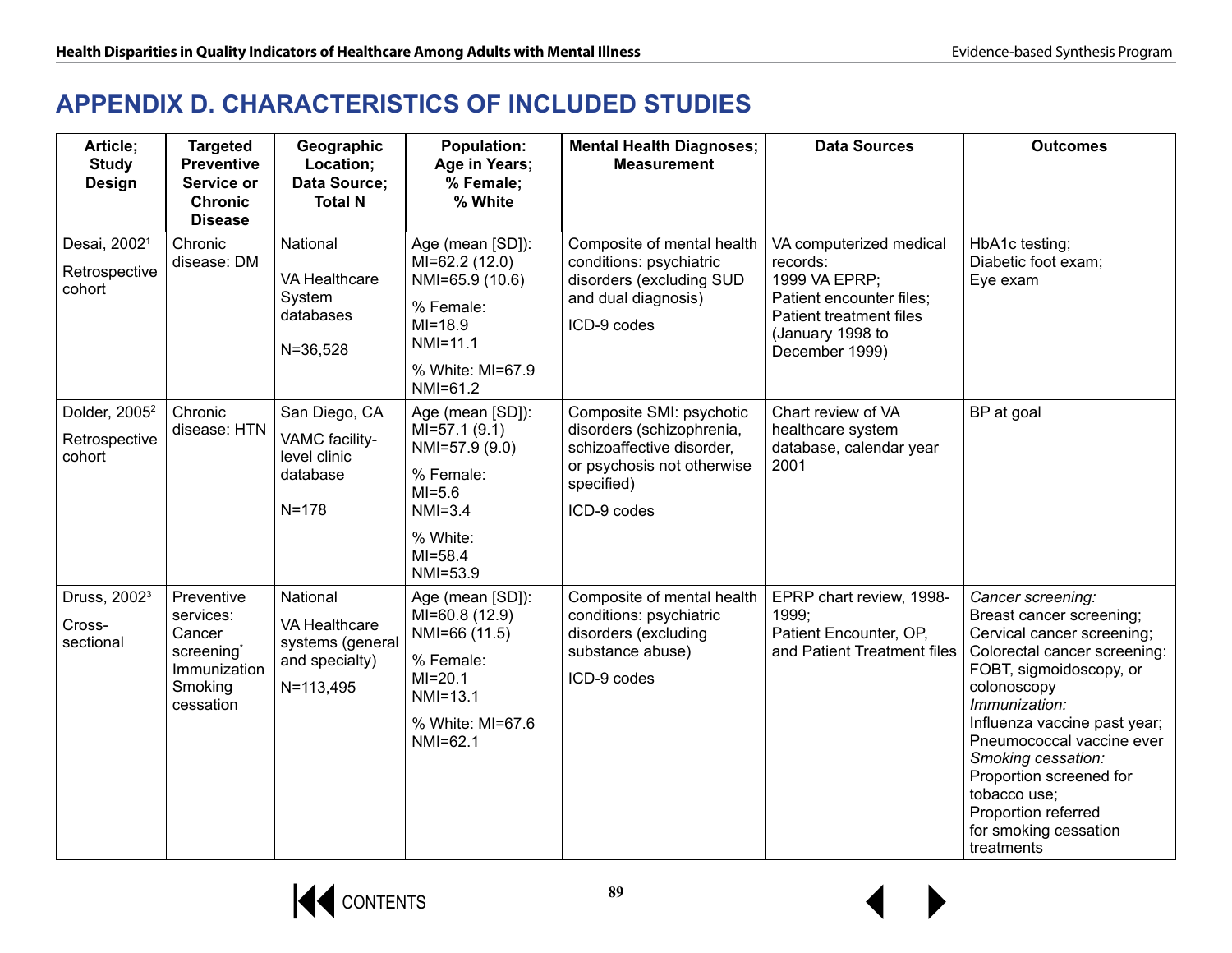| Article;<br>Study<br><b>Design</b>                  | <b>Targeted</b><br><b>Preventive</b><br>Service or<br><b>Chronic</b><br><b>Disease</b> | Geographic<br>Location;<br>Data Source:<br><b>Total N</b>                  | <b>Population:</b><br>Age in Years;<br>% Female;<br>% White                                                                        | <b>Mental Health Diagnoses;</b><br><b>Measurement</b>                                                                   | <b>Data Sources</b>                                                               | <b>Outcomes</b>                                                                                                                                                                      |
|-----------------------------------------------------|----------------------------------------------------------------------------------------|----------------------------------------------------------------------------|------------------------------------------------------------------------------------------------------------------------------------|-------------------------------------------------------------------------------------------------------------------------|-----------------------------------------------------------------------------------|--------------------------------------------------------------------------------------------------------------------------------------------------------------------------------------|
| Druss, 2008 <sup>4</sup><br>Cross-<br>sectional     | Preventive<br>services:<br>Cancer<br>screening<br>Immunization                         | National<br>National-level<br>survey data<br>$N = 30,081$                  | Age (mean [SD]):<br>$MI=42.2(0.41)$<br>NMI=46.9 (0.18)<br>% Female:<br>$MI=70$<br><b>NMI=55</b><br>% White:<br>$MI=76$<br>NMI=76   | Major depression<br>Score ≥3 on CIDI-SF                                                                                 | <b>NHIS, 1999</b>                                                                 | Cancer screening:<br>Breast cancer screening;<br>Cervical cancer screening;<br>Colorectal cancer screening:<br><b>FOBT</b><br>Immunization:<br>Influenza vaccination in past<br>year |
| Druss, 2012 <sup>5</sup><br>Retrospective<br>cohort | Chronic<br>disease: DM                                                                 | National<br>National-level<br>database<br>N=657,628                        | Age (mean [SD]):<br>$MI=48.2(0.4)$<br>NMI:=47.7 (0.6)<br>% Female:<br>$MI=63.7$<br>NMI=68.2<br>% White:<br>$MI = 56.8$<br>NMI=51.7 | Composite of mental health<br>conditions: any mental<br>health diagnosis excluding<br>dementia/ delirium<br>ICD-9 codes | Medicaid eligibility, service<br>utilization, and payment<br>database (2003-2004) | HbA1c testing;<br>Eye exam;<br>Nephropathy screening;<br>At least 2 HEDIS quality<br>indicators completed in a<br>vear                                                               |
| Duffy, 2012 <sup>6</sup><br>Cross-<br>sectional     | Preventive<br>service:<br>Smoking<br>cessation                                         | National<br>National-level<br><b>VHA</b> outpatient<br>survey<br>N=224,193 | Age (category):<br>$<$ 45: 3.4%<br>45-64: 37.4%<br>≥65: 59.2%<br>% Female: 3.5<br>% White: 83.1                                    | Schizophrenia<br>Bipolar disorder<br>Depressive disorder<br><b>PTSD</b><br>ICD-9 codes                                  | <b>VHA Outpatient SHEP</b><br>(fiscal year 2007)                                  | Proportion prescribed<br>tobacco cessation<br>pharmacotherapies                                                                                                                      |

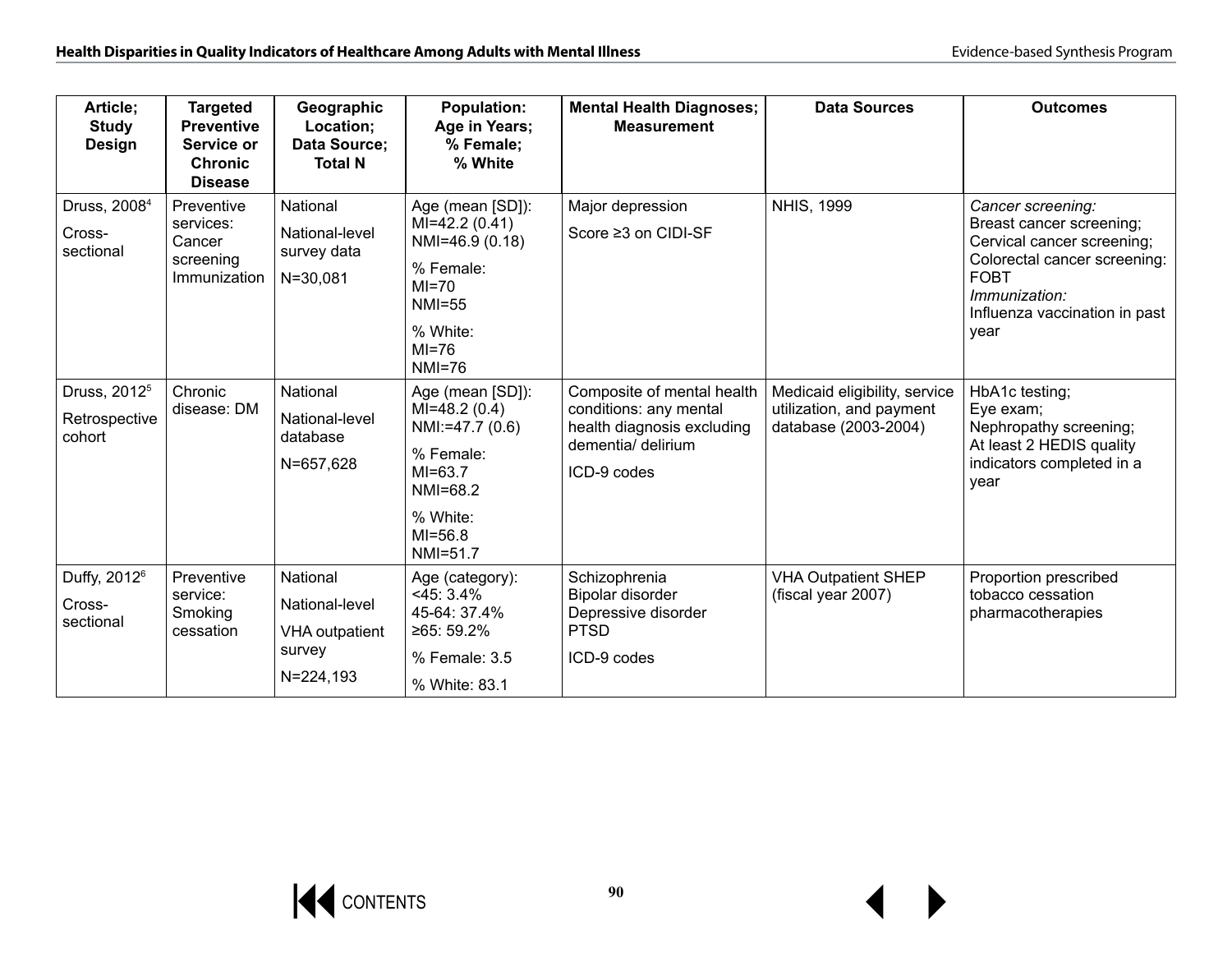| Article;<br><b>Study</b><br>Design                                         | <b>Targeted</b><br><b>Preventive</b><br>Service or<br><b>Chronic</b><br><b>Disease</b>   | Geographic<br>Location;<br>Data Source;<br><b>Total N</b> | <b>Population:</b><br>Age in Years;<br>% Female;<br>% White                                                                                                                                                                                | <b>Mental Health Diagnoses;</b><br><b>Measurement</b>                                                                                                                                                                                                 | <b>Data Sources</b>                                                                                                                                                                                                                                                                   | <b>Outcomes</b>                                                                                                                                                                                                                                                                        |
|----------------------------------------------------------------------------|------------------------------------------------------------------------------------------|-----------------------------------------------------------|--------------------------------------------------------------------------------------------------------------------------------------------------------------------------------------------------------------------------------------------|-------------------------------------------------------------------------------------------------------------------------------------------------------------------------------------------------------------------------------------------------------|---------------------------------------------------------------------------------------------------------------------------------------------------------------------------------------------------------------------------------------------------------------------------------------|----------------------------------------------------------------------------------------------------------------------------------------------------------------------------------------------------------------------------------------------------------------------------------------|
| Egede, 20107<br>(Companion:<br>Egede,<br>$2009^8$ )<br>Cross-<br>sectional | Preventive<br>services:<br>Cancer<br>screening<br>Immunization<br>Chronic<br>disease: DM | National<br>Randomized<br>survey<br>$N = 16,754$          | Age (category):<br>Ml:<br>18-34: 8.1%<br>35-49: 28.3%<br>50-64: 42.5%<br>65+: 21.1%<br>NMI:<br>18-34: 4.6%<br>35-49: 17.4%<br>50-64: 38.4%<br>65+: 39.6%<br>% Female:<br>$MI = 61.6$<br>NMI=46.3<br>% White:<br>$MI=63$<br>NMI: 62         | Major depression among<br>those with diabetes<br>PHQ-8                                                                                                                                                                                                | <b>BRFSS 2006</b>                                                                                                                                                                                                                                                                     | Cancer screening:<br>Breast cancer screening;<br>Cervical cancer screening;<br>Colorectal cancer screening:<br>FOBT, sigmoidoscopy, or<br>colonoscopy<br>Immunization:<br>Flu shot in past year;<br>Pneumonia vaccine ever<br>DM:<br>HbA1c testing;<br>Diabetic foot exam;<br>Eye exam |
| Frayne, 2005 <sup>9</sup><br>Cross-<br>sectional                           | Chronic<br>disease: DM                                                                   | National<br>VA databases<br>and survey<br>N=313,586       | Age (category; n):<br>MI:<br>55:28,339<br>55-64: 16,051<br>65-74: 20,429<br>≥75: 11,981<br>NMI:<br>55:39,780<br>55-64: 47,357<br>65-74: 94.241<br>≥75: 55,645<br>% Female:<br>$MI=3.3$<br>$NMI=1.8$<br>% White:<br>$MI = 73.4$<br>NMI=74.5 | Composite of mental health<br>conditions: depressed<br>mood, anxiety, psychosis,<br>manic symptoms, SUD,<br>personality disorders,<br>dissociative symptoms,<br>somatoform symptoms,<br>impulse control disorders,<br>eating disorders<br>ICD-9 codes | 6 sources (October<br>1997-September 1999):<br>DEpiC;<br>Medicare claims;<br><b>VA National Patient Care</b><br>Database:<br><b>VHA Health Care Analysis</b><br>Information Group (lab<br>data);<br><b>VHA Pharmacy Database;</b><br>1999 Large Health Survey<br>of Veteran Enrollees | No HbA1c testing; <sup>†</sup><br>No eye exam; <sup>†</sup><br>LDL-C not at goal; <sup>†</sup><br>Composite diabetes<br>outcome: no monitoring for<br>diabetes (no HbA1c test<br>done, no LDL-C-test done,<br>and no eye exam done) <sup>t</sup>                                       |

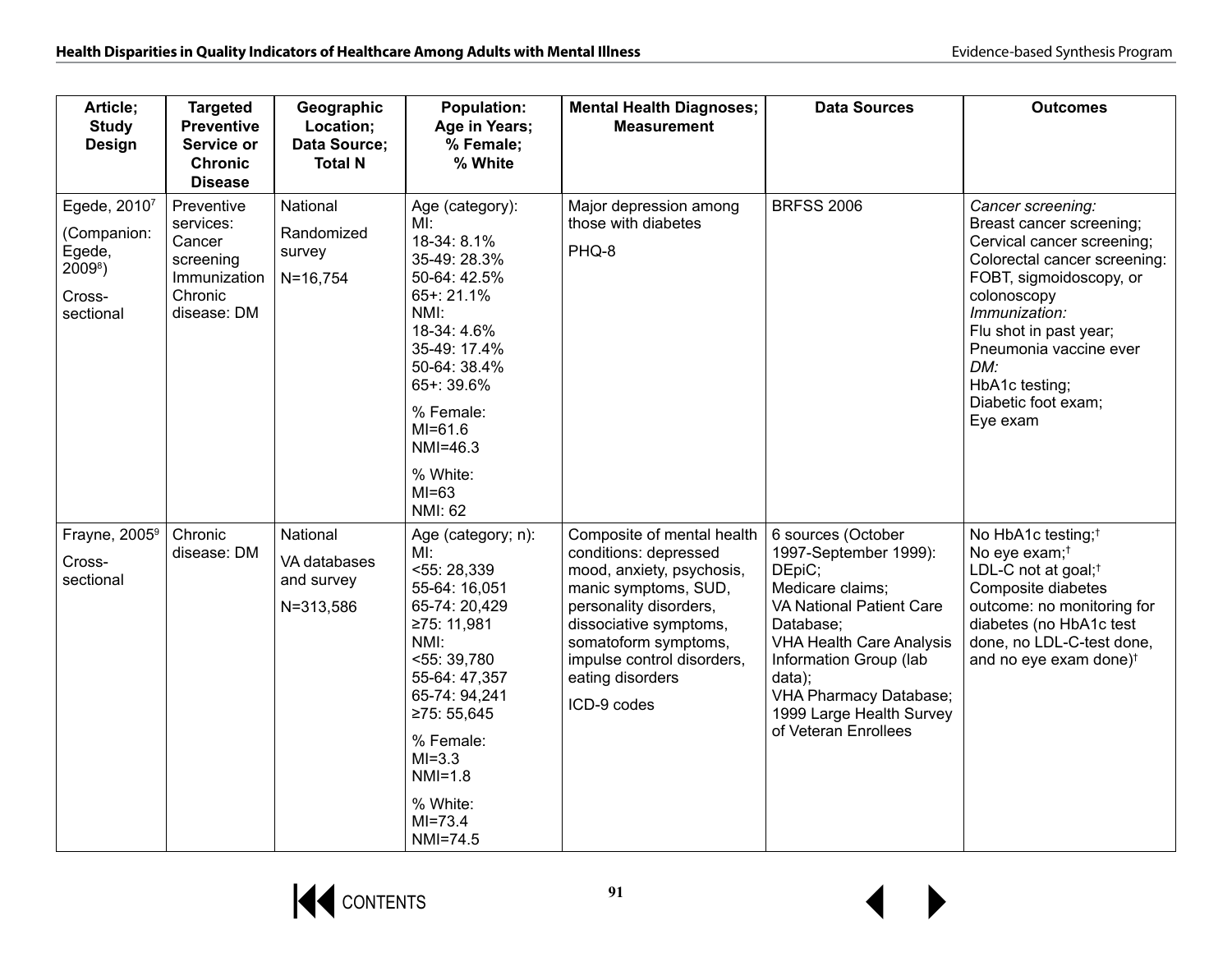| Article;<br><b>Study</b><br><b>Design</b>                                            | <b>Targeted</b><br><b>Preventive</b><br>Service or<br><b>Chronic</b><br><b>Disease</b> | Geographic<br>Location;<br>Data Source;<br><b>Total N</b>                                                | <b>Population:</b><br>Age in Years;<br>% Female;<br>% White                                                                              | <b>Mental Health Diagnoses;</b><br><b>Measurement</b>                                                                                               | <b>Data Sources</b>                                                                                                                           | <b>Outcomes</b>                                                                                                                                               |
|--------------------------------------------------------------------------------------|----------------------------------------------------------------------------------------|----------------------------------------------------------------------------------------------------------|------------------------------------------------------------------------------------------------------------------------------------------|-----------------------------------------------------------------------------------------------------------------------------------------------------|-----------------------------------------------------------------------------------------------------------------------------------------------|---------------------------------------------------------------------------------------------------------------------------------------------------------------|
| Green, 2010 <sup>10</sup><br>Retrospective<br>cohort                                 | Chronic<br>disease: DM                                                                 | Atlanta, GA<br>Facility-level<br>database<br>$N = 8,817$                                                 | Age (mean [SD]):<br>MI=49.4 (10.2)<br>NMI=55.6 (11.8)<br>% Female:<br>$MI = 61.4$<br>$NM = 64.3$<br>% White:<br>$MI = 11.7$<br>$NMI=4.3$ | Schizophrenia<br>Mood disorders<br>ICD-9 codes                                                                                                      | ER, urgent care, and PC<br>records (OP), 2004-2005,<br>from urban, public hospital                                                            | HbA1c testing;<br>Eye exam;<br>Nephropathy screening                                                                                                          |
| Jones, 2004 <sup>11</sup><br>Retrospective<br>cohort                                 | Chronic<br>disease: DM                                                                 | lowa<br>State-level<br>population-<br>based database<br>$N = 26,020$                                     | Age (mean [SD]):<br>$MI=47.1(9.4)$<br>NMI=48.4 (10.2)<br>% Female:<br>$MI = 50.2$<br>NMI=46.0<br>% White: NR                             | Mood disorders<br>Psychotic disorders<br>ICD-9 codes                                                                                                | Administrative claims<br>data from BCBS of<br>lowa (January 1996 to<br>December 2001)                                                         | HbA1c testing;<br>Eye exam;<br>Nephropathy screening                                                                                                          |
| Kilbourne.<br>200812<br>(Companion:<br>Morden,<br>$2010^{13}$<br>Cross-<br>sectional | Chronic<br>diseases:<br><b>DM</b><br><b>HTN</b>                                        | National<br><b>VA Healthcare</b><br>system<br>databases<br>N=24,016 for<br><b>HTN</b><br>N=10,943 for DM | Age (mean [SD]):<br>Total=67.0 (11.8)<br>% Female: 3.2<br>% White: NR                                                                    | Composite SMI:<br>schizophrenia, bipolar<br>disorder, other psychosis<br>Depression: unipolar<br>depression, depressive<br>disorders<br>ICD-9 codes | <b>VA National Registries</b><br>for (1) Psychosis; and<br>(2) Depression; EPRP<br>national quality of care<br>databases, fiscal year<br>2005 | DM:<br>BP under control;<br>LDL-C at goal;<br>Diabetic foot exam;<br>Eye exam;<br>HbA1c testing not received <sup>†</sup><br>HTN:<br>BP adequately controlled |

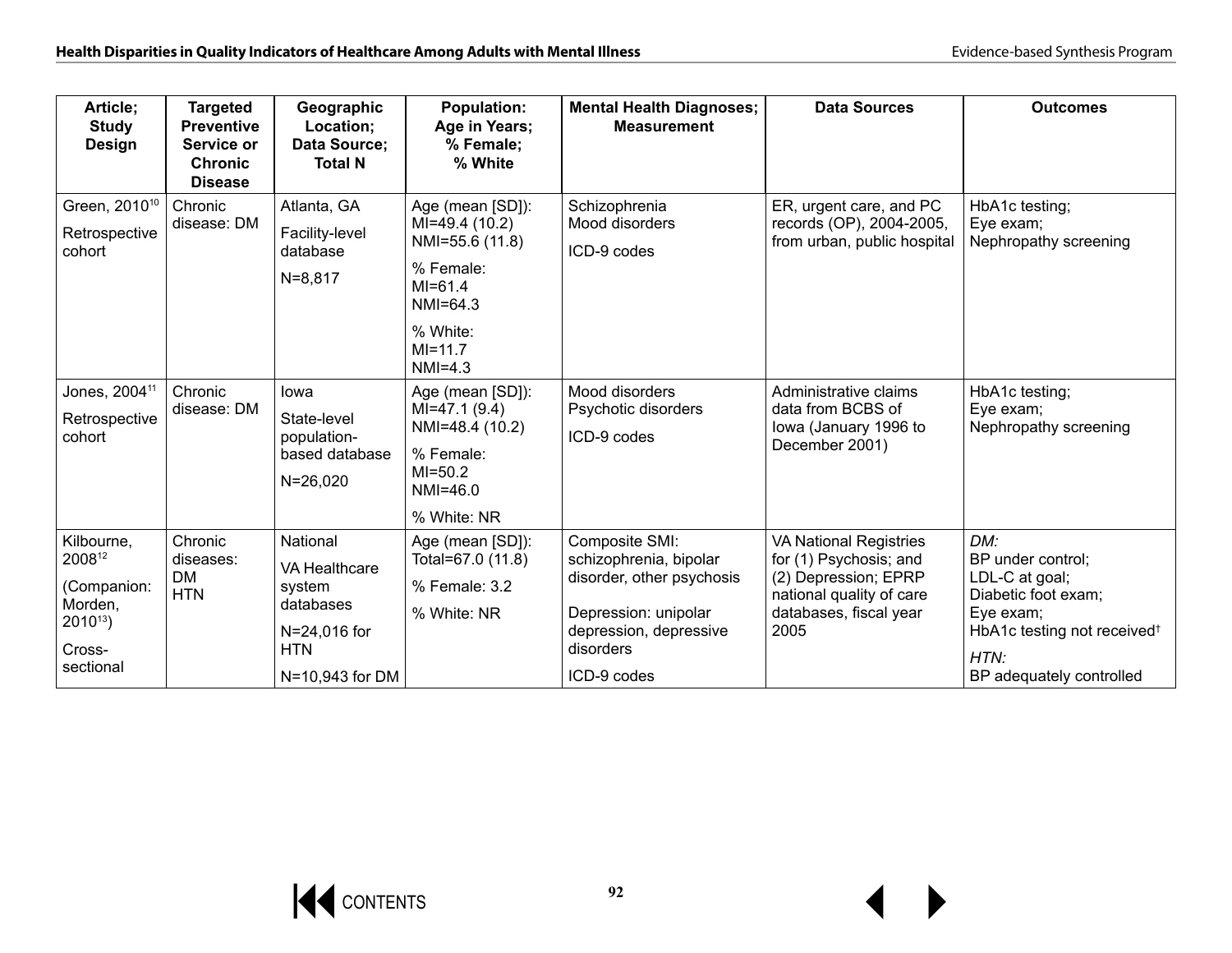| Article;<br><b>Study</b>                            | <b>Targeted</b><br><b>Preventive</b>                                  | Geographic<br>Location;                                                                  | <b>Population:</b><br>Age in Years;                                                                                             | <b>Mental Health Diagnoses;</b><br><b>Measurement</b>                                                                                                                                                                                          | <b>Data Sources</b>                                                                                                                                              | <b>Outcomes</b>                                                        |
|-----------------------------------------------------|-----------------------------------------------------------------------|------------------------------------------------------------------------------------------|---------------------------------------------------------------------------------------------------------------------------------|------------------------------------------------------------------------------------------------------------------------------------------------------------------------------------------------------------------------------------------------|------------------------------------------------------------------------------------------------------------------------------------------------------------------|------------------------------------------------------------------------|
| Design                                              | Service or<br><b>Chronic</b><br><b>Disease</b>                        | <b>Data Source;</b><br><b>Total N</b>                                                    | % Female;<br>% White                                                                                                            |                                                                                                                                                                                                                                                |                                                                                                                                                                  |                                                                        |
| Kodl, 2010 <sup>14</sup><br>Retrospective<br>cohort | Preventive<br>service:<br>Cancer<br>screening<br>(colorectal<br>only) | Minneapolis, MN<br>Facility-level<br>VA Healthcare<br>system<br>$N = 855$                | Age (mean [SD]):<br>$MI=59.4(6.6)$<br>NMI=63.8 (7.6)<br>% Female:<br>$MI = 20.3$<br>NMI=35.6<br>% White:<br>$MI=48$<br>NMI=68.7 | <b>PTSD</b><br>Composite of mental health<br>conditions: unipolar or bipolar<br>depression, bipolar disorder,<br>MDD, depressive disorders<br>SMI composite:<br>schizophrenia, delusional<br>disorders, nonorganic<br>psychoses<br>ICD-9 codes | Electronic medical record<br>$(1996 - 2006)$                                                                                                                     | Colorectal cancer screening:<br>FOBT, sigmoidoscopy, or<br>colonoscopy |
| Krein, 2006 <sup>15</sup><br>Cross-<br>sectional    | Chronic<br>disease: DM                                                | National<br>VA Healthcare<br>System registries<br>$N = 36,546$                           | Age (mean [SD]):<br>Total=58 (12)<br>% Female:<br>$MI=4.0$<br>$NMI =: 14.0$<br>% White:<br>$MI=64.0$<br>NMI=69.0                | Composite SMI:<br>schizophrenia,<br>schizoaffective disorder,<br>bipolar disorder, other<br>nonorganic psychoses,<br>paranoid states, affective<br>psychoses<br>ICD-9-CM codes                                                                 | <b>VA National Psychosis</b><br>Registry & Healthcare<br>Analysis and Information<br>Group/QUERI-DM<br>(diabetes registry),<br>October 1997 to<br>September 1998 | HbA1c testing;<br>LDL-C at goal                                        |
| Lasser,<br>200316<br>Retrospective<br>cohort        | Preventive<br>service:<br>Cancer<br>screening<br>(breast only)        | Cambridge &<br>Somerville, MA<br>Local-level<br>database from<br>PC centers<br>$N = 526$ | Age range:<br>40 to 70<br>% Female=100<br>% White=52.1                                                                          | -PTSD<br>-Composite of mental<br>health Psychotic disorders<br>Mood disorders (depressive<br>disorders)<br>PRIME-MD (modified)                                                                                                                 | PRIME-MD records, 1998<br>to "present" (precise year/<br>date not specified), from<br>CHA administrative files                                                   | Breast cancer screening;                                               |
| Leung, 2011 <sup>17</sup><br>Cross-<br>sectional    | Chronic<br>disease: DM                                                | Massachusetts<br>State-level<br>database<br>N=10,6174                                    | Average age range:<br>52 to 65 yr<br>% Female:<br>$MI=64.0$<br>NMI=68.2<br>% White:<br>$MI = 79.2$<br>NMI=82.4                  | Schizophrenia<br>Bipolar disorder<br>Depression/ anxiety<br>Other MI<br>ICD-9 codes                                                                                                                                                            | Massachusetts Medicaid &<br>Medicare, 2004-2005                                                                                                                  | HbA1c testing;<br>Eye exam;<br>Nephropathy screening                   |

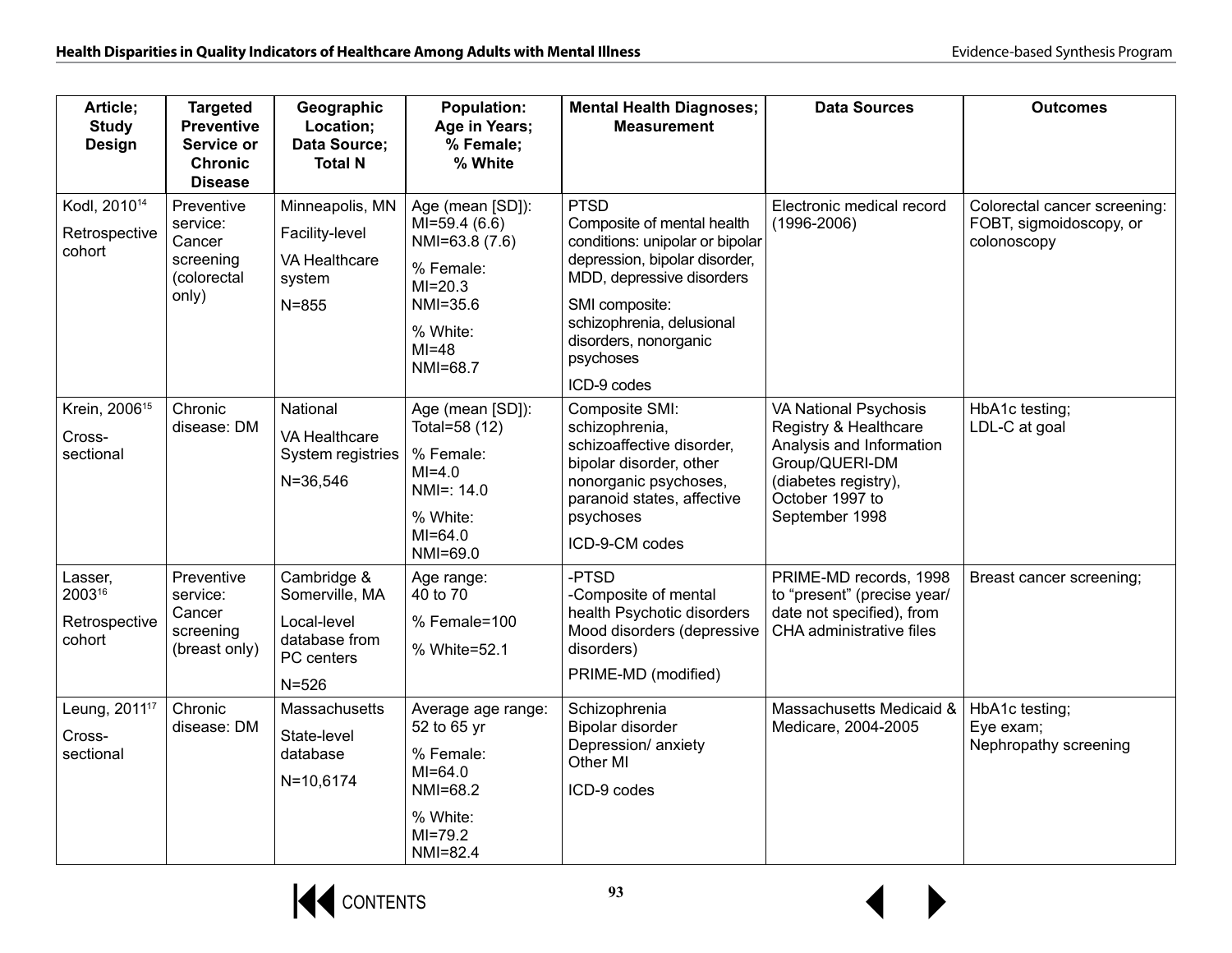| Article;<br><b>Study</b><br><b>Design</b>        | <b>Targeted</b><br><b>Preventive</b><br>Service or<br><b>Chronic</b><br><b>Disease</b> | Geographic<br>Location;<br>Data Source;<br><b>Total N</b>                                                                                                  | <b>Population:</b><br>Age in Years;<br>% Female;<br>% White                                                                    | <b>Mental Health Diagnoses;</b><br><b>Measurement</b>                                                                                                                | <b>Data Sources</b>                                                                                         | <b>Outcomes</b>                                                                                                                                                                                                                                                            |
|--------------------------------------------------|----------------------------------------------------------------------------------------|------------------------------------------------------------------------------------------------------------------------------------------------------------|--------------------------------------------------------------------------------------------------------------------------------|----------------------------------------------------------------------------------------------------------------------------------------------------------------------|-------------------------------------------------------------------------------------------------------------|----------------------------------------------------------------------------------------------------------------------------------------------------------------------------------------------------------------------------------------------------------------------------|
| Lin, 2004 <sup>18</sup><br>Prospective<br>cohort | Chronic<br>disease: DM                                                                 | Seattle, WA<br>HMO member<br>survey<br>$N=4,385$                                                                                                           | Age (mean [SD]):<br>Total=63.3 (13.4)<br>% Female=48.7<br>% White=NR                                                           | Major depression<br>Depressive disorders<br>PHQ-9                                                                                                                    | GHC diabetes registry,<br>2001-2003                                                                         | No HbA1c testing; <sup>†</sup><br>No eye exam; <sup>†</sup><br>No nephropathy screening<br>within past year among<br>patients not taking ACEI <sup>+</sup>                                                                                                                 |
| McGinty,<br>201219<br>Retrospective<br>cohort    | Chronic<br>disease: IHD                                                                | Baltimore or<br>eastern shore,<br><b>MD</b><br>State-level,<br>population-<br>based database<br>$N = 633$                                                  | Age (mean [SD]):<br>$MI=51.7$ (NR)<br>NMI=54.1 (NR)<br>% Female:<br>$MI=63.5$<br>NMI=61.5<br>% White:<br>$MI=46.7$<br>NMI=41.9 | Composite of mental health<br>disorders: schizophrenia,<br>bipolar disorder, MDD,<br>other psychoses, organic<br>psychosis, OCD, anxiety<br>disorders<br>ICD-9 codes | Maryland administrative<br>claim files for disabled<br>participants on Medicaid<br>(fiscal years 1994-2004) | 30 days after hospitalization:<br>Cardiac catheterization rate;<br>PTCA (includes<br>catheterization);<br><b>ACEI/ARB therapy</b><br>% of patients on statin<br>therapy<br>1 year after hospitalization:<br><b>ACEI/ARB therapy:</b><br>% of patients on statin<br>therapy |
| Nelson,<br>201120<br>Cross-<br>sectional         | Chronic<br>disease: DM                                                                 | Kansas City, KS<br>Facility-level<br>VAMC database<br>$N = 124$                                                                                            | Age (mean [SD]):<br>$MI=57.9(7.0)$<br>NMI=57.9 (2.2)<br>% Female=0<br>% White:<br>$MI = 35.5$<br>NMI=69.5                      | Composite SMI:<br>schizophrenia,<br>schizoaffective disorder,<br>and psychosis NOS)<br>ICD-9 codes                                                                   | Computerized patient<br>record system (CPRS) for<br>2008                                                    | LDL-C at goal                                                                                                                                                                                                                                                              |
| Pirraglia,<br>200421<br>Prospective<br>cohort    | Preventive<br>service:<br>Cancer<br>screening<br>(breast and<br>cervical only)         | Boston, MA;<br>Chicago, IL;<br>Detroit, MI;<br>Los Angeles &<br>Oakland, CA;<br>Hudson County,<br>NJ; Pittsburgh,<br><b>PA</b><br>Databases<br>$N = 3,297$ | Age (category):<br>>50 years: (10.2%)<br>% Female=100<br>% White=47                                                            | Major depression (high<br>$\geq$ 21)<br>Depressive disorder<br>(moderate 16-20)<br>CES-D                                                                             | SWAN longitudinal<br>Cohort, 1996-1997                                                                      | Breast cancer screening;<br>Cervical cancer screening                                                                                                                                                                                                                      |

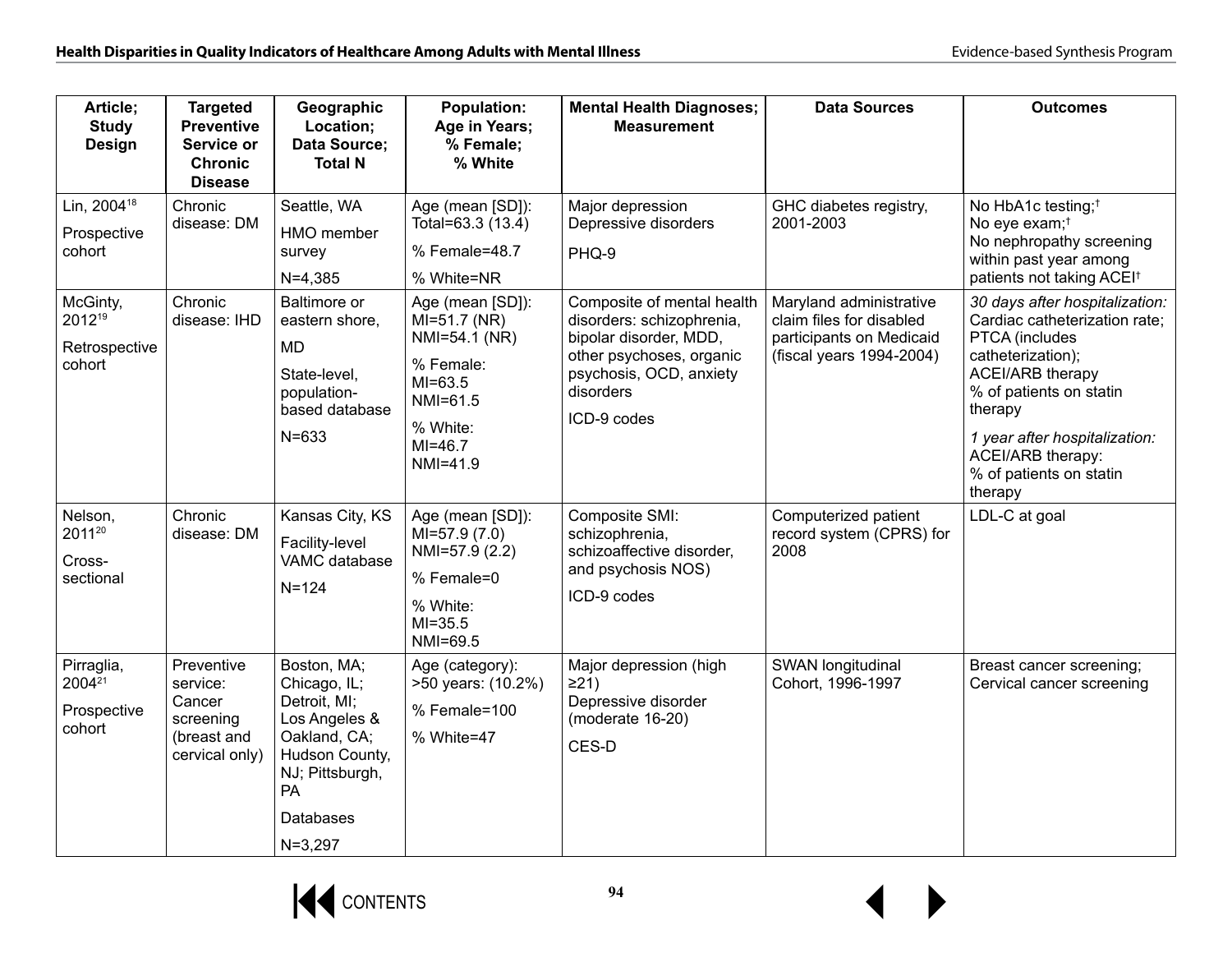| Article;<br><b>Study</b><br><b>Design</b>                                         | <b>Targeted</b><br><b>Preventive</b><br>Service or<br><b>Chronic</b><br><b>Disease</b> | Geographic<br>Location;<br>Data Source;<br><b>Total N</b>                                                           | <b>Population:</b><br>Age in Years;<br>% Female;<br>% White                                                                       | <b>Mental Health Diagnoses;</b><br><b>Measurement</b>                                                                                                                                         | <b>Data Sources</b>                                                                                                                                  | <b>Outcomes</b>                                                                                                       |
|-----------------------------------------------------------------------------------|----------------------------------------------------------------------------------------|---------------------------------------------------------------------------------------------------------------------|-----------------------------------------------------------------------------------------------------------------------------------|-----------------------------------------------------------------------------------------------------------------------------------------------------------------------------------------------|------------------------------------------------------------------------------------------------------------------------------------------------------|-----------------------------------------------------------------------------------------------------------------------|
| Taveira,<br>200822<br>(Companion:<br>Cohen,<br>$2010^{23}$<br>Cross-<br>sectional | Chronic<br>disease: DM                                                                 | Providence, RI<br>VAMC facility-<br>level database<br>$N = 297$                                                     | Age (mean [SD]):<br>$MI=59.9(9.4)$<br>NMI=68.5 (9.3)<br>% Female:<br>$MI = 4.1$<br>$NMI=1.1$<br>% White:<br>$MI=49.6$<br>NMI=39.8 | Schizophrenia Mood<br>disorders (including<br>depression and bipolar<br>disorder)<br>Depressive disorder<br>Anxiety<br>Dissociative and<br>somatoform disorders<br><b>PTSD</b><br>ICD-9 codes | VAMC electronic medical<br>records from CRRC<br>January 2001-January<br>2002#                                                                        | Composite diabetes<br>outcome: achieve at goal<br>levels for at least 2 of these<br>3 values: SBP, LDL-C, or<br>HbA1c |
| Trief, 2006 <sup>24</sup><br>Retrospective<br>cohort                              | Chronic<br>disease: DM                                                                 | New York (state)<br>VA Healthcare<br><b>Network Upstate</b><br>New York facility-<br>level database<br>$N = 14,438$ | Average age range: <sup>§</sup><br>MI: 59.6 to 64.3<br>NMI: 69.5<br>% Female: 0<br>% White: NR                                    | PTSD with depression<br>PTSD without depression<br>Depression without PTSD<br>ICD-9 codes                                                                                                     | <b>Veterans Health</b><br>Information Systems and<br><b>Technology Architecture</b><br>(VistA) for PC visits (July<br>1, 2003 to October 4,<br>2004) | LDL-C at goal                                                                                                         |
| Weiss, 2006 <sup>25</sup><br>Cross-<br>sectional                                  | Chronic<br>disease: DM                                                                 | Boston, MA<br>5 internal<br>medicine<br>practices<br>$N = 3,808$                                                    | Age (mean [SD]):<br>MI=62 (15)<br>NMI=65 (13)<br>% Female:<br>$MI = 57.9$<br>NMI=48.6<br>% White:<br>$MI = 72.0$<br>NMI=71.2      | Schizophrenia and other<br>psychotic disorders<br>ICD-9 codes                                                                                                                                 | Review of charts or<br>electronic medical records<br>(January 1, 2000 to July<br>31, 2003)                                                           | Proportion with<br>hyperlipidemia prescribed a<br>statin;<br>LDL-C at goal;<br>BP under control                       |

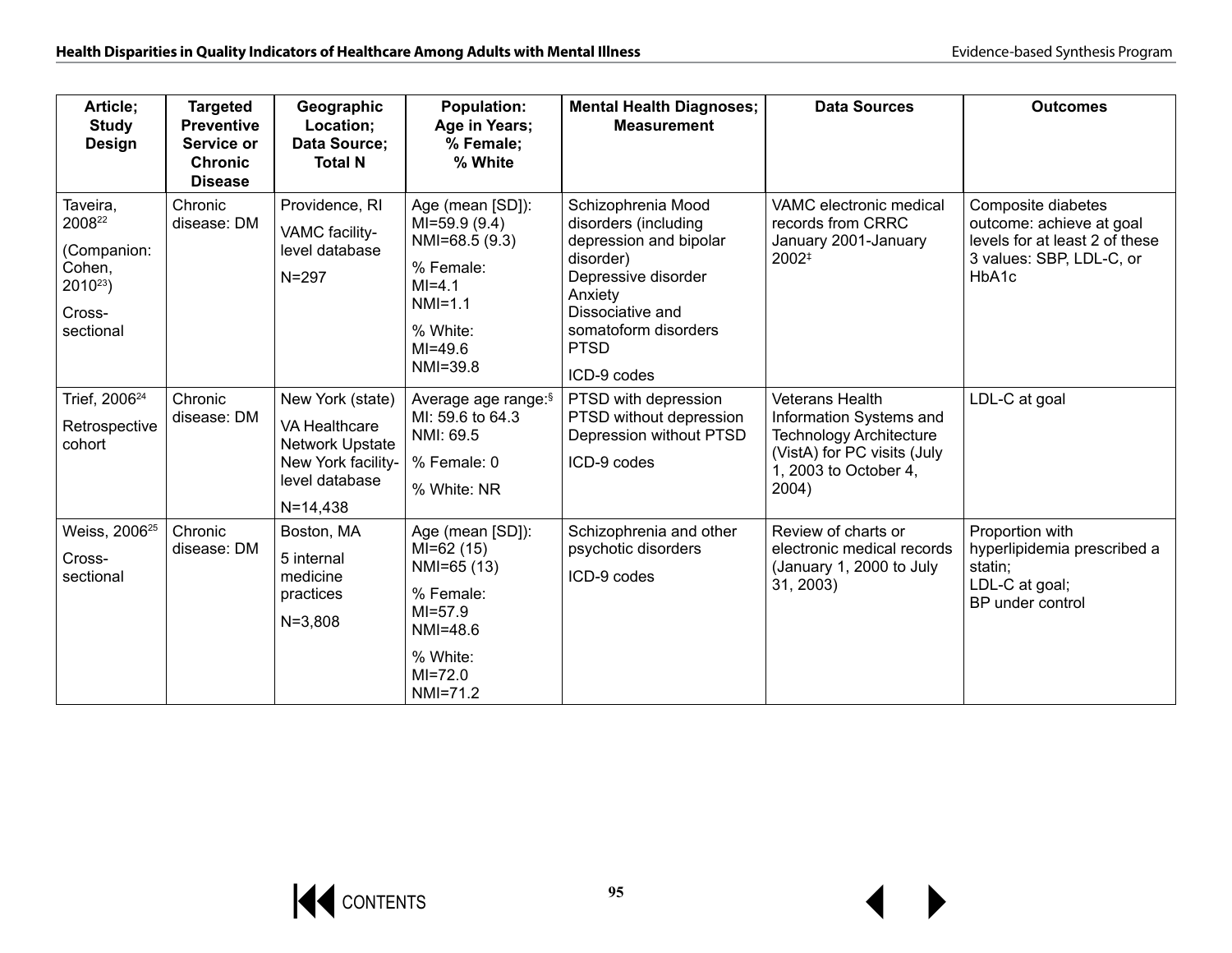| Article;<br>Study<br><b>Design</b>                 | <b>Targeted</b><br><b>Preventive</b><br>Service or<br><b>Chronic</b><br><b>Disease</b> | Geographic<br>Location;<br>Data Source;<br><b>Total N</b>         | <b>Population:</b><br>Age in Years;<br>% Female;<br>% White                                                | <b>Mental Health Diagnoses;</b><br><b>Measurement</b>                                                                                                                                                                                                        | Data Sources                                                                                | <b>Outcomes</b>                                                                                                                  |
|----------------------------------------------------|----------------------------------------------------------------------------------------|-------------------------------------------------------------------|------------------------------------------------------------------------------------------------------------|--------------------------------------------------------------------------------------------------------------------------------------------------------------------------------------------------------------------------------------------------------------|---------------------------------------------------------------------------------------------|----------------------------------------------------------------------------------------------------------------------------------|
| Yee, 2011 <sup>26</sup><br>Retrospective<br>cohort | Preventive<br>service:<br>Cancer<br>screening                                          | New Mexico<br>State-level<br>VA Healthcare<br>system<br>$N = 606$ | Age (mean [SD]):<br>$MI=57.2(5.1)$<br>NMI=57.7 (5.7)<br>$%$ Female=100<br>% White:<br>$MI=42$<br>$NM = 20$ | Composite of mental health<br>conditions:<br>anxiety, depressed mood,<br>dissociative symptoms,<br>eating disorders, impulse<br>control or somatoform<br>disorders, manic<br>symptoms, personality<br>disorders, psychosis, and<br><b>SUD</b><br>ICD-9 codes | NMVAHCS database<br>(includes any clinic<br>type), October 1, 2003 to<br>September 30, 2006 | Breast cancer screening;<br>Cervical cancer screening;<br>Colorectal cancer screening:<br>FOBT, sigmoidoscopy, or<br>colonoscopy |

\*Cancer screening implies breast, cervical, and colorectal unless otherwise indicated.

†Inversions for BP under control, HbA1c tested, eye exam received, nephropathy screen performed, and LDL-C at goal will be derived mathematically.

‡Range of years for data source differed in companion study, Cohen 2010,23 where they were listed as 2001 to 2003.

§Age range given for MI because this represents several different categories (PTSD with and without depression, depression alone); age range NOT given for NMI because only one category.

Abbreviations: ACEI=angiotensin converting enzyme inhibitor; ARB=angiotensin receptor blocker; BCBS=Blue Cross Blue Shield; BP=blood pressure; BRFSS=Behavioral Risk Factor Surveillance Survey; CES-D=Center for Epidemiologic Studies Depression Scale; CHA=Cambridge Health Alliance; CIDI-SF=Composite International Diagnostic Interview-Short Form; CPRS=Computerized Patient Record System; CRRC=Community Resource and Referral Center; DEpiC=Diabetes Epidemiology Cohort; DM=diabetes mellitus; EPRP=External Peer Review Program; ER=emergency room; FOBT=fecal occult blood test; GHC=Group Health Cooperative; HbA1c=glycated hemoglobin; HEDIS=Healthcare Effectiveness Data and Information Set; HMO=health maintenance organization; HTN=hypertension; ICD-9=*International Classification of Diseases, 9th revision*; ICD-9-CM=*International Classification of Diseases, 9<sup>th</sup> Revision, Clinical Modification*; IHD=ischemic heart disease; LDL-C=low density lipoprotein cholesterol; MDD=major depressive disorder; MI=mental illness; N=number of participants; NHIS=National Health Interview Survey; NMI=no mental illness; NMVAHCS=New Mexico VA Health Care System; NR=not reported; OCD=obsessive-compulsive disorder; OP=outpatient; PC=primary care; PHQ-8=Patient Health Questionnaire-8; PHQ-9=Patient Health Questionnaire-9; PRIME-MD=Primary Care Evaluation of Mental Disorders; PTCA=percutaneous transluminal coronary angioplasty; PTSD=posttraumatic stress disorder; QUERI-DM=Diabetes Mellitus Quality Enhancement Research Initiative; SBP=systolic blood pressure; SD=standard deviation; SHEP=Survey of Healthcare Experiences of Patients; SMI=serious mental illness, usually schizophrenia, schizoaffective disorder, and bipolar disorder; SUD=substance use disorder; SWAN=Study of Women's Health Across the Nation; VA=Veterans Affairs; VAMC=Veteran Affairs Medical Center; VHA=Veterans Health Administration; VistA=Veterans Health Information Systems and Technology Architecture (electronic health record system)

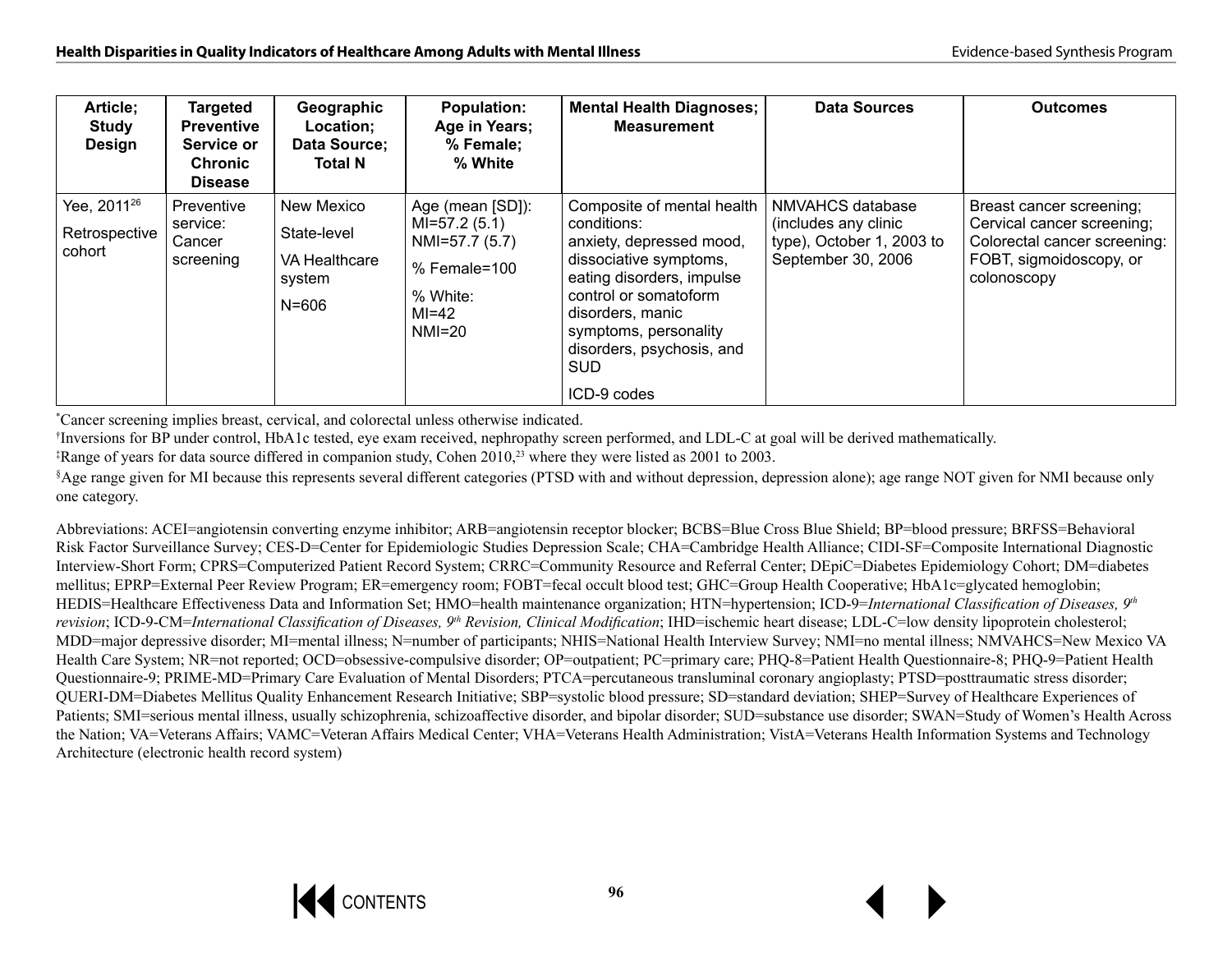#### **References to Appendix D:**

- **1.** Desai MM, Rosenheck RA, Druss BG, Perlin JB. Mental disorders and quality of diabetes care in the veterans health administration. *Am J Psychiatry.* 2002;159(9):1584-1590.
- **2.** Dolder CR, Furtek K, Lacro JP, Jeste DV. Antihypertensive medication adherence and blood pressure control in patients with psychotic disorders compared to persons without psychiatric illness. *Psychosomatics.* 2005;46(2):135-141.
- **3.** Druss BG, Rosenheck RA, Desai MM, Perlin JB. Quality of preventive medical care for patients with mental disorders. *Med Care.* 2002;40(2):129-136.
- **4.** Druss BG, Rask K, Katon WJ. Major depression, depression treatment and quality of primary medical care. *Gen Hosp Psychiatry.* 2008;30(1):20-25.
- **5.** Druss BG, Zhao L, Cummings JR, Shim RS, Rust GS, Marcus SC. Mental comorbidity and quality of diabetes care under Medicaid: a 50-state analysis. *Med Care.*  2012;50(5):428-433.
- **6.** Duffy SA, Kilbourne AM, Austin KL, et al. Risk of smoking and receipt of cessation services among veterans with mental disorders. *Psychiatr Serv.* 2012;63(4):325-332.
- **7.** Egede LE, Grubaugh AL, Ellis C. The effect of major depression on preventive care and quality of life among adults with diabetes. *Gen Hosp Psychiatry.* 2010;32(6):563-569.
- **8.** Egede LE, Ellis C, Grubaugh AL. The effect of depression on self-care behaviors and quality of care in a national sample of adults with diabetes. *Gen Hosp Psychiatry.*  2009;31(5):422-427.
- **9.** Frayne SM, Halanych JH, Miller DR, et al. Disparities in diabetes care: impact of mental illness. *Arch Intern Med.* 2005;165(22):2631-2638.
- **10.** Green JL, Gazmararian JA, Rask KJ, Druss BG. Quality of diabetes care for underserved patients with and without mental illness: site of care matters. *Psychiatr Serv.*  2010;61(12):1204-1210.
- **11.** Jones LE, Clarke W, Carney CP. Receipt of diabetes services by insured adults with and without claims for mental disorders. *Med Care.* 2004;42(12):1167-1175.
- **12.** Kilbourne AM, Welsh D, McCarthy JF, Post EP, Blow FC. Quality of care for cardiovascular disease-related conditions in patients with and without mental disorders. *J Gen Intern Med.* 2008;23(10):1628-1633.
- **13.** Morden NE, Berke EM, Welsh DE, McCarthy JF, Mackenzie TA, Kilbourne AM. Quality of care for cardiometabolic disease: associations with mental disorder and rurality. *Med Care.* 2010;48(1):72-78.
- **14.** Kodl MM, Powell AA, Noorbaloochi S, Grill JP, Bangerter AK, Partin MR. Mental health, frequency of healthcare visits, and colorectal cancer screening. *Med Care.*  2010;48(10):934-939.



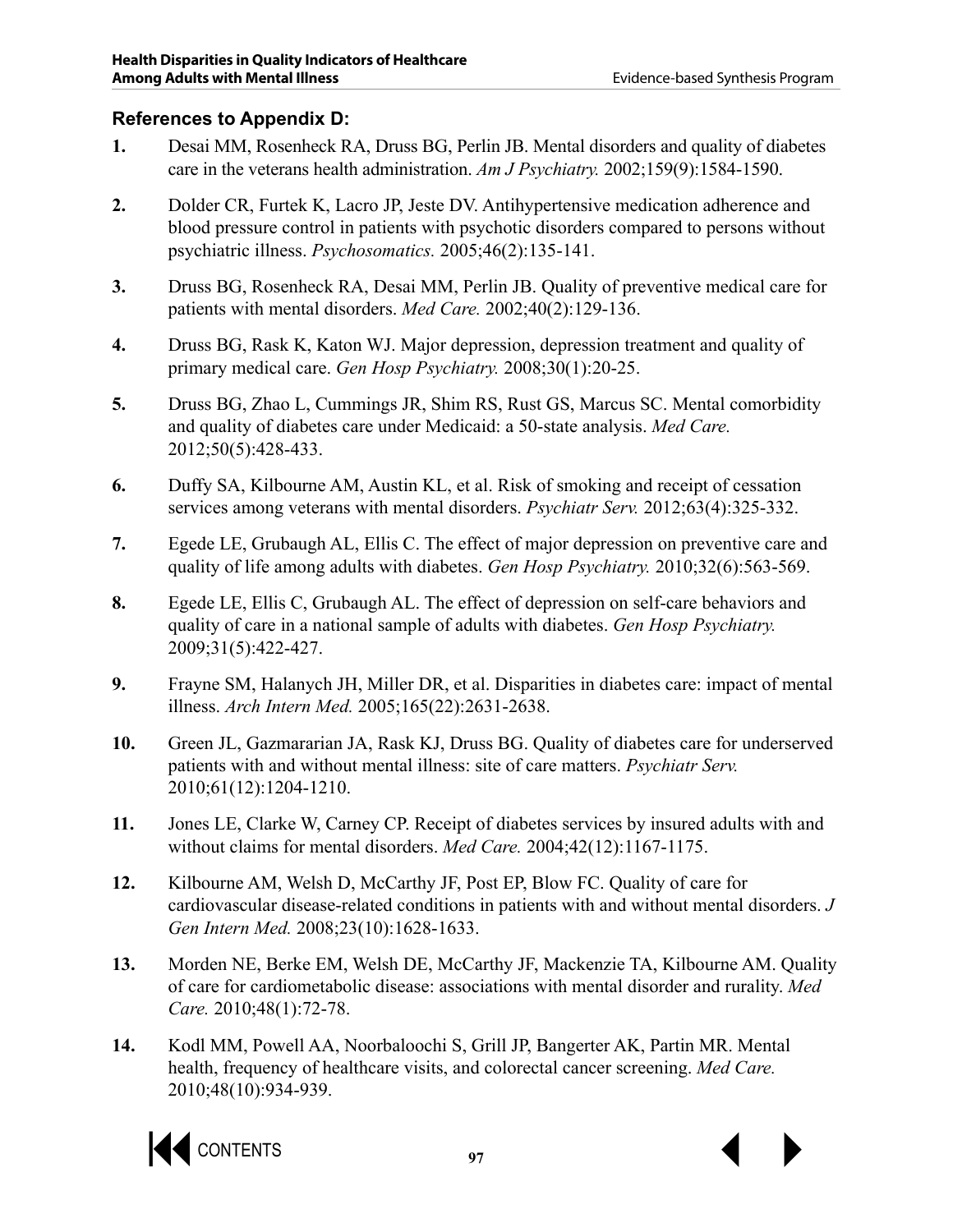- **15.** Krein SL, Bingham CR, McCarthy JF, Mitchinson A, Payes J, Valenstein M. Diabetes treatment among VA patients with comorbid serious mental illness. *Psychiatr Serv.*  2006;57(7):1016-1021.
- **16.** Lasser KE, Zeytinoglu H, Miller E, Becker AE, Hermann RC, Bor DH. Do women who screen positive for mental disorders in primary care have lower mammography rates? *Gen Hosp Psychiatry.* 2003;25(3):214-216.
- **17.** Leung GY, Zhang J, Lin WC, Clark RE. Behavioral health disorders and adherence to measures of diabetes care quality. *Am J Manag Care.* 2011;17(2):144-150.
- **18.** Lin EH, Katon W, Von Korff M, et al. Relationship of depression and diabetes self-care, medication adherence, and preventive care. *Diabetes Care.* 2004;27(9):2154-2160.
- **19.** McGinty EE, Blasco-Colmenares E, Zhang Y, et al. Post-myocardial-infarction quality of care among disabled Medicaid beneficiaries with and without serious mental illness. *Gen Hosp Psychiatry.* 2012;34(5):493-499.
- **20.** Nelson LA, Graham MR, Lindsey CC, Rasu RS. Adherence to antihyperlipidemic medication and lipid control in diabetic Veterans Affairs patients with psychotic disorders. *Psychosomatics.* 2011;52(4):310-318.
- **21.** Pirraglia PA, Sanyal P, Singer DE, Ferris TG. Depressive symptom burden as a barrier to screening for breast and cervical cancers. *J Womens Health (Larchmt).* 2004;13(6):731- 738.
- **22.** Taveira TH, Pirraglia PA, Cohen LB, Wu WC. Efficacy of a pharmacist-led cardiovascular risk reduction clinic for diabetic patients with and without mental health conditions. *Prev Cardiol.* 2008;11(4):195-200.
- **23.** Cohen LB, Taveira TH, Wu WC, Pirraglia PA. Maintenance of risk factor control in diabetic patients with and without mental health conditions after discharge from a cardiovascular risk reduction clinic. *Ann Pharmacother.* 2010;44(7-8):1164-1170.
- **24.** Trief PM, Ouimette P, Wade M, Shanahan P, Weinstock RS. Post-traumatic stress disorder and diabetes: co-morbidity and outcomes in a male veterans sample. *J Behav Med.*  2006;29(5):411-418.
- **25.** Weiss AP, Henderson DC, Weilburg JB, et al. Treatment of cardiac risk factors among patients with schizophrenia and diabetes. *Psychiatr Serv.* 2006;57(8):1145-1152.
- **26.** Yee EF, White R, Lee SJ, et al. Mental illness: is there an association with cancer screening among women veterans? *Womens Health Issues.* 2011;21(4 Suppl):S195-202.

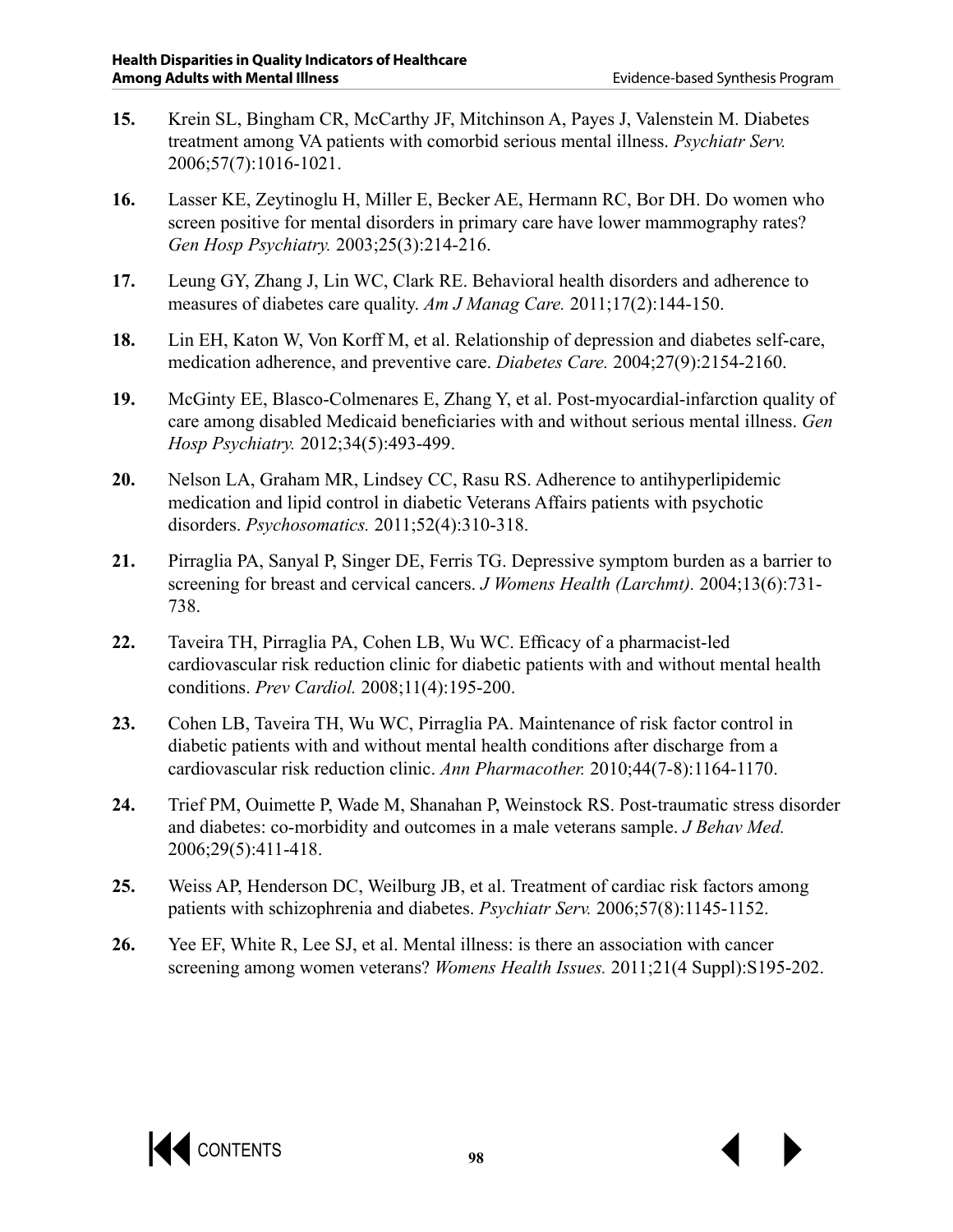## **APPENDIX E. NEWCASTLE-OTTAWA SCALE COHORT RATINGS**

| <b>Study</b>                                                                 | <b>Selection</b>                       | Comparability | <b>Outcome</b>                   | <b>Targeted Preventive Service or</b><br><b>Chronic Disease</b>             |
|------------------------------------------------------------------------------|----------------------------------------|---------------|----------------------------------|-----------------------------------------------------------------------------|
| Desai, 2002 <sup>1</sup>                                                     | $\checkmark\checkmark\checkmark$       |               | $\checkmark\checkmark\checkmark$ | Chronic disease: DM                                                         |
| Dolder, 2005 <sup>2</sup>                                                    | $\checkmark$ $\checkmark$ $\checkmark$ |               | $\checkmark\checkmark$           | Chronic disease: HTN                                                        |
| Druss, 2002 <sup>3</sup>                                                     | $\checkmark\checkmark$                 |               | $\checkmark$                     | Preventive services:<br>CA screening*<br>Immunization<br>Smoking cessation  |
| Druss, 2008 <sup>4</sup>                                                     | $\checkmark\checkmark$                 | $\checkmark$  |                                  | Preventive services:<br>CA screening<br>Immunization                        |
| Druss, 2012 <sup>5</sup>                                                     | $\checkmark\checkmark\checkmark$       | $\checkmark$  | $\checkmark\checkmark$           | Chronic disease: DM                                                         |
| Duffy, 2012 <sup>6</sup>                                                     | $\checkmark\checkmark$                 | $\checkmark$  |                                  | Preventive service: Smoking cessation                                       |
| Egede, 20107<br>(Companion:<br>Egede, 2009 <sup>8</sup> )                    | $\checkmark\checkmark$                 | $\checkmark$  | $\checkmark$                     | Preventive services:<br>CA screening<br>Immunization<br>Chronic disease: DM |
| Frayne, 2005 <sup>9</sup>                                                    | $\checkmark\checkmark\checkmark$       | $\checkmark$  | $\checkmark\checkmark\checkmark$ | Chronic disease: DM                                                         |
| Green, 2010 <sup>10</sup>                                                    | $\checkmark$ $\checkmark$ $\checkmark$ | —             | $\checkmark\checkmark$           | Chronic disease: DM                                                         |
| Jones, 2004 <sup>11</sup>                                                    | $\checkmark\checkmark$                 |               | $\checkmark$                     | Chronic disease: DM                                                         |
| Kilbourne, 2008 <sup>12</sup><br>(Companion:<br>Morden, 2010 <sup>13</sup> ) | $\checkmark\checkmark\checkmark$       |               | $\checkmark$                     | Chronic diseases: DM, HTN                                                   |
| Kodl, 2010 <sup>14</sup>                                                     | $\checkmark\checkmark\checkmark$       |               | $\checkmark\checkmark$           | Preventive service: CA screening<br>(colorectal only)                       |
| Krein, 2006 <sup>15</sup>                                                    | $\checkmark\checkmark\checkmark$       |               | $\checkmark$                     | Chronic disease: DM                                                         |
| Lasser, 2003 <sup>16</sup>                                                   | $\checkmark\checkmark$                 |               | $\checkmark$                     | Preventive service: CA screening<br>(breast only)                           |
| Leung, 2011 <sup>17</sup>                                                    | $\checkmark\checkmark\checkmark$       |               | $\checkmark\checkmark$           | Chronic disease: DM                                                         |
| Lin, 2004 <sup>18</sup>                                                      | $\checkmark\checkmark\checkmark$       | $\checkmark$  | $\checkmark\checkmark$           | Chronic disease: DM                                                         |
| McGinty, 2012 <sup>19</sup>                                                  | $\checkmark\checkmark$                 |               | $\checkmark\checkmark$           | Chronic disease: IHD                                                        |
| Nelson, 2011 <sup>20</sup>                                                   | $\checkmark$ $\checkmark$ $\checkmark$ |               | ✓✓✓                              | Chronic disease: DM                                                         |
| Pirraglia, 2004 <sup>21</sup>                                                | $\checkmark\checkmark$                 | $\checkmark$  | $\checkmark$                     | Preventive service: CA screening<br>(breast and cervical only)              |
| Taveira, 2008 <sup>22</sup><br>(Companion:<br>Cohen, 2010 <sup>23</sup> )    | $\checkmark\checkmark$                 |               | $\checkmark\checkmark\checkmark$ | Chronic disease: DM                                                         |
| Trief, 2006 <sup>24</sup>                                                    | $\checkmark\checkmark\checkmark$       |               | ✓✓                               | Chronic disease: DM                                                         |
| Weiss, 2006 <sup>25</sup>                                                    | $\checkmark\checkmark\checkmark$       |               | ✓✓                               | Chronic disease: DM                                                         |
| Yee, 2011 <sup>26</sup>                                                      | $\checkmark\checkmark\checkmark$       |               | $\checkmark\checkmark$           | Preventive service: CA screening                                            |

\*CA screening implies breast, cervical, and colorectal unless otherwise indicated.

Abbreviations: CA=cancer; DM=diabetes mellitus; HTN=hypertension; IHD=ischemic heart disease

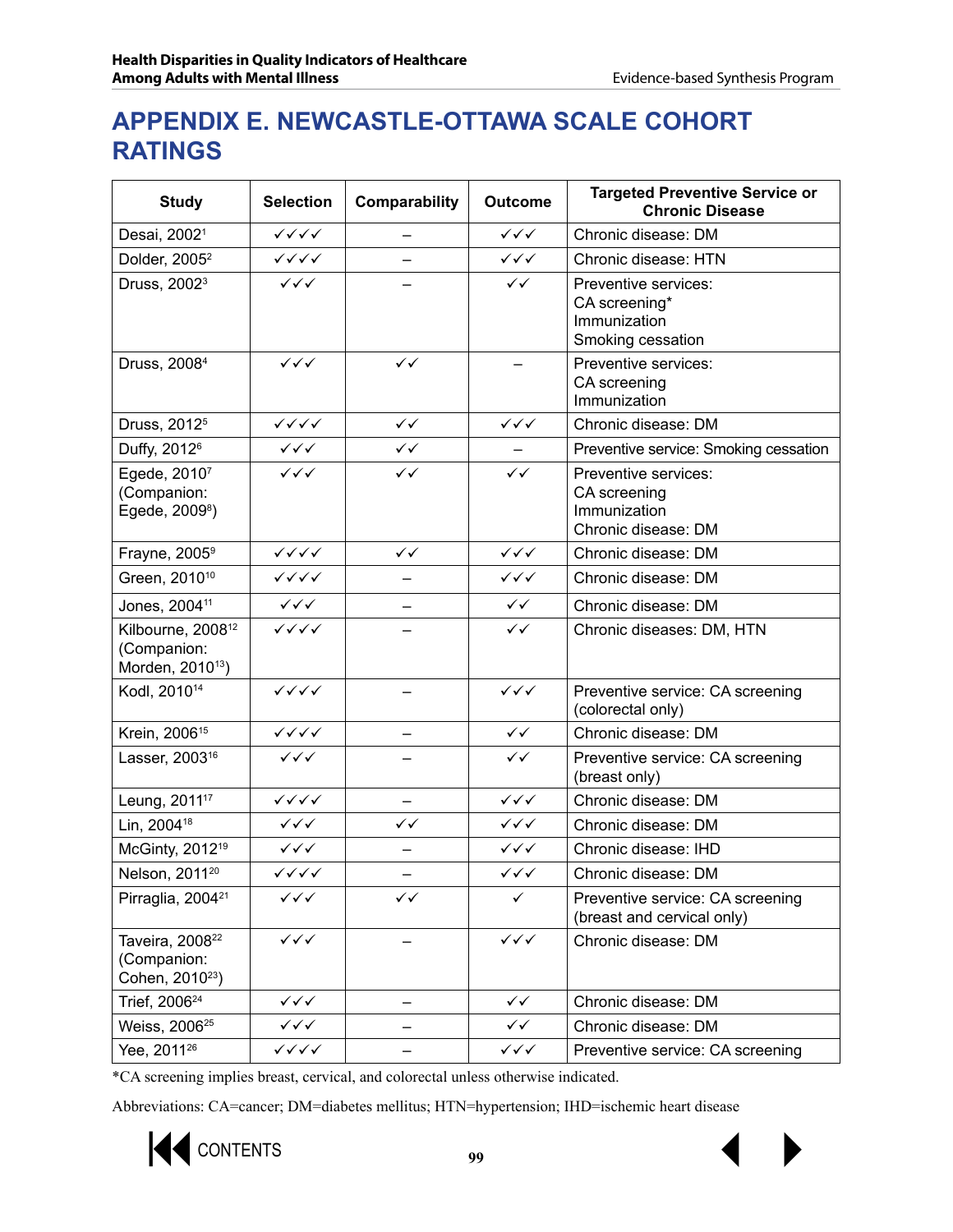#### **References to Appendix E:**

- **1.** Desai MM, Rosenheck RA, Druss BG, Perlin JB. Mental disorders and quality of diabetes care in the veterans health administration. *Am J Psychiatry.* 2002;159(9):1584- 1590.
- **2.** Dolder CR, Furtek K, Lacro JP, Jeste DV. Antihypertensive medication adherence and blood pressure control in patients with psychotic disorders compared to persons without psychiatric illness. *Psychosomatics.* 2005;46(2):135-141.
- **3.** Druss BG, Rosenheck RA, Desai MM, Perlin JB. Quality of preventive medical care for patients with mental disorders. *Med Care.* 2002;40(2):129-136.
- **4.** Druss BG, Rask K, Katon WJ. Major depression, depression treatment and quality of primary medical care. *Gen Hosp Psychiatry.* 2008;30(1):20-25.
- **5.** Druss BG, Zhao L, Cummings JR, Shim RS, Rust GS, Marcus SC. Mental comorbidity and quality of diabetes care under Medicaid: a 50-state analysis. *Med Care.*  2012;50(5):428-433.
- **6.** Duffy SA, Kilbourne AM, Austin KL, et al. Risk of smoking and receipt of cessation services among veterans with mental disorders. *Psychiatr Serv.* 2012;63(4):325-332.
- **7.** Egede LE, Grubaugh AL, Ellis C. The effect of major depression on preventive care and quality of life among adults with diabetes. *Gen Hosp Psychiatry.* 2010;32(6):563-569.
- **8.** Egede LE, Ellis C, Grubaugh AL. The effect of depression on self-care behaviors and quality of care in a national sample of adults with diabetes. *Gen Hosp Psychiatry.*  2009;31(5):422-427.
- **9.** Frayne SM, Halanych JH, Miller DR, et al. Disparities in diabetes care: impact of mental illness. *Arch Intern Med.* 2005;165(22):2631-2638.
- **10.** Green JL, Gazmararian JA, Rask KJ, Druss BG. Quality of diabetes care for underserved patients with and without mental illness: site of care matters. *Psychiatr Serv.*  2010;61(12):1204-1210.
- **11.** Jones LE, Clarke W, Carney CP. Receipt of diabetes services by insured adults with and without claims for mental disorders. *Med Care.* 2004;42(12):1167-1175.
- **12.** Kilbourne AM, Welsh D, McCarthy JF, Post EP, Blow FC. Quality of care for cardiovascular disease-related conditions in patients with and without mental disorders. *J Gen Intern Med.* 2008;23(10):1628-1633.
- **13.** Morden NE, Berke EM, Welsh DE, McCarthy JF, Mackenzie TA, Kilbourne AM. Quality of care for cardiometabolic disease: associations with mental disorder and rurality. *Med Care.* 2010;48(1):72-78.
- **14.** Kodl MM, Powell AA, Noorbaloochi S, Grill JP, Bangerter AK, Partin MR. Mental health, frequency of healthcare visits, and colorectal cancer screening. *Med Care.*  2010;48(10):934-939.



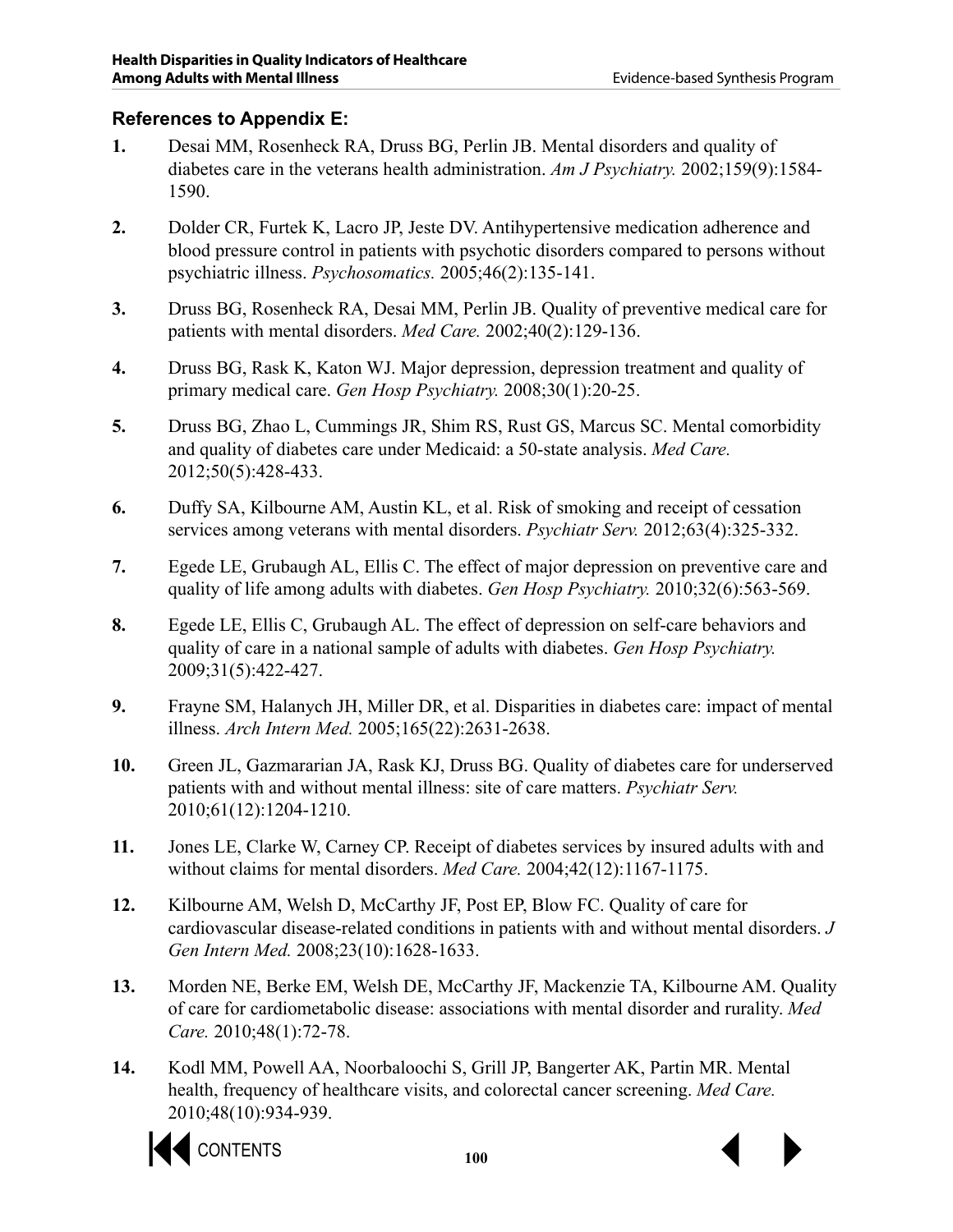- **15.** Krein SL, Bingham CR, McCarthy JF, Mitchinson A, Payes J, Valenstein M. Diabetes treatment among VA patients with comorbid serious mental illness. *Psychiatr Serv.*  2006;57(7):1016-1021.
- **16.** Lasser KE, Zeytinoglu H, Miller E, Becker AE, Hermann RC, Bor DH. Do women who screen positive for mental disorders in primary care have lower mammography rates? *Gen Hosp Psychiatry.* 2003;25(3):214-216.
- **17.** Leung GY, Zhang J, Lin WC, Clark RE. Behavioral health disorders and adherence to measures of diabetes care quality. *Am J Manag Care.* 2011;17(2):144-150.
- **18.** Lin EH, Katon W, Von Korff M, et al. Relationship of depression and diabetes self-care, medication adherence, and preventive care. *Diabetes Care.* 2004;27(9):2154-2160.
- **19.** McGinty EE, Blasco-Colmenares E, Zhang Y, et al. Post-myocardial-infarction quality of care among disabled Medicaid beneficiaries with and without serious mental illness. *Gen Hosp Psychiatry.* 2012;34(5):493-499.
- **20.** Nelson LA, Graham MR, Lindsey CC, Rasu RS. Adherence to antihyperlipidemic medication and lipid control in diabetic Veterans Affairs patients with psychotic disorders. *Psychosomatics.* 2011;52(4):310-318.
- **21.** Pirraglia PA, Sanyal P, Singer DE, Ferris TG. Depressive symptom burden as a barrier to screening for breast and cervical cancers. *J Womens Health (Larchmt).* 2004;13(6):731- 738.
- **22.** Taveira TH, Pirraglia PA, Cohen LB, Wu WC. Efficacy of a pharmacist-led cardiovascular risk reduction clinic for diabetic patients with and without mental health conditions. *Prev Cardiol.* 2008;11(4):195-200.
- **23.** Cohen LB, Taveira TH, Wu WC, Pirraglia PA. Maintenance of risk factor control in diabetic patients with and without mental health conditions after discharge from a cardiovascular risk reduction clinic. *Ann Pharmacother.* 2010;44(7-8):1164-1170.
- **24.** Trief PM, Ouimette P, Wade M, Shanahan P, Weinstock RS. Post-traumatic stress disorder and diabetes: co-morbidity and outcomes in a male veterans sample. *J Behav Med.*  2006;29(5):411-418.
- **25.** Weiss AP, Henderson DC, Weilburg JB, et al. Treatment of cardiac risk factors among patients with schizophrenia and diabetes. *Psychiatr Serv.* 2006;57(8):1145-1152.
- **26.** Yee EF, White R, Lee SJ, et al. Mental illness: is there an association with cancer screening among women veterans? *Womens Health Issues.* 2011;21(4 Suppl):S195-202.

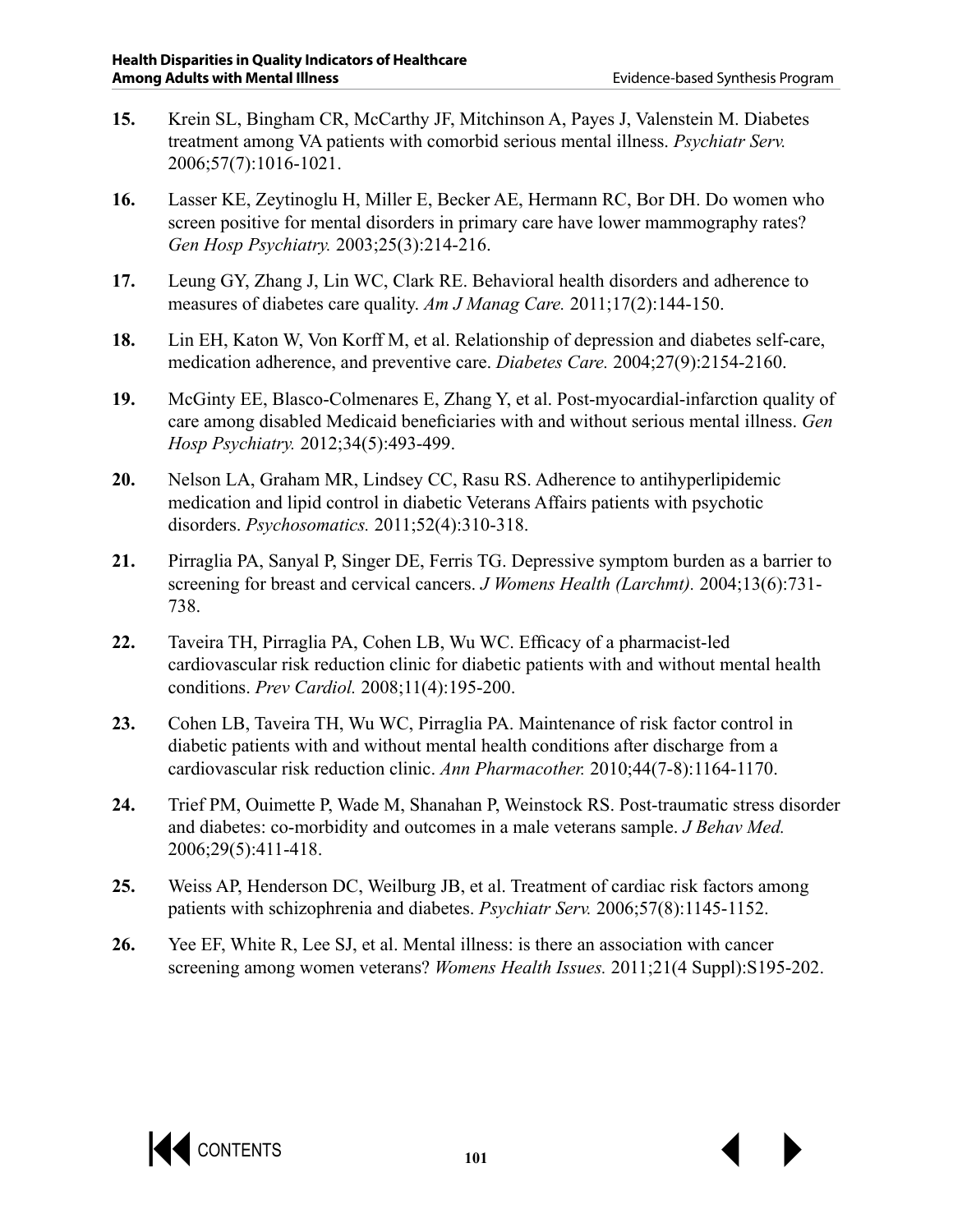## **APPENDIX F. SUMMARY OF FINDINGS TABLES**

**Appendix Table F-1. Preventive Services: Summary of Findings for Differences in Receipt of Services for Those With Versus Those Without a Mental Health Disorder**

| Outcome;<br>(Number of Studies);<br><b>Conclusion</b>                                   | <b>Mental Health Diagnoses</b>                               | <b>Main Findings</b>                                                                                                     | <b>Differences in Study Findings:</b><br>VA vs Non-VA studies                                                                                                                                      |
|-----------------------------------------------------------------------------------------|--------------------------------------------------------------|--------------------------------------------------------------------------------------------------------------------------|----------------------------------------------------------------------------------------------------------------------------------------------------------------------------------------------------|
| <b>Cancer Screening : Process Outcomes</b>                                              |                                                              |                                                                                                                          |                                                                                                                                                                                                    |
| <b>Breast cancer</b><br>screening:<br>Mammography<br>$(n=6)$<br><b>Limited evidence</b> | -Depressive disorders: 4<br>studies                          | -Depressive disorders (3 of 4 studies):<br>significant negative differences (OR range:<br>0.48 to 0.82)                  | Both VA and non-VA studies displayed<br>negative associations between<br>mental health diagnoses and receipt<br>of mammography; however, not<br>all comparisons were statistically<br>significant. |
|                                                                                         | -PTSD: 1 study                                               | -PTSD (1 study): statistically significantly lower<br>rate (37% vs 56%)                                                  |                                                                                                                                                                                                    |
| for small to large<br>disparities                                                       | -Psychotic disorders: 1 study                                | -Psychotic disorders (1 study): no significant<br>difference in rates                                                    |                                                                                                                                                                                                    |
|                                                                                         | -Composites of mental health<br>conditions: 2 studies        | -Composite groups (2 of 2 studies): negative<br>trends; only 1 was statistically significant (OR<br>range: 0.78 to 0.79) |                                                                                                                                                                                                    |
| Cervical cancer<br>screening: Pap<br>smear                                              | -Depressive disorders: 3<br>studies                          | -Depressive disorders (meta-analysis of 3<br>studies): significantly lower odds (OR 0.87;<br>95% CI, 0.77 to 0.98)       | Both VA and non-VA displayed negative<br>associations between mental health<br>diagnoses and receipt of Pap smears;                                                                                |
| $(n=5)$<br><b>Limited evidence for</b><br>small to moderate<br>disparities              | -Composite groups of mental<br>health conditions: 2 studies  | -Composite groups (1 of 2 studies): a<br>statistically significant negative effect (OR 0.87;<br>95% CI, 0.78 to 0.96)    | however, not all comparisons were<br>statistically significant.                                                                                                                                    |
| Colorectal cancer<br>screening:<br>FOBT, flexible                                       | -Depressive disorders: 3<br>studies                          | -Depressive disorders (2 of 3 studies):<br>significant negative associations (OR range:<br>0.43 to 0.90; median OR=0.85) | Both VA and non-VA studies showed<br>a significant and negative association<br>of depression on receipt of colorectal                                                                              |
| sigmoidoscopy,<br>colonoscopy                                                           | -PTSD (1 study)                                              | -PTSD (1 VA study): no significant difference                                                                            | cancer screenings. For persons<br>diagnosed with depressive disorders,                                                                                                                             |
| $(n=5)$                                                                                 | -Psychotic disorders (1 study)                               | -Psychotic disorders (1 VA study): a negative<br>and significant association (p-value<0.001)                             | the impact of these disparities were<br>greater in the VA (OR=0.43 in VA study                                                                                                                     |
| <b>Limited evidence</b><br>for small to large<br>disparities                            | -Composite groups of mental<br>health conditions (3 studies) | -Composite groups (2 of 3 VA studies):<br>negative, significant associations (OR range:<br>0.85 to 0.95 and $p<0.01$ )   | vs OR=0.90 in non-VA study)                                                                                                                                                                        |

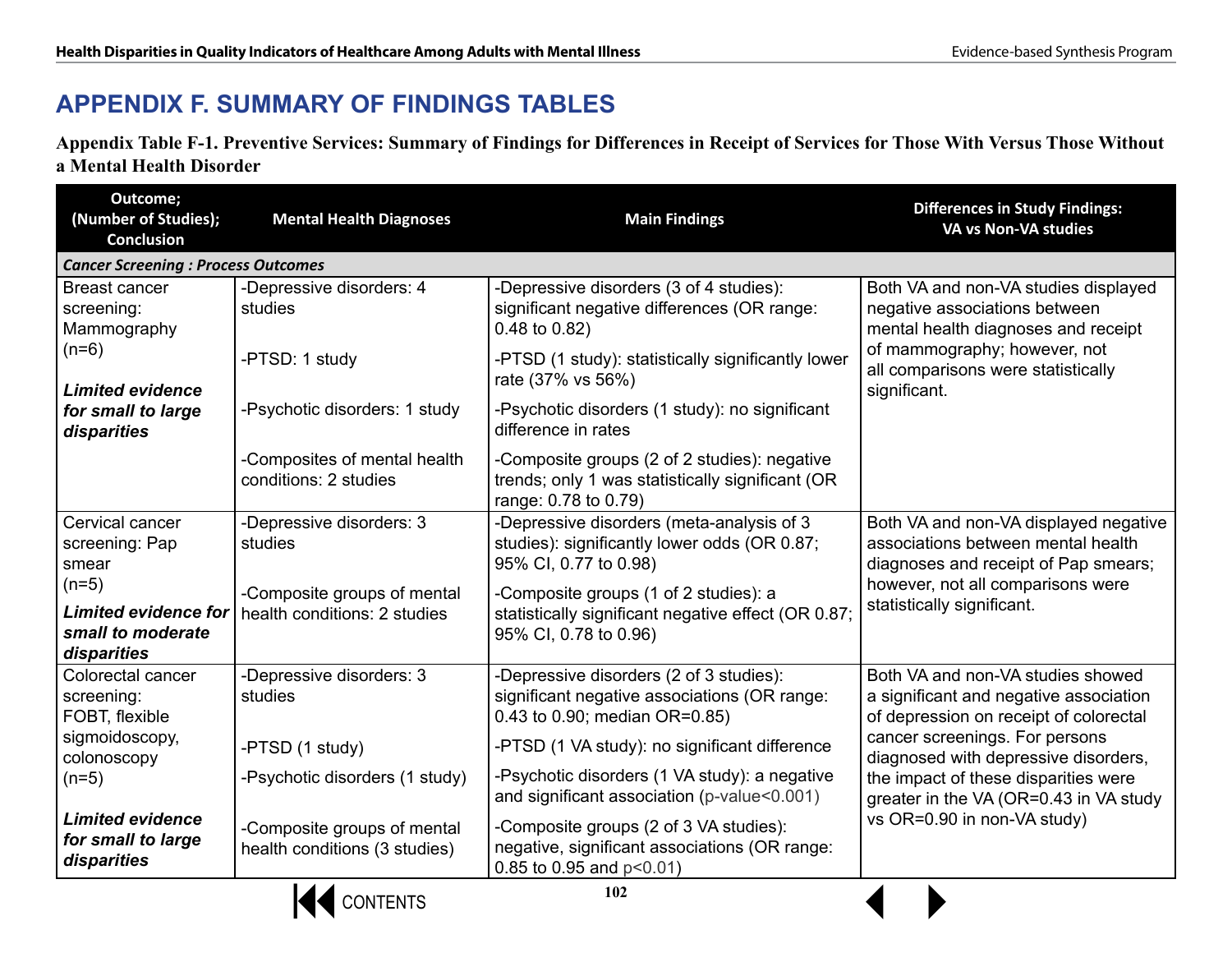| Outcome;<br>(Number of Studies);<br><b>Conclusion</b>                    | <b>Mental Health Diagnoses</b>                                                        | <b>Main Findings</b>                                                                                                   | <b>Differences in Study Findings:</b><br>VA vs Non-VA studies                                              |
|--------------------------------------------------------------------------|---------------------------------------------------------------------------------------|------------------------------------------------------------------------------------------------------------------------|------------------------------------------------------------------------------------------------------------|
| <b>Immunizations: Process Outcomes</b>                                   |                                                                                       |                                                                                                                        |                                                                                                            |
| Influenza<br>vaccinations<br>$(n=3)$                                     | -Depressive disorders: 2<br>studies                                                   | -Depressive disorders (1 of 2 studies): a<br>positive, significant association not to receive<br>vaccination (OR=1.24) | One VA study reported significant<br>negative association. The 2 non-VA<br>studies reported mixed results. |
| <b>Limited evidence for</b><br>small to moderate<br>disparities          | -Composite group of mental<br>health conditions (excluding<br>substance use): 1 study | -Composite groups (1 VA study): a significant<br>negative association (OR 0.90; 95% CI, 0.87 to<br>0.94)               |                                                                                                            |
| Pneumococcal<br>vaccinations                                             | -Depressive disorders: 1 study                                                        | -Depressive disorders (1 VA study): a negative,<br>significant association (OR=0.95)                                   | One VA study reported a negative,<br>significant association. One non-VA                                   |
| $(n=2)$<br>Limited,<br>inconsistent<br>evidence for small<br>disparities | -Composite group of mental<br>health conditions (excluding<br>substance use): 1 study | -Composite groups (1 study): no significant<br>association                                                             | study found no association.                                                                                |
|                                                                          | <b>Screening and Referral for Tobacco Use: Process Outcomes</b>                       |                                                                                                                        |                                                                                                            |
| Screening for<br>tobacco use<br>$(n=1)$                                  | Composite group of mental<br>health conditions: 1 study                               | Composite group (1 VA study): a significant,<br>positive association (OR=1.17)                                         | Not applicable, both to screening and<br>referral for tobacco use: only 1 VA study                         |
| <b>Limited evidence</b><br>for no health<br>disparities                  |                                                                                       |                                                                                                                        |                                                                                                            |
| Referral for tobacco<br>use<br>$(n=2)$                                   | -Composite group of mental<br>health conditions: 1 study                              | -Composite groups (1 VA study): a significant<br>positive association (OR=1.1)                                         | Not applicable, both to screening and<br>referral for tobacco use: both were VA<br>studies                 |
| Limited,<br>inconsistent<br>evidence of<br>disparities                   | -Depressive disorders,<br>schizophrenia, bipolar disorder<br>and PTSD: 1 VA study     | -Separate estimates for different mental health<br>diagnoses (1 study): mixed results                                  |                                                                                                            |

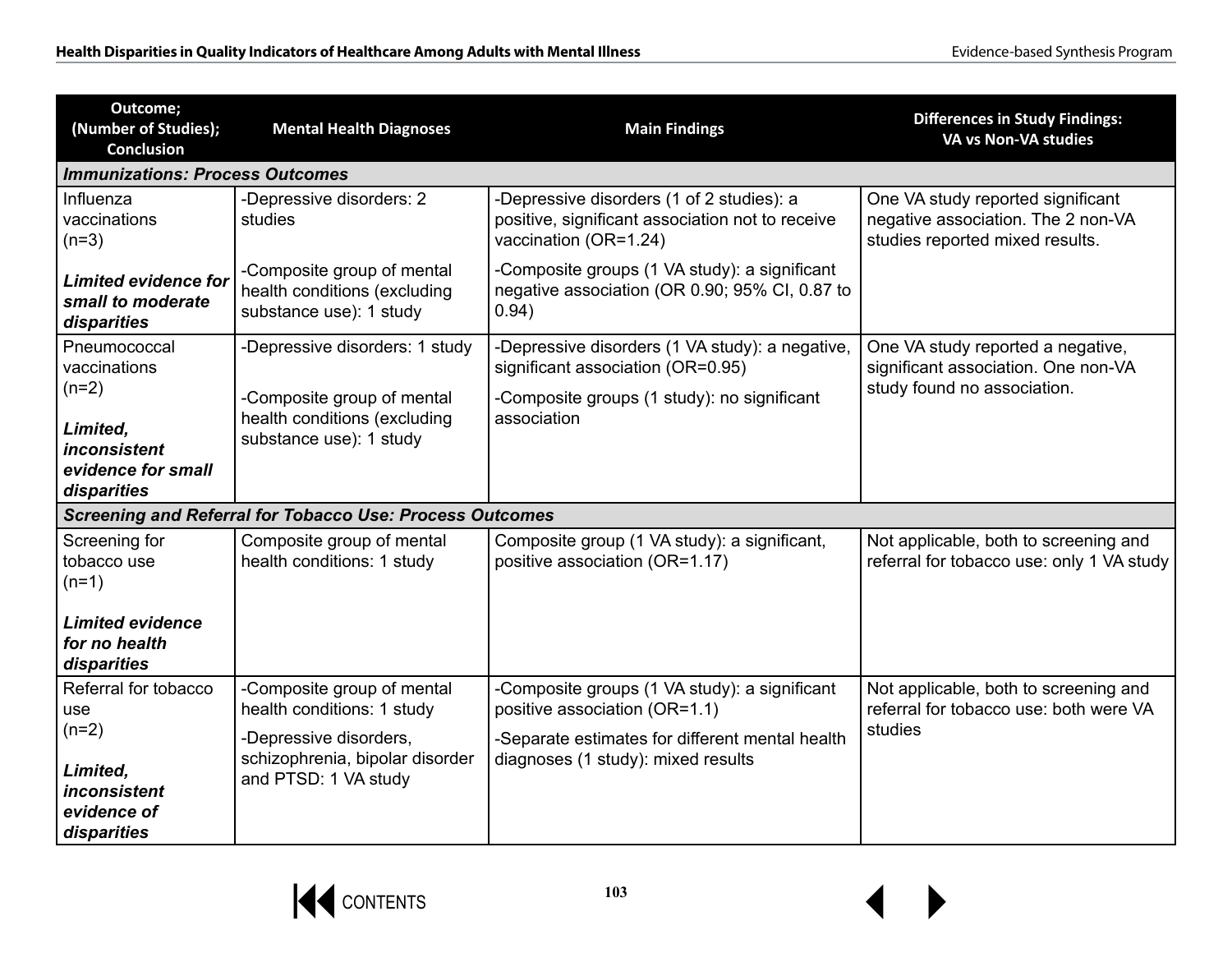| Outcome;<br>(Number of Studies);<br><b>Conclusion</b>                | <b>Mental Health Diagnoses</b>                                                    | <b>Main Findings</b>                                                                                                                                                                                                  | <b>Differences in Study Findings:</b><br>VA vs Non-VA studies                      |
|----------------------------------------------------------------------|-----------------------------------------------------------------------------------|-----------------------------------------------------------------------------------------------------------------------------------------------------------------------------------------------------------------------|------------------------------------------------------------------------------------|
| Prescriptions for<br>tobacco cessation<br>pharmacotherapy<br>$(n=1)$ | -Depressive disorders, PTSD,<br>schizophrenia and bipolar<br>disorder: 1 VA study | -Separate estimates (1 study): depressive<br>disorders, a significant positive association<br>(OR=1.07); PTSD, a significant positive<br>association (OR=1.14); schizophrenia and<br>bipolar disorder, no association | Not applicable, both to screening and<br>referral for tobacco use: only 1 VA study |
| Limited,<br>inconsistent<br>evidence for<br>disparities              |                                                                                   |                                                                                                                                                                                                                       |                                                                                    |

Abbreviations: CI=confidence interval; FOBT=fecal occult blood test; n=number of studies; OR=odds ratio; PTSD=posttraumatic stress disorder; VA=Veterans Affairs

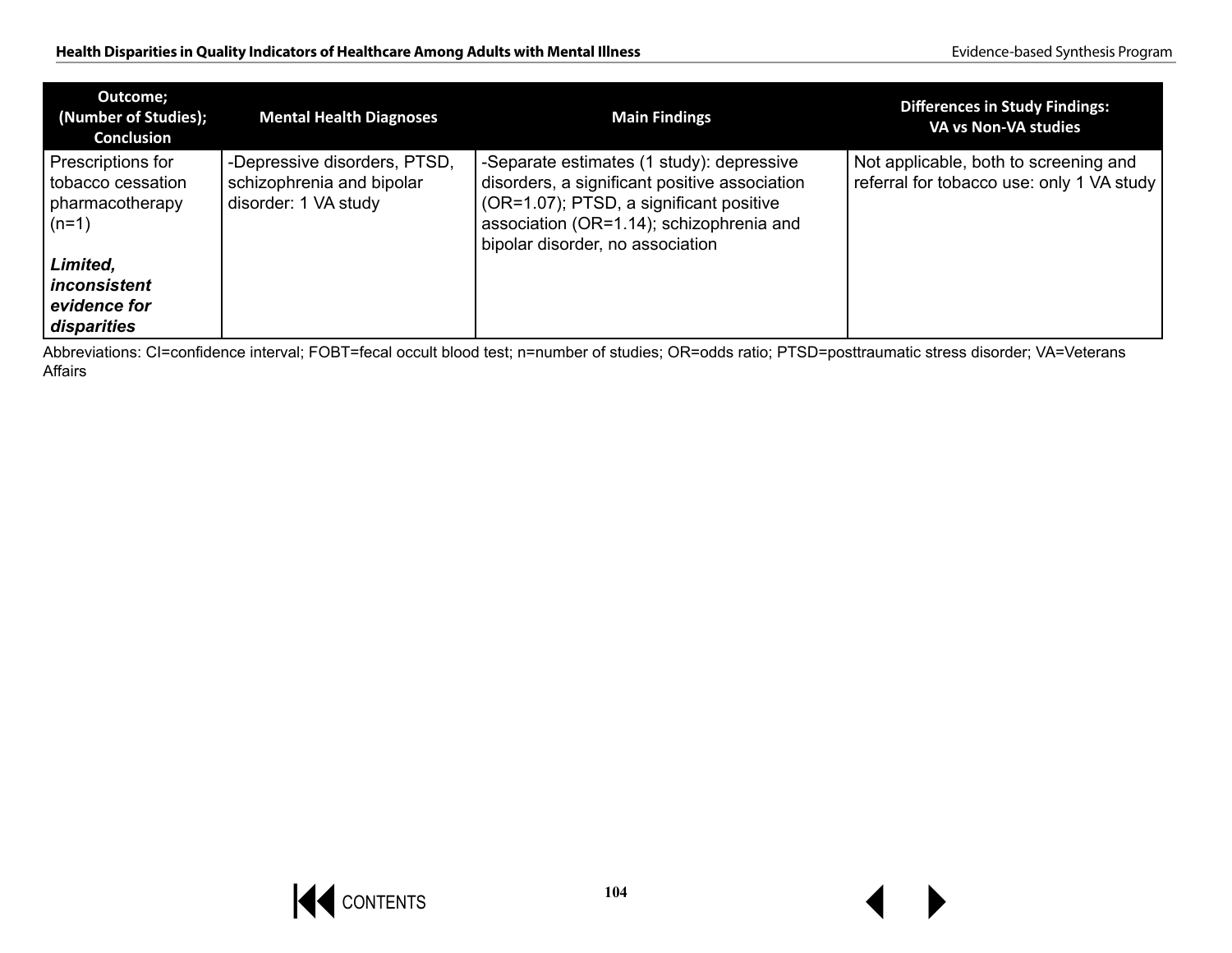**Appendix Table F-2. Chronic Disease Management Services: Summary of Findings for Differences in Receipt of Services for Those With Versus Those Without a Mental Health Disorder**

| Outcome;<br>(Number of Studies);<br><b>Conclusion</b>             | <b>Mental Health Diagnoses</b>                                 | <b>Main Findings</b>                                                                                                                                                                                           | <b>Differences in Study Findings:</b><br>VA vs Non-VA studies                                                                                                                                            |
|-------------------------------------------------------------------|----------------------------------------------------------------|----------------------------------------------------------------------------------------------------------------------------------------------------------------------------------------------------------------|----------------------------------------------------------------------------------------------------------------------------------------------------------------------------------------------------------|
| <b>Diabetes Care: Process Outcomes</b>                            |                                                                |                                                                                                                                                                                                                |                                                                                                                                                                                                          |
| Composite measure of<br>care<br>$(n=3)$                           | Composite group of<br>mental health conditions:<br>3 studies   | Composite group (2 of 3 studies): a significant,<br>negative association (OR range: 0.72 to 0.83)                                                                                                              | One non-VA study: a negative, significant<br>association                                                                                                                                                 |
| <b>Limited, inconsistent</b>                                      |                                                                |                                                                                                                                                                                                                | 2 VA studies: mixed results                                                                                                                                                                              |
| evidence for small<br>disparities                                 |                                                                |                                                                                                                                                                                                                |                                                                                                                                                                                                          |
| HbA1c testing<br>$(n=10)$                                         | -Depressive disorders: 4<br>studies                            | -Depressive disorders (1 of 4 studies): a statistically<br>significant, negative association (OR=0.53)                                                                                                         | Depression: VA and non-VA studies<br>reported inconsistent results                                                                                                                                       |
| <b>Limited, inconsistent</b><br>evidence for small<br>disparities | -SMI: 4 studies                                                | -SMI (3 of 4 studies): positive trends (OR range:<br>1.02 to 1.51); 2 of these were statistically significant                                                                                                  | SMI: VA studies showed positive trends<br>for more HbA1c monitoring; one non-VA<br>study's results were inconsistent                                                                                     |
|                                                                   | -Composite groups of<br>mental health conditions:<br>5 studies | -Composite groups (5 of 5 studies): 4 negative<br>associations; 1 positive association (OR range:<br>0.81 to 1.20; median OR=0.89). Four estimates<br>were statistically significant (3 negative, 1 positive). | Composite groups: Most VA and non-<br>VA studies displayed a small, negative<br>impact of mental illness on HbA1c testing.<br>One non-VA study reported a statistically<br>significant, positive effect. |

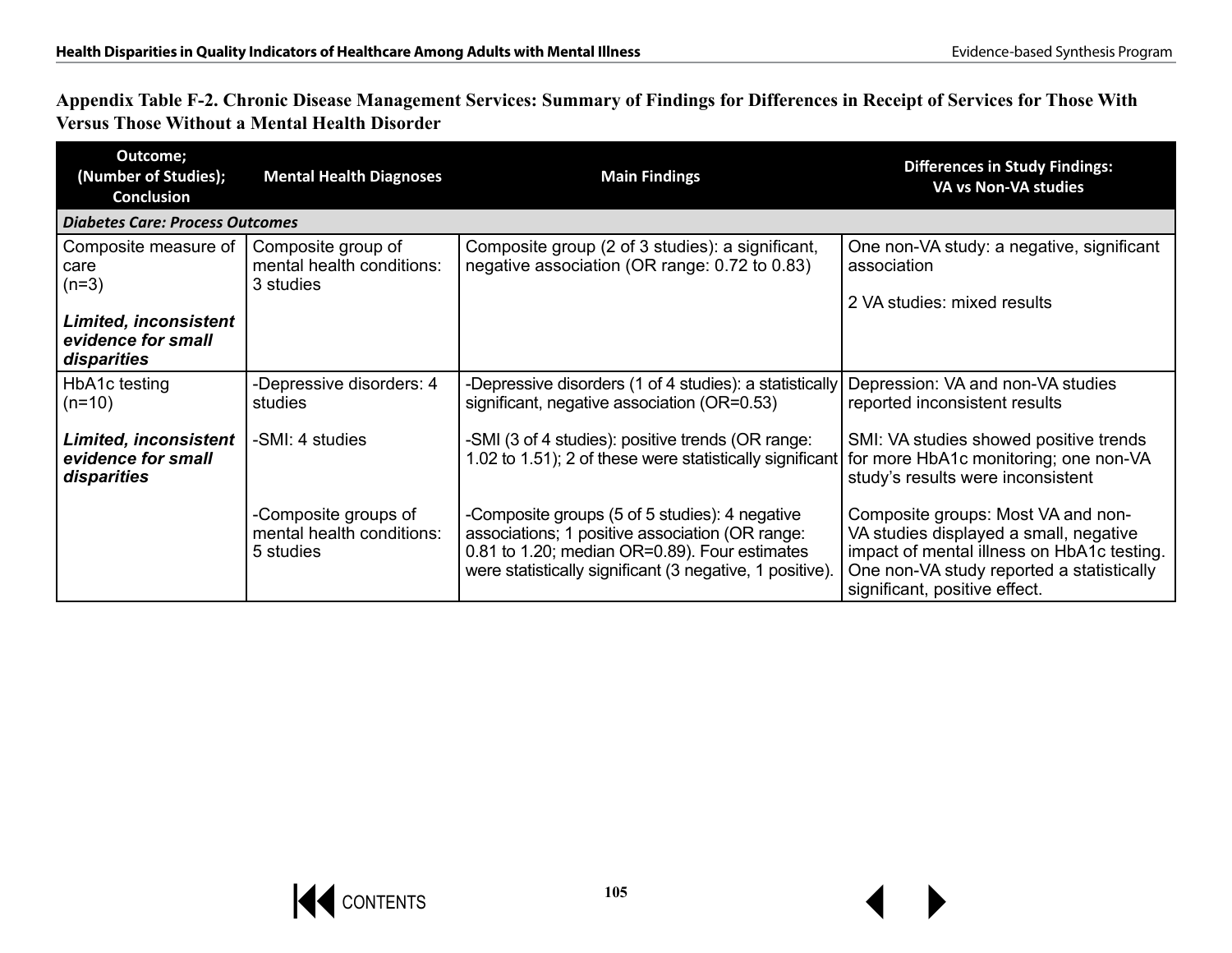| Outcome;<br>(Number of Studies);<br><b>Conclusion</b>                         | <b>Mental Health Diagnoses</b>                                | <b>Main Findings</b>                                                                                                                                                                                                                                                                                    | <b>Differences in Study Findings:</b><br>VA vs Non-VA studies                                                                                                                                                                             |
|-------------------------------------------------------------------------------|---------------------------------------------------------------|---------------------------------------------------------------------------------------------------------------------------------------------------------------------------------------------------------------------------------------------------------------------------------------------------------|-------------------------------------------------------------------------------------------------------------------------------------------------------------------------------------------------------------------------------------------|
| Eye examinations<br>$(n=9)$                                                   | -Depressive disorders: 4<br>studies                           | -Depressive disorders (meta-analysis of 3<br>studies): No difference (OR 0.89; 95% CI, 0.56<br>to 1.41; $1^{2}=62.2\%$ ).                                                                                                                                                                               | Depressive disorders: No differences                                                                                                                                                                                                      |
| <b>Limited, inconsistent</b><br>evidence for small to<br>moderate disparities | -SMI: 3 studies                                               | -SMI (3 studies): Results were mixed; 1 statistically<br>significant negative effect (OR 0.65; 95% CI, 0.55<br>to 0.76); 2 positive effects, but only 1 statistically<br>significant (OR 1.19; 95% CI, 1.06 to 1.33)                                                                                    | SMI: One VA study reported a statistically<br>significant, negative effect; two non-VA<br>studies showed positive associations,<br>although only one was statistically<br>significant                                                     |
|                                                                               | -Composite groups of<br>mental health disorders: 5<br>studies | -Composite groups (5 studies): Results were<br>mixed, ranging from negative and statistically<br>significant (n=2) to positive and not significant<br>(OR range: 0.73 to 1.13; median OR=0.93).                                                                                                         | Composite groups: In both non-VA<br>and VA studies, there were statistically<br>significant negative results; other results<br>not significant. Of note, disparities were<br>less in the VA versus the non-VA study<br>(OR=0.93 vs 0.73). |
| Nephropathy screening<br>$(n=5)$                                              | -Depressive disorders: 2<br>studies                           | -Depressive disorders (2 of 2 studies):no<br>significant associations                                                                                                                                                                                                                                   | Not applicable; all were non-VA studies                                                                                                                                                                                                   |
| <b>Limited evidence for</b><br>health disparities                             | -SMI: 2 studies                                               | -SMI (2 studies): results were mixed; one study<br>found no significant differences (HR 0.94; 99.9%<br>CI, 0.65 to 1.36); other study found significant,<br>positive associations for schizophrenia/paranoia<br>(OR 1.39; 95% CI, 1.28 to 1.50) and bipolar<br>disorder (OR 1.34; 95% CI, 1.23 to 1.45) |                                                                                                                                                                                                                                           |
|                                                                               | -Composites of mental<br>health conditions: 3<br>studies      | -Composite group: effects were mixed (OR<br>range: 0.96 to 1.10; median OR=1.04), indicating<br>no clear effect or association                                                                                                                                                                          |                                                                                                                                                                                                                                           |
| Foot exam<br>$(n=3)$<br><b>Limited, inconsistent</b>                          | -Depressive disorders: 2<br>studies                           | -Depressive disorders (1 of 2 studies): a<br>statistically significant, negative effect (OR 0.85;<br>95% CI, 0.71 to 0.99)                                                                                                                                                                              | Across all conditions, VA and non-VA<br>studies showed negative associations, but<br>the effect was significant only for the VA<br>studies.                                                                                               |
| evidence for small to<br>moderate disparities                                 | -SMI: 1 study                                                 | -SMI (1 study): a negative, statistically significant<br>effect (OR 0.68; 95% CI, 0.56 to 0.82)                                                                                                                                                                                                         |                                                                                                                                                                                                                                           |
|                                                                               |                                                               | -Composite group: 1 study   -Composite group (1 study): no difference                                                                                                                                                                                                                                   |                                                                                                                                                                                                                                           |



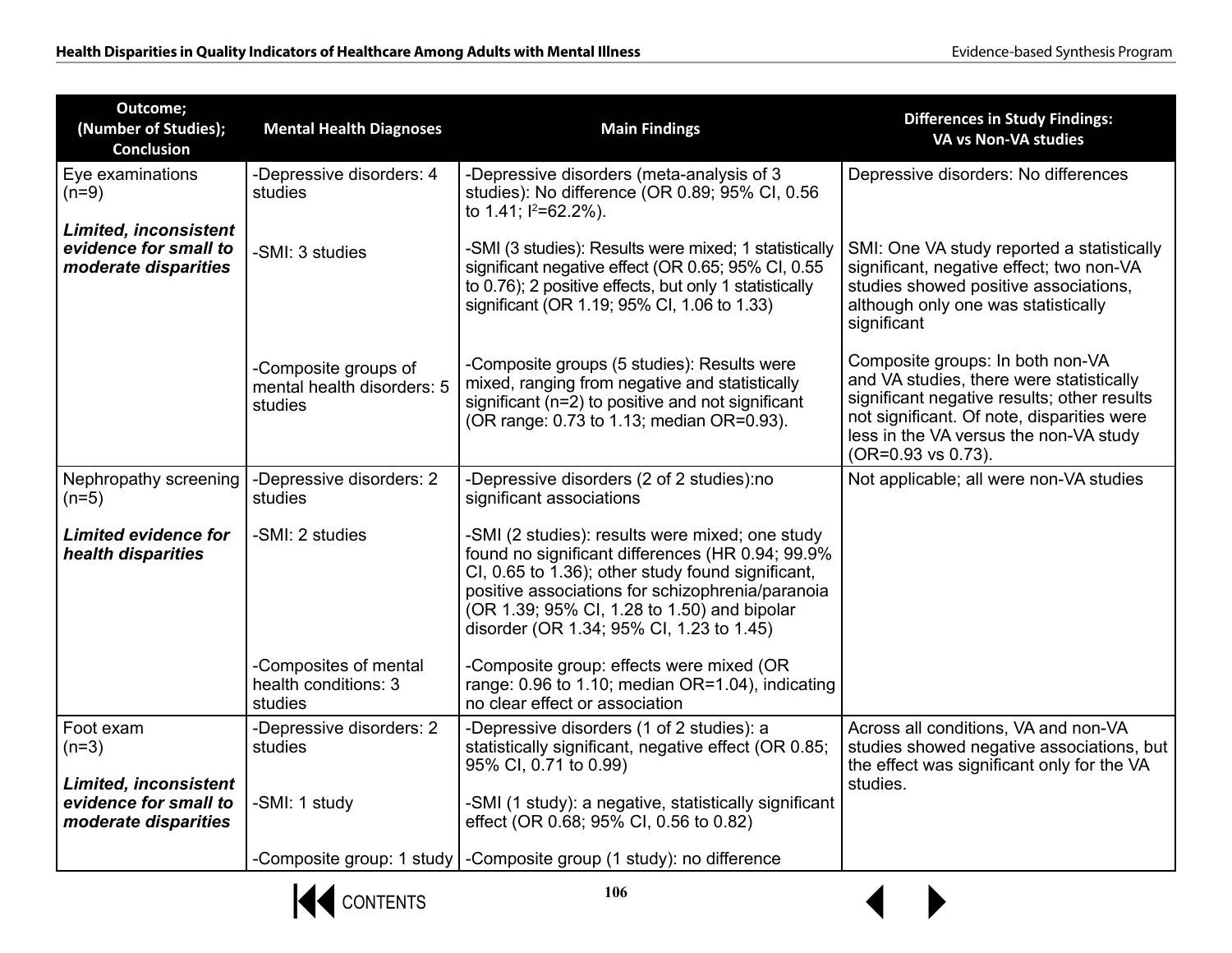| Outcome;<br>(Number of Studies);<br><b>Conclusion</b>                                                                     | <b>Mental Health Diagnoses</b>                                 | <b>Main Findings</b>                                                                                                                                                                                        | <b>Differences in Study Findings:</b><br>VA vs Non-VA studies                                                                           |  |
|---------------------------------------------------------------------------------------------------------------------------|----------------------------------------------------------------|-------------------------------------------------------------------------------------------------------------------------------------------------------------------------------------------------------------|-----------------------------------------------------------------------------------------------------------------------------------------|--|
| Statin prescription for<br>hyperlipidemia<br>$(n=1)$<br><b>Very limited</b><br>evidence;<br>no support for<br>disparities | -Schizophrenia: 1 study                                        | -Schizophrenia (1 study): no differences                                                                                                                                                                    | Not applicable; only 1 non-VA study                                                                                                     |  |
| Diabetes Care: Intermediate Outcomes                                                                                      |                                                                |                                                                                                                                                                                                             |                                                                                                                                         |  |
| LDL-C at goal level<br>$(n=6)$                                                                                            | -Depressive disorders: 2<br>studies                            | -Depressive disorders (2 of 2 studies): no<br>significant association                                                                                                                                       | For depression, not applicable                                                                                                          |  |
| <b>Limited, inconsistent</b><br>evidence for<br>disparities                                                               | -SMI: 4 studies                                                | -SMI (meta-analysis of 4 studies): no difference<br>(OR 0.94; 95% CI, 0.70 to 1.26)                                                                                                                         | For SMI, the non-VA study reported<br>a significant, negative association,<br>while 3 VA studies were not statistically<br>significant. |  |
|                                                                                                                           | -PTSD: 1 study                                                 | -PTSD (1 study): no differences                                                                                                                                                                             | For PTSD, not applicable                                                                                                                |  |
|                                                                                                                           | -Composite groups: 2<br>studies                                | -Composite groups (2 of 2 studies): statistically<br>significantly negative effects for poor control (OR<br>range: 1.20 to 1.41)                                                                            | For composite groups, the 2 VA<br>studies reported significant, negative<br>associations.                                               |  |
| Blood pressure control<br>$(n=3)$                                                                                         | -SMI: 1 study                                                  | -SMI (1 study): No statistically significant<br>differences                                                                                                                                                 | Not applicable; SMI was a non-VA study,<br>and both composite groups were VA<br>studies                                                 |  |
| <b>Limited evidence:</b><br>no support for<br>disparities                                                                 | -Composite groups: 2<br>studies                                | -Composite groups (2 of 2 studies): No<br>statistically significant differences                                                                                                                             |                                                                                                                                         |  |
| <b>Hypertension Care: Intermediate Outcomes</b>                                                                           |                                                                |                                                                                                                                                                                                             |                                                                                                                                         |  |
| Blood pressure control<br>$(n=2)$<br><b>Limited evidence:</b><br>no support for<br>disparities                            | -Composite groups of<br>mental health conditions:<br>2 studies | -Composite groups (1 of 2 studies): less<br>likelihood of adequate control (35% vs 49%) for<br>individuals with psychotic disorders; reported as<br>statistically significant (test statistic not provided) | Not applicable; both were VA studies.                                                                                                   |  |